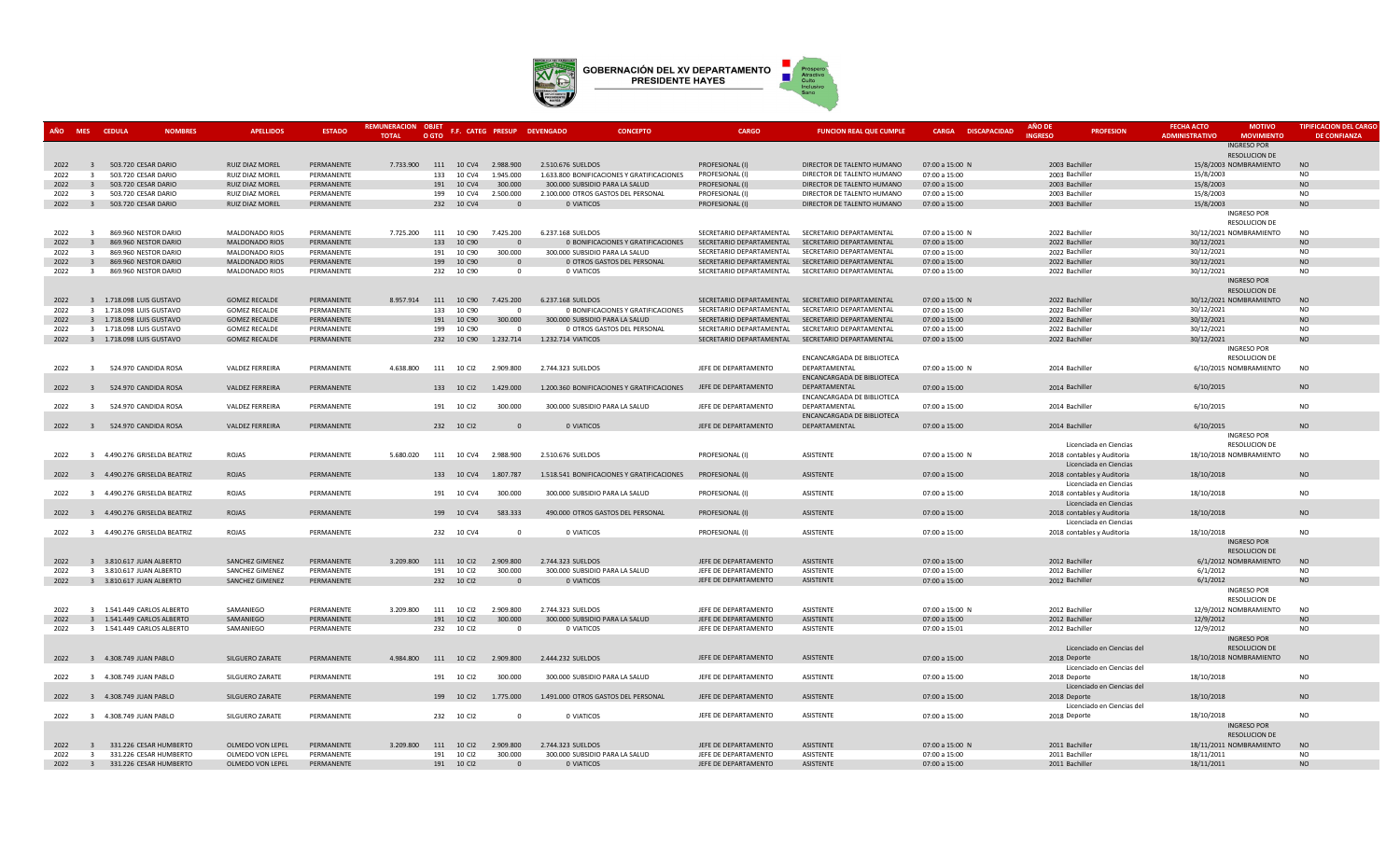

| AÑO  | MES CEDULA              | <b>NOMBRES</b>             | <b>APELLIDOS</b>       | <b>ESTADO</b> | REMUNERACION OBJET<br><b>TOTAL</b> | O GTO |                         | F.F. CATEG PRESUP DEVENGADO | <b>CONCEPTO</b>                            | <b>CARGO</b>     | <b>FUNCION REAL QUE CUMPLE</b> | <b>CARGA DISCAPACIDAD</b> | <b>AÑO DE</b><br><b>INGRESO</b> | <b>PROFESION</b>      | <b>FECHA ACTO</b><br><b>ADMINISTRATIVO</b> | <b>MOTIVO</b><br><b>MOVIMIENTO</b>         | <b>TIPIFICACION DEL CARGO</b><br><b>DE CONFIANZA</b> |
|------|-------------------------|----------------------------|------------------------|---------------|------------------------------------|-------|-------------------------|-----------------------------|--------------------------------------------|------------------|--------------------------------|---------------------------|---------------------------------|-----------------------|--------------------------------------------|--------------------------------------------|------------------------------------------------------|
|      |                         |                            |                        |               |                                    |       |                         |                             |                                            |                  |                                |                           |                                 |                       |                                            | <b>INGRESO POR</b><br><b>RESOLUCION DE</b> |                                                      |
| 2022 |                         | 3 2.356.843 EDUARDO DANIEL | CABALLERO              | PERMANENTE    | 5.073.500                          |       | 111 10 D5Ã'             | 2.688.500                   | 2.258.340 SUELDOS                          | PROFESIONAL (II) | ASISTENTE                      | 07:00 a 15:00 N           |                                 | 2018 Bachiller        |                                            | 18/10/2018 NOMBRAMIENTO                    | N <sub>O</sub>                                       |
| 2022 |                         | 3 2.356.843 EDUARDO DANIEL | CABALLERO              | PERMANENTE    |                                    |       | 191 10 D5Ã'             | 300,000                     | 300,000 SUBSIDIO PARA LA SALUD             | PROFESIONAL (II) | <b>ASISTENTE</b>               | 07:00 a 15:00             |                                 | 2018 Bachiller        | 18/10/2018                                 |                                            | <b>NO</b>                                            |
| 2022 |                         | 3 2.356.843 EDUARDO DANIEL | CABALLERO              | PERMANENTE    |                                    |       | 199 10 D5Ã'             | 2.085.000                   | 1.751.400 OTROS GASTOS DEL PERSONAL        | PROFESIONAL (II) | ASISTENTE                      | 07:00 a 15:01             |                                 | 2018 Bachiller        | 18/10/2018                                 |                                            | <b>NO</b>                                            |
| 2022 |                         | 3 2.356.843 EDUARDO DANIEL | CABALLERO              | PERMANENTE    |                                    |       | 232 10 D5Ã'             | $\Omega$                    | 0 VIATICOS                                 | PROFESIONAL (II) | ASISTENTE                      | 07:00 a 15:01             |                                 | 2018 Bachiller        | 18/10/2018                                 |                                            | <b>NO</b>                                            |
|      |                         |                            |                        |               |                                    |       |                         |                             |                                            |                  |                                |                           |                                 |                       |                                            | <b>INGRESO POR</b>                         |                                                      |
|      |                         |                            |                        |               |                                    |       |                         |                             |                                            |                  |                                |                           |                                 |                       |                                            | <b>RESOLUCION DE</b>                       |                                                      |
| 2022 | $\mathbf{R}$            | 650.994 ALBINO             | PAEZ RUIZ DIAZ         | PERMANENTE    | 2.988.500                          |       | 111 10 D5Ã'             | 2.688.500                   | 2.258.340 SUELDOS                          | PROFESIONAL (II) | <b>ASISTENTE</b>               | 07:00 a 15:00 N           |                                 | 1993 Bachiller        |                                            | 1/1/1998 NOMBRAMIENTO                      | <b>NO</b>                                            |
| 2022 | $\overline{3}$          | 650.994 ALBINO             | PAEZ RUIZ DIAZ         | PERMANENTE    |                                    | 191   | 10 D5Ã'                 | 300.000                     | 300.000 SUBSIDIO PARA LA SALUD             | PROFESIONAL (II) | <b>ASISTENTE</b>               | 07:00 a 15:00             |                                 | 1993 Bachiller        | 1/1/1998                                   |                                            | $NO$                                                 |
| 2022 | $\overline{3}$          | 650.994 ALBINO             | PAEZ RUIZ DIAZ         | PERMANENTE    |                                    |       | 232 10 D5Ã'             | $\Omega$                    | 0 VIATICOS                                 | PROFESIONAL (II) | ASISTENTE                      | 07:00 a 15:00             |                                 | 1993 Bachiller        | 1/1/1998                                   |                                            | <b>NO</b>                                            |
|      |                         |                            |                        |               |                                    |       |                         |                             |                                            |                  |                                |                           |                                 |                       |                                            | <b>INGRESO POR</b>                         |                                                      |
|      |                         |                            |                        |               |                                    |       |                         |                             |                                            |                  |                                |                           |                                 | Profesor de Educacion |                                            | <b>RESOLUCION DE</b>                       |                                                      |
| 2022 |                         | 3 1.115.119 NESTOR FABIAN  | AYALA NOGUERA          | PERMANENTE    | 4.488.500                          |       |                         | 111 10 D5Ã' 2.688.500       | 2.258.340 SUELDOS                          | PROFESIONAL (II) | <b>ASISTENTE</b>               | 07:00 a 15:00 N           |                                 | 1993 Escolar Basica   |                                            | 15/8/1993 NOMBRAMIENTO                     | <b>NO</b>                                            |
| 2022 |                         | 3 1.115.119 NESTOR FABIAN  | AYALA NOGUERA          | PERMANENTE    |                                    |       | 133 10 D5Ã'             | 1.500.000                   | 1.260.000 BONIFICACIONES Y GRATIFICACIONES | PROFESIONAL (II) | ASISTENTE                      | 07:00 a 15:00             |                                 | 1993 Bachiller        | 15/8/1993                                  |                                            | N <sub>O</sub>                                       |
| 2022 |                         | 3 1.115.119 NESTOR FABIAN  | AYALA NOGUERA          | PERMANENTE    |                                    |       | 191 10 D5Ã              | 300.000                     | 300.000 SUBSIDIO PARA LA SALUD             | PROFESIONAL (II) | ASISTENTE                      | 07:00 a 15:00             |                                 | 1993 Bachiller        | 15/8/1993                                  |                                            | N <sub>O</sub>                                       |
| 2022 |                         | 3 1.115.119 NESTOR FABIAN  | AYALA NOGUERA          | PERMANENTE    |                                    |       | 232 10 D5A              | $\Omega$                    | 0 VIATICOS                                 | PROFESIONAL (II) | ASISTENTE                      | 07:00 a 15:00             |                                 | 1993 Bachiller        | 15/8/1993                                  |                                            | <b>NO</b>                                            |
|      |                         |                            |                        |               |                                    |       |                         |                             |                                            |                  |                                |                           |                                 |                       |                                            | <b>INGRESO POR</b>                         |                                                      |
|      |                         |                            |                        |               |                                    |       |                         |                             |                                            |                  |                                |                           |                                 |                       |                                            | <b>RESOLUCION DE</b>                       |                                                      |
| 2022 |                         | 3 1.285.257 TOMAS ALBERTO  | <b>CENTURION</b>       | PERMANENTE    | 4.288.500                          |       | 111 10 D5Ã'             | 2.688.500                   | 2.258.340 SUELDOS                          | PROFESIONAL (II) | ASISTENTE                      | 07:00 a 15:00 N           |                                 | 1993 Bachiller        |                                            | 15/8/1993 NOMBRAMIENTO                     | <b>NO</b>                                            |
| 2022 |                         | 3 1.285.257 TOMAS ALBERTO  | <b>CENTURION</b>       | PERMANENTE    |                                    | 133   | 10 D5Ã'                 | 1.300.000                   | 1.092.000 BONIFICACIONES Y GRATIFICACIONES | PROFESIONAL (II) | ASISTENTE                      | 07:00 a 15:00             |                                 | 1993 Bachiller        | 15/8/1993                                  |                                            | <b>NO</b>                                            |
| 2022 |                         | 3 1.285.257 TOMAS ALBERTO  | <b>CENTURION</b>       | PERMANENTE    |                                    |       | 191 10 D5Ã'             | 300.000                     | 300.000 SUBSIDIO PARA LA SALUD             | PROFESIONAL (II) | <b>ASISTENTE</b>               | 07:00 a 15:00             |                                 | 1993 Bachiller        | 15/8/1993                                  |                                            | <b>NO</b>                                            |
| 2022 |                         | 3 1.285.257 TOMAS ALBERTO  | <b>CENTURION</b>       | PERMANENTE    |                                    |       | 232 10 D5Ã <sup>*</sup> | $\Omega$                    | 0 VIATICOS                                 | PROFESIONAL (II) | ASISTENTE                      | 07:00 a 15:00             |                                 | 1993 Bachiller        | 15/8/1993                                  |                                            | N <sub>O</sub>                                       |
|      |                         |                            |                        |               |                                    |       |                         |                             |                                            |                  |                                |                           |                                 |                       |                                            | <b>INGRESO POR</b>                         |                                                      |
|      |                         |                            |                        |               |                                    |       |                         |                             |                                            |                  |                                |                           |                                 |                       |                                            | <b>RESOLUCION DE</b>                       |                                                      |
| 2022 |                         | 3 2.493.502 JHONI ALBAR    | ARECO                  | PERMANENTE    | 2.589.340                          |       | 111 10 ES9              | 2.289.340                   | 1.841.985 SUELDOS                          | TECNICO(II)      | ASISTENTE                      | 07:00 a 15:00             |                                 | 2020 Bachiller        |                                            | 1/1/2020 NOMBRAMIENTO                      | <b>NO</b>                                            |
| 2022 |                         | 3 2.493.502 JHONI ALBAR    | ARECO                  | PERMANENTE    |                                    |       | 191 10 ES9              | 300.000                     | 300.000 SUBSIDIO PARA LA SALUD             | TECNICO(II)      | ASISTENTE                      | 07:00 a 15:00             |                                 | 2020 Bachiller        | 1/1/2020                                   |                                            | <b>NO</b>                                            |
| 2022 |                         | 3 2.493.502 JHONI ALBAR    | ARECO                  | PERMANENTE    |                                    |       | 232 10 ES9              | $\Omega$                    | 0 VIATICOS                                 | TECNICO(II)      | ASISTENTE                      | 07:00 a 15:00             |                                 | 2020 Bachiller        | 1/1/2020                                   |                                            | <b>NO</b>                                            |
|      |                         |                            |                        |               |                                    |       |                         |                             |                                            |                  |                                |                           |                                 |                       |                                            | <b>INGRESO POR</b>                         |                                                      |
|      |                         |                            |                        |               |                                    |       |                         |                             |                                            |                  |                                |                           |                                 |                       |                                            | <b>RESOLUCION DE</b>                       |                                                      |
| 2022 |                         | 3 2.038.326 ESTER NOEMI    | <b>LLAMOSAS SOSA</b>   | PFRMANFNTF    | 2.994.340                          |       | 111 10 ES9              | 2.289.340                   | 1.841.985 SUELDOS                          | TECNICO(II)      | ASISTENTE                      | 07:00 a 15:00             |                                 | 2018 Bachiller        |                                            | 18/10/2018 NOMBRAMIENTO                    | <b>NO</b>                                            |
| 2022 |                         | 3 2.038.326 ESTER NOEMI    | <b>LLAMOSAS SOSA</b>   | PERMANENTE    |                                    |       | 191 10 ES9              | 300.000                     | 300.000 SUBSIDIO PARA LA SALUD             | TECNICO(II)      | <b>ASISTENTE</b>               | 07:00 a 15:00             |                                 | 2018 Bachiller        | 18/10/2018                                 |                                            | <b>NO</b>                                            |
| 2022 |                         | 3 2.038.326 ESTER NOEMI    | LLAMOSAS SOSA          | PERMANENTE    |                                    |       | 199 10 ES9              | 405.000                     | 340.200 OTROS GASTOS DEL PERSONAL          | TECNICO(II)      | ASISTENTE                      | 07:00 a 15:00             |                                 | 2018 Bachiller        | 18/10/2018                                 |                                            | <b>NO</b>                                            |
| 2022 |                         | 3 2.038.326 ESTER NOEMI    | LLAMOSAS SOSA          | PERMANENTE    |                                    |       | 232 10 ES9              | $\Omega$                    | 0 VIATICOS                                 | TECNICO(II)      | ASISTENTE                      | 07:00 a 15:00             |                                 | 2018 Bachiller        | 18/10/2018                                 |                                            | <b>NO</b>                                            |
|      |                         |                            |                        |               |                                    |       |                         |                             |                                            |                  |                                |                           |                                 |                       |                                            | <b>INGRESO POR</b>                         |                                                      |
|      |                         |                            |                        |               |                                    |       |                         |                             |                                            |                  |                                |                           |                                 |                       |                                            | RESOLUCION DE                              |                                                      |
| 2022 |                         | 3 2.443.227 JORGE NORBERTO | JOUBERT BARBOZA        | PERMANENTE    | 3.454.340                          |       | 111 10 ES9              | 2.289.340                   | 1.841.985 SUELDOS                          | TECNICO(II)      | ASISTENTE                      | 07:00 a 15:00             |                                 | 2018 Bachiller        |                                            | 18/10/2018 NOMBRAMIENTO                    | N <sub>O</sub>                                       |
| 2022 |                         | 3 2.443.227 JORGE NORBERTO | <b>JOUBERT BARBOZA</b> | PERMANENTE    |                                    | 191   | 10 ES9                  | 300,000                     | 300.000 SUBSIDIO PARA LA SALUD             | TECNICO(II)      | ASISTENTE                      | 07:00 a 15:00             |                                 | 2018 Bachiller        | 18/10/2018                                 |                                            | <b>NO</b>                                            |
| 2022 |                         | 3 2.443.227 JORGE NORBERTO | JOUBERT BARBOZA        | PERMANENTE    |                                    | 199   | 10 ES9                  | 865.000                     | 726.600 OTROS GASTOS DEL PERSONAL          | TECNICO(II)      | ASISTENTE                      | 07:00 a 15:00             |                                 | 2018 Bachiller        | 18/10/2018                                 |                                            | N <sub>O</sub>                                       |
| 2022 |                         | 3 2.443.227 JORGE NORBERTO | JOUBERT BARBOZA        | PERMANENTE    |                                    |       | 232 10 ES9              | $\Omega$                    | 0 VIATICOS                                 | TECNICO(II)      | ASISTENTE                      | 07:00 a 15:00             |                                 | 2018 Bachiller        | 18/10/2018                                 |                                            | <b>NO</b>                                            |
|      |                         |                            |                        |               |                                    |       |                         |                             |                                            |                  |                                |                           |                                 |                       |                                            | <b>INGRESO POR</b>                         |                                                      |
|      |                         |                            |                        |               |                                    |       |                         |                             |                                            |                  |                                |                           |                                 |                       |                                            | <b>RESOLUCION DE</b>                       |                                                      |
| 2022 |                         | 3 4.365.545 RUBEN DARIO    | ZARZA CARBALLO         | PERMANENTE    | 4.054.340                          |       | 111 10 ES9              | 2.289.340                   | 1.841.985 SUELDOS                          | TECNICO(II)      | ASISTENTE                      | 07:00 a 15:00             |                                 | 2018 Bachiller        |                                            | 18/10/2018 NOMBRAMIENTO                    | <b>NO</b>                                            |
| 2022 |                         | 3 4.365.545 RUBEBN DARIO   | ZARZA CARBALLO         | PERMANENTE    |                                    |       | 191 10 ES9              | 300.000                     | 300.000 SUBSIDIO PARA LA SALUD             | TECNICO(II)      | ASISTENTE                      | 07:00 a 15:00             |                                 | 2018 Bachiller        | 18/10/2018                                 |                                            | <b>NO</b>                                            |
| 2022 |                         | 3 4.365.545 RUBEN DARIO    | ZARZA CARBALLO         | PERMANENTE    |                                    |       | 199 10 ES9              | 1.465.000                   | 1.230.600 OTROS GASTOS DEL PERSONAL        | TECNICO(II)      | ASISTENTE                      | 07:00 a 15:00             |                                 | 2018 Bachiller        | 18/10/2018                                 |                                            | <b>NO</b>                                            |
| 2022 |                         | 3 4.365.545 RUBENN DARIO   | ZARZA CARBALLO         | PERMANENTE    |                                    |       | 232 10 ES9              | $\Omega$                    | 0 VIATICOS                                 | TECNICO(II)      | ASISTENTE                      | 07:00 a 15:00             |                                 | 2018 Bachiller        | 18/10/2018                                 |                                            | <b>NO</b>                                            |
|      |                         |                            |                        |               |                                    |       |                         |                             |                                            |                  |                                |                           |                                 |                       |                                            | <b>INGRESO POR</b>                         |                                                      |
|      |                         |                            |                        |               |                                    |       |                         |                             |                                            |                  |                                |                           |                                 |                       |                                            | RESOLUCION DE                              |                                                      |
| 2022 |                         | 3 1.337.731 WENCESLAO      | ARREDONDO              | PERMANENTE    | 2.589.340                          | 111   | 10 ES9                  | 2.289.340                   | 1.841.985 SUELDOS                          | TECNICO(II)      | ASISTENTE                      | 07:00 a 15:00 N           |                                 | 2011 Bachiller        |                                            | 4/7/2011 NOMBRAMIENTO                      | <b>NO</b>                                            |
| 2022 |                         | 3 1.337.731 WENCESLAO      | ARREDONDO              | PERMANENTE    |                                    |       | 191 10 ES9              | 300.000                     | 300.000 SUBSIDIO PARA LA SALUD             | TECNICO(II)      | ASISTENTE                      | 07:00 a 15:00             |                                 | 2011 Bachiller        | 4/7/2011                                   |                                            | <b>NO</b>                                            |
| 2022 |                         | 3 1.337.731 WENCESLAO      | ARREDONDO              | PERMANENTE    |                                    |       | 232 10 ES9              | $\mathbf{0}$                | 0 VIATICOS                                 | TECNICO(II)      | ASISTENTE                      | 07:00 a 15:00             |                                 | 2011 Bachiller        | 4/7/2011                                   |                                            | N <sub>O</sub>                                       |
|      |                         |                            |                        |               |                                    |       |                         |                             |                                            |                  |                                |                           |                                 |                       |                                            | <b>INGRESO POR</b>                         |                                                      |
|      |                         |                            |                        |               |                                    |       |                         |                             |                                            |                  |                                |                           |                                 |                       |                                            | <b>RESOLUCION DE</b>                       |                                                      |
| 2022 |                         | 3 3.509.647 RUBEN DARIO    | <b>GONZALEZ ROJAS</b>  | PERMANENTE    | 2.589.340 111 10 ES9               |       |                         | 2.289.340                   | 1.841.985 SUELDOS                          | TECNICO(II)      | <b>ASISTENTE</b>               | 07:00 a 15:00 N           |                                 | 1994 Bachiller        |                                            | 1/1/1993 NOMBRAMIENTO                      | <b>NO</b>                                            |
| 2022 |                         | 3 3.509.647 RUBEN DARIO    | <b>GONZALEZ ROJAS</b>  | PERMANENTE    |                                    | 191   | 10 ES9                  | 300.000                     | 300.000 SUBSIDIO PARA LA SALUD             | TECNICO(II)      | ASISTENTE                      | 07:00 a 15:00             |                                 | 1994 Bachiller        | 1/1/1993                                   |                                            | <b>NO</b>                                            |
| 2022 |                         | 3 3.509.647 RUBEN DARIO    | <b>GONZALEZ ROJAS</b>  | PERMANENTE    |                                    |       | 232 10 ES9              | $\Omega$                    | 0 VIATICOS                                 | TECNICO(II)      | ASISTENTE                      | 07:00 a 15:00             |                                 | 1993 Bachiller        | 15/8/1993                                  |                                            | <b>NO</b>                                            |
|      |                         |                            |                        |               |                                    |       |                         |                             |                                            |                  |                                |                           |                                 |                       |                                            | <b>INGRESO POR</b>                         |                                                      |
|      |                         |                            |                        |               |                                    |       |                         |                             |                                            |                  |                                |                           |                                 |                       |                                            | <b>RESOLUCION DE</b>                       |                                                      |
| 2022 | $\overline{a}$          | 850.646 JUAN CARLOS        | <b>COLARTE PICAGUA</b> | PERMANENTE    | 2.889.340                          |       | 111 10 ES9              | 2.289.340                   | 1.841.985 SUELDOS                          | TECNICO(II)      | ASISTENTE                      | 07:00 a 15:00 N           |                                 | 1993 Bachiller        |                                            | 1/1/1998 NOMBRAMIENTO                      | <b>NO</b>                                            |
| 2022 | $\overline{3}$          | 850.646 JUAN CARLOS        | <b>COLARTE PICAGUA</b> | PERMANENTE    |                                    |       | 133 10 ES9              | 300.000                     | 300.000 BONIFICACIONES Y GRATIFICACIONES   | TECNICO(II)      | <b>ASISTENTE</b>               | 07:00 a 15:00             |                                 | 1993 Bachiller        | 1/1/1998                                   |                                            | <b>NO</b>                                            |
| 2022 | $\mathbf{R}$            | 850.646 JUAN CARLOS        | <b>COLARTE PICAGUA</b> | PERMANENTE    |                                    |       | 191 10 ES9              | 300.000                     | 300.000 SUBSIDIO PARA LA SALUD             | TECNICO(II)      | ASISTENTE                      | 07:00 a 15:00             |                                 | 1993 Bachiller        | 1/1/1998                                   |                                            | N <sub>O</sub>                                       |
|      |                         |                            | <b>COLARTE PICAGUA</b> | PERMANENTE    |                                    |       |                         | $\mathbf{0}$                | 0 VIATICOS                                 |                  |                                |                           |                                 |                       | 24/4/2012                                  |                                            | <b>NO</b>                                            |
| 2022 | $\overline{\mathbf{3}}$ | 850.646 JUAN CARLOS        |                        |               |                                    |       | 232 10 ES9              |                             |                                            | TECNICO(II)      | ASISTENTE                      | 07:00 a 15:00             |                                 | 1993 Bachiller        |                                            | <b>INGRESO POR</b>                         |                                                      |
|      |                         |                            |                        |               |                                    |       |                         |                             |                                            |                  |                                |                           |                                 |                       |                                            | RESOLUCION DE                              |                                                      |
| 2022 |                         | 3 1.303.255 JUAN RAMON     | <b>FLEITAS</b>         | PERMANENTE    | 2.589.340                          |       | 111 10 ES9              | 2.289.340                   | 1.841.985 SUELDOS                          | TECNICO(II)      | ASISTENTE                      | 07:00 a 15:00 N           |                                 | 1993 Bachiller        |                                            | 15/8/1993 NOMBRAMIENTO                     | N <sub>O</sub>                                       |
|      |                         |                            |                        |               |                                    |       |                         |                             |                                            |                  |                                |                           |                                 |                       |                                            |                                            |                                                      |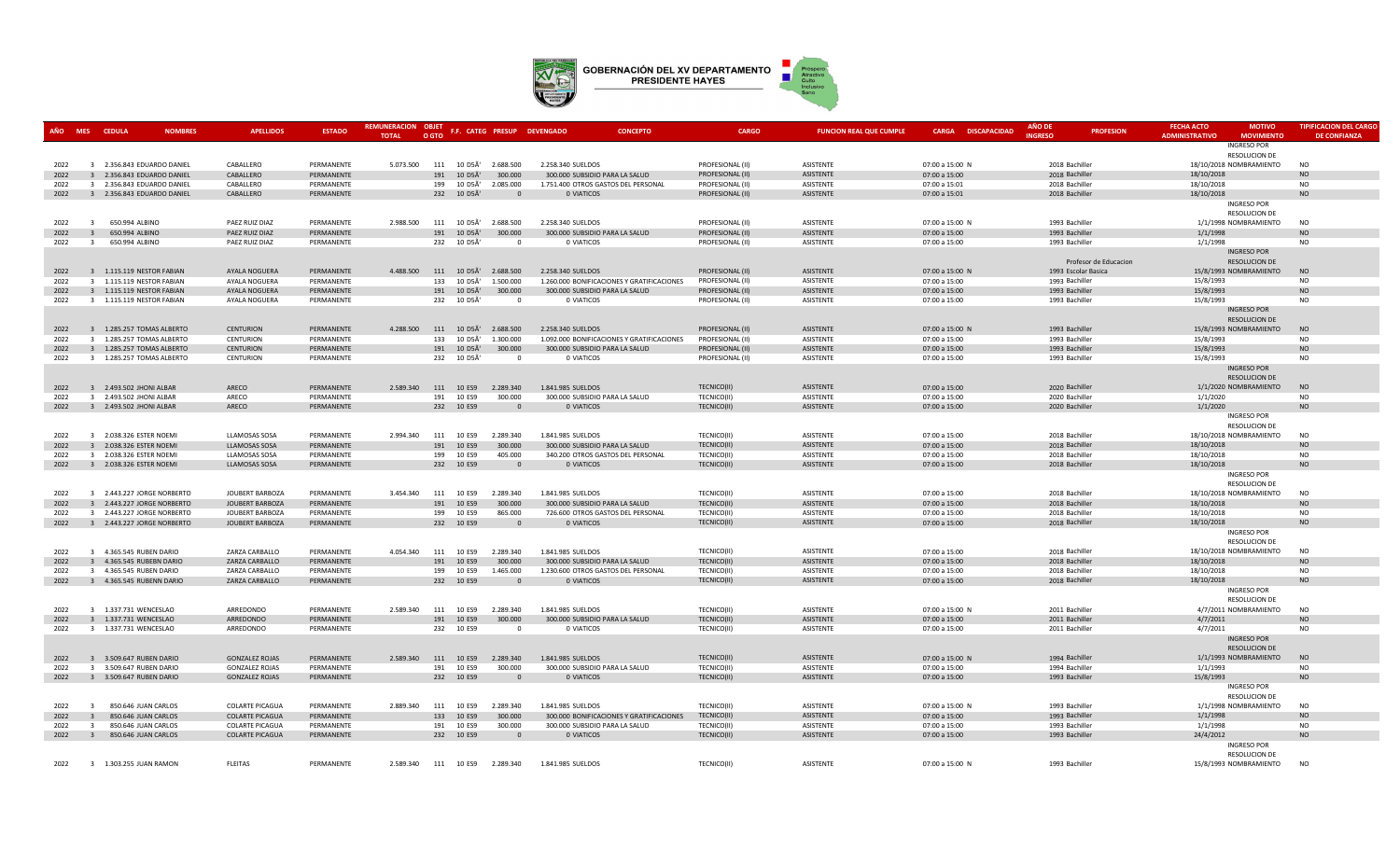

| AÑO  <br><b>MES</b> | <b>CEDULA</b><br><b>NOMBRES</b>           | <b>APELLIDOS</b>    | <b>ESTADO</b> | <b>REMUNERACION OBJET</b><br><b>TOTAL</b> | O GTO      | F.F. CATEG PRESUP DEVENGADO        |                         | <b>CONCEPTO</b>                            | CARGO                                      | <b>FUNCION REAL QUE CUMPLE</b>                 | CARGA DISCAPACIDAD | AÑO DE<br><b>INGRESO</b> | <b>PROFESION</b>               | <b>FECHA ACTO</b><br><b>ADMINISTRATIVO</b> | <b>MOTIVO</b><br><b>MOVIMIENTO</b>              | <b>TIPIFICACION DEL CARGO</b><br><b>DE CONFIANZA</b> |
|---------------------|-------------------------------------------|---------------------|---------------|-------------------------------------------|------------|------------------------------------|-------------------------|--------------------------------------------|--------------------------------------------|------------------------------------------------|--------------------|--------------------------|--------------------------------|--------------------------------------------|-------------------------------------------------|------------------------------------------------------|
| 2022                | 3 1.303.255 JUAN RAMON                    | <b>FLEITAS</b>      | PERMANENTE    |                                           |            | 191  10  ES9  300.000              |                         | 300.000 SUBSIDIO PARA LA SALUD             | TECNICO(II)                                | ASISTENTE                                      | 07:00 a 15:00      | 1993 Bachiller           |                                | 1/1/1998                                   |                                                 | <b>NO</b>                                            |
|                     |                                           |                     |               |                                           |            |                                    |                         |                                            |                                            |                                                |                    |                          |                                |                                            | <b>INGRESO POR</b>                              |                                                      |
|                     |                                           |                     |               |                                           |            |                                    |                         |                                            | <b>ASISTENTE TECNICO</b>                   |                                                |                    |                          |                                |                                            | <b>RESOLUCION DE</b>                            |                                                      |
| 2022                | 3 1.231.195 ARSENIO RAMON                 | GOMEZ OLMEDO        | PERMANENTE    | 2.589.340                                 |            | 111 10 FZ9 2.289.340               |                         | 1.841.985 SUELDOS                          | ADMINISTRATIVO                             | CHOFER                                         | 07:00 a 15:00 N    | 1998 Bachiller           |                                |                                            | 1/1/1998 NOMBRAMIENTO                           | <b>NO</b>                                            |
|                     |                                           |                     |               |                                           |            |                                    |                         |                                            | <b>ASISTENTE TECNICO</b>                   |                                                |                    |                          |                                |                                            |                                                 |                                                      |
| 2022                | 3 1.231.195 ARSENIO RAMON                 | <b>GOMEZ OLMEDO</b> | PERMANENTE    |                                           | 191 10 FZ9 |                                    | 300.000                 | 300.000 SUBSIDIO PARA LA SALUD             | ADMINISTRATIVO                             | <b>CHOFER</b>                                  | 07:00 a 15:00      | 1998 Bachiller           |                                | 1/1/1998                                   |                                                 | <b>NO</b>                                            |
| 2022                | 3 1.231.195 ARSENIO RAMON                 | GOMEZ OLMEDO        | PERMANENTE    |                                           | 232 10 FZ9 |                                    | $\overline{\mathbf{0}}$ | 0 VIATICOS                                 | <b>ASISTENTE TECNICO</b><br>ADMINISTRATIVO | CHOFER                                         | 07:00 a 15:00      | 1998 Bachiller           |                                | 5/4/2004                                   |                                                 | <b>NO</b>                                            |
|                     |                                           |                     |               |                                           |            |                                    |                         |                                            |                                            |                                                |                    |                          |                                |                                            | <b>INGRESO POR</b>                              |                                                      |
|                     |                                           |                     |               |                                           |            |                                    |                         |                                            | <b>ASISTENTE TECNICO</b>                   |                                                |                    |                          |                                |                                            | <b>RESOLUCION DE</b>                            |                                                      |
|                     | 2022 3 972.641 JUAN ATILIO                | LOPEZ               | PERMANENTE    |                                           |            | 3.129.340  111  10  FZ9  2.289.340 |                         | 1.841.985 SUELDOS                          | ADMINISTRATIVO                             | <b>CHOFER</b>                                  | 07:00 a 15:00 N    | 2006 Bachiller           |                                |                                            | 5/4/2004 NOMBRAMIENTO                           | <b>NO</b>                                            |
|                     |                                           |                     |               |                                           |            |                                    |                         |                                            | ASISTENTE TECNICO                          |                                                |                    |                          |                                |                                            |                                                 |                                                      |
| 2022                | 3 972.641 JUAN ATILIO                     | LOPEZ               | PERMANENTE    |                                           | 191 10 FZ9 |                                    | 300.000                 | 300.000 SUBSIDIO PARA LA SALUD             | ADMINISTRATIVO                             | CHOFER                                         | 07:00 a 15:00      | 2006 Bachiller           |                                | 5/4/2004                                   |                                                 | <b>NO</b>                                            |
|                     |                                           |                     |               |                                           |            |                                    |                         |                                            | <b>ASISTENTE TECNICO</b>                   |                                                |                    |                          |                                |                                            |                                                 |                                                      |
| 2022                | 3 972.641 JUAN ATILIO                     | LOPEZ               | PERMANENTE    |                                           | 133 10 FZ9 |                                    | 540.000                 | 453.600 BONIFICACIONES Y GRATIFICACIONES   | ADMINISTRATIVO                             | <b>CHOFER</b>                                  | 07:00 a 15:00      | 2006 Bachiller           |                                | 5/4/2004                                   |                                                 | <b>NO</b>                                            |
|                     |                                           |                     |               |                                           |            |                                    |                         |                                            | <b>ASISTENTE TECNICO</b>                   |                                                |                    |                          |                                |                                            |                                                 |                                                      |
| 2022                | 3 972.641 JUAN ATILIO                     | LOPEZ               | PERMANENTE    |                                           | 232 10 FZ9 |                                    | $\Omega$                | 0 VIATICOS                                 | ADMINISTRATIVO                             | CHOFER                                         | 07:00 a 15:00      | 2006 Bachiller           |                                | 5/4/2004                                   |                                                 | <b>NO</b>                                            |
|                     |                                           |                     |               |                                           |            |                                    |                         |                                            |                                            |                                                |                    |                          |                                |                                            | <b>INGRESO POR</b>                              |                                                      |
|                     |                                           |                     |               |                                           |            |                                    |                         |                                            | ASISTENTE TECNICO                          |                                                |                    |                          |                                |                                            | <b>RESOLUCION DE</b>                            |                                                      |
| 2022                | 3 1.255.413 ARTURO JOSE                   | <b>FLORENTIN</b>    | PERMANENTE    |                                           |            | 3.645.952  111  10  GG9  2.289.340 |                         | 1.841.985 SUELDOS                          | ADMINISTRATIVO<br>ASISTENTE TECNICO        | <b>CHOFER</b>                                  | 07:00 a 15:00 N    | 2004 Bachiller           |                                |                                            | 5/4/2004 NOMBRAMIENTO                           | <b>NO</b>                                            |
| 2022                | 3 1.255.413 ARTURO JOSE                   | <b>FLORENTIN</b>    | PERMANENTE    |                                           | 191 10 GG9 |                                    | 300,000                 | 300.000 SUBSIDIO PARA LA SALUD             | ADMINISTRATIVO                             | CHOFER                                         | 07:00 a 15:00      | 2004 Bachiller           |                                | 5/4/2004                                   |                                                 | N <sub>O</sub>                                       |
|                     |                                           |                     |               |                                           |            |                                    |                         |                                            | ASISTENTE TECNICO                          |                                                |                    |                          |                                |                                            |                                                 |                                                      |
| 2022                | 3 1.255.413 ARTURO JOSE                   | <b>FLORENTIN</b>    | PERMANENTE    |                                           |            | 232 10 GG9 1.056.612               |                         | 1.056.612 VIATICOS                         | ADMINISTRATIVO                             | <b>CHOFER</b>                                  | 07:00 a 15:00      | 2004 Bachiller           |                                | 24/6/2004                                  |                                                 | <b>NO</b>                                            |
|                     |                                           |                     |               |                                           |            |                                    |                         |                                            |                                            |                                                |                    |                          |                                |                                            | <b>INGRESO POR</b>                              |                                                      |
|                     |                                           |                     |               |                                           |            |                                    |                         |                                            | <b>ASISTENTE TECNICO</b>                   |                                                |                    |                          |                                |                                            | <b>RESOLUCION DE</b>                            |                                                      |
| 2022                | 961.018 FULVIO CONCEPCION<br>$\mathbf{R}$ | ARCE NUÑEZ          | PERMANENTE    | 3.259.340                                 |            | 111  10  GG9  2.289.340            |                         | 1.841.985 SUELDOS                          | ADMINISTRATIVO                             | <b>ASISTENTE</b>                               | 07:00 a 15:00 N    | 2004 Bachiller           |                                |                                            | 24/6/2004 NOMBRAMIENTO                          | <b>NO</b>                                            |
|                     |                                           |                     |               |                                           |            |                                    |                         |                                            | <b>ASISTENTE TECNICO</b>                   |                                                |                    |                          |                                |                                            |                                                 |                                                      |
| 2022                | 3<br>961.018 FULVIO CONCEPCION            | ARCE NUÑEZ          | PERMANENTE    |                                           | 133 10 GG9 |                                    | 300.000                 | 300.000 BONIFICACIONES Y GRATIFICACIONES   | ADMINISTRATIVO                             | ASISTENTE                                      | 07:00 a 15:00      | 2004 Bachiller           |                                | 24/6/2004                                  |                                                 | <b>NO</b>                                            |
|                     |                                           |                     |               |                                           |            |                                    |                         |                                            | <b>ASISTENTE TECNICO</b>                   |                                                |                    |                          |                                |                                            |                                                 |                                                      |
| 2022                | 961.018 FULVIO CONCEPCION<br>$\mathbf{R}$ | ARCE NUÑEZ          | PERMANENTE    |                                           | 232 10 GG9 |                                    | $\Omega$                | 0 VIATICOS                                 | ADMINISTRATIVO                             | ASISTENTE                                      | 07:00 a 15:00      | 2004 Bachiller           |                                | 24/6/2004                                  |                                                 | <b>NO</b>                                            |
|                     |                                           |                     |               |                                           |            |                                    |                         |                                            | <b>ASISTENTE TECNICO</b>                   |                                                |                    |                          |                                |                                            |                                                 |                                                      |
| 2022                | 961.018 FULVIO CONCEPCION                 | ARCE NUÑEZ          | PERMANENTE    |                                           | 199 10 GG9 |                                    | 370.000                 | 310.800 OTROS GASTOS DEL PERSONAL          | ADMINISTRATIVO                             | ASISTENTE                                      | 07:00 a 15:00 N    | 2004 Bachiller           |                                | 24/6/2004                                  |                                                 | <b>NO</b>                                            |
|                     | $\overline{3}$                            | ARCE NUÑEZ          | PERMANENTE    |                                           |            |                                    | 300.000                 | 300.000 SUBSIDIO PARA LA SALUD             | <b>ASISTENTE TECNICO</b><br>ADMINISTRATIVO | ASISTENTE                                      | 07:00 a 15:00      |                          | Licenciada en Ciencias de la   |                                            |                                                 | <b>NO</b>                                            |
| 2022                | 961.018 FULVIO CONCEPCION                 |                     |               |                                           | 191 10 GG9 |                                    |                         |                                            |                                            |                                                |                    | 2004 Educacion           |                                | 27/1/2004                                  | INGRESO POR                                     |                                                      |
|                     |                                           |                     |               |                                           |            |                                    |                         |                                            |                                            |                                                |                    |                          |                                |                                            | <b>RESOLUCION DE</b>                            |                                                      |
| 2022                | 3 3.664.754 EDGAR DARIO                   | MARTINEZ INSFRAN    | PERMANENTE    | 8.398.530 111 10 CQ1                      |            | 3.396.400                          |                         | 2.852.976 SUELDOS                          | <b>ASISTENTE</b>                           | ASISTENTE                                      | 07:00 a 15:00      | 2018 Bachiller           |                                |                                            | 18/10/2018 NOMBRAMIENTO                         | <b>NO</b>                                            |
| 2022                | 3 3.664.754 EDGAR DARIO                   | MARTINEZ INSFRAN    | PERMANENTE    |                                           | 191        | 10 CQ1                             | 300.000                 | 300.000 SUBSIDIO PARA LA SALUD             | ASISTENTE                                  | ASISTENTE                                      | 07:00 a 15:00      | 2018 Bachiller           |                                | 18/10/2018                                 |                                                 | <b>NO</b>                                            |
| 2022                | 3 3.664.754 EDGAR DARIO                   | MARTINEZ INSFRAN    | PERMANENTE    |                                           | 199        | 1.104.500<br>10 CQ1                |                         | 927.780 OTROS GASTOS DEL PERSONAL          | ASISTENTE                                  | ASISTENTE                                      | 07:00 a 15:00      | 2018 Bachiller           |                                | 18/10/2018                                 |                                                 | <b>NO</b>                                            |
| 2022                | 3 3.664.754 EDGAR DARIO                   | MARTINEZ INSFRAN    | PERMANENTE    |                                           | 133 10 CQ1 | 2.717.120                          |                         | 2.282.381 BONIFICACIONES Y GRATIFICACIONES | ASISTENTE                                  | ASISTENTE                                      | 07:00 a 15:00      | 2018 Bachiller           |                                | 18/10/2018                                 |                                                 | N <sub>O</sub>                                       |
| 2022                | 3 3.664.754 EDGAR DARIO                   | MARTINEZ INSFRAN    | PERMANENTE    |                                           | 232 10 CQ! |                                    | 880.510                 | 880.510 VIATICOS                           | <b>ASISTENTE</b>                           | ASISTENTE                                      | 07:00 a 15:00      | 2018 Bachiller           |                                | 18/10/2018                                 |                                                 | N <sub>O</sub>                                       |
|                     |                                           |                     |               |                                           |            |                                    |                         |                                            |                                            |                                                |                    |                          |                                |                                            | <b>INGRESO POR</b>                              |                                                      |
|                     |                                           |                     |               |                                           |            |                                    |                         |                                            |                                            |                                                |                    |                          | Licenciada en Ciencias de la   |                                            | <b>RESOLUCION DE</b>                            |                                                      |
| 2022                | 3 1.438.732 NORMA RUTH                    | ZARATE              | PERMANENTE    | 3.696.400 111 10 CQ1                      |            | 3.396.400                          |                         | 2.853.060 SUELDOS                          | PROFESIONAL(I)                             | ASISTENTE                                      | 07:00 a 15:00 N    | 2014 Educacion           |                                |                                            | 27/1/2004 NOMBRAMIENTO                          | <b>NO</b>                                            |
| 2022                | 3 1.438.732 NORMA RUTH                    | ZARATE              | PERMANENTE    |                                           | 191 10 CQ1 |                                    | 300.000                 | 300.000 SUBSIDIO PARA LA SALUD             | PROFESIONAL(I)                             | ASISTENTE                                      | 07:00 a 15:00      |                          | 2014 Ingeniero Comercial       | 1/1/2015                                   |                                                 | <b>NO</b>                                            |
|                     |                                           |                     |               |                                           |            |                                    |                         |                                            |                                            |                                                |                    |                          |                                |                                            | <b>INGRESO POR</b><br>RESOLUCION DE             |                                                      |
| 2022                | 3 3.383.373 ZULMA                         | <b>GOMEZ BRITEZ</b> | PERMANENTE    | 5.564.153                                 | 111 10 J01 | 5.000.000                          |                         | 4.200.000 SUELDOS                          | <b>JUEZ INSTRUCTOR</b>                     | SECRETARIO JUNTA DEPARTAMENTAL 07:00 a 15:00 N |                    |                          | 2015 Ingeniero Comercial       |                                            | 1/1/2015 NOMBRAMIENTO                           | <b>NO</b>                                            |
|                     |                                           |                     |               |                                           |            |                                    |                         |                                            |                                            |                                                |                    |                          |                                |                                            |                                                 |                                                      |
| 2022                | 3 3.383.373 ZULMA                         | <b>GOMEZ BRITEZ</b> | PERMANENTE    |                                           | 191 10 J01 |                                    | 300.000                 | 300.000 SUBSIDIO PARA LA SALUD             | <b>JUEZ INSTRUCTOR</b>                     | SECRETARIO JUNTA DEPARTAMENTAL 07:00 a 15:00   |                    | 2015 Bachiller           |                                | 1/1/1998                                   |                                                 | <b>NO</b>                                            |
|                     |                                           |                     |               |                                           |            |                                    |                         |                                            |                                            |                                                |                    |                          |                                |                                            |                                                 |                                                      |
| 2022                | 3 3.383.373 ZULMA                         | <b>GOMEZ BRITEZ</b> | PERMANENTE    |                                           | 232 10 J01 |                                    | 264.153                 | 264.153 VIATICOS                           | <b>JUEZ INSTRUCTOR</b>                     | SECRETARIO JUNTA DEPARTAMENTAL 07:00 a 15:00   |                    | 2015 Bachiller           |                                | 1/1/1998                                   |                                                 |                                                      |
|                     |                                           |                     |               |                                           |            |                                    |                         |                                            |                                            |                                                |                    |                          |                                |                                            | <b>INGRESO POR</b>                              |                                                      |
|                     |                                           |                     |               |                                           |            |                                    |                         |                                            |                                            |                                                |                    |                          |                                |                                            | <b>RESOLUCION DE</b>                            |                                                      |
| 2022                | 3 1.566.200 ELVIO EUGENIO                 | <b>ROJAS RIVAS</b>  | PERMANENTE    | 3.800.000 111 10 J02                      |            | 3.500.000                          |                         | 2.940.000 SUELDOS                          | <b>FISCAL</b>                              | ASISTENTE                                      | 07:00 a 15:00 N    | 1993 Bachiller           |                                |                                            | 1/1/1998 NOMBRAMIENTO                           | <b>NO</b>                                            |
| 2022                | 3 1.566.200 ELVIO EUGENIO                 | <b>ROJAS RIVAS</b>  | PERMANENTE    |                                           | 191 10 J02 |                                    | 300.000                 | 300.000 SUBSIDIO PARA LA SALUD             | <b>FISCAL</b>                              | ASISTENTE                                      | 07:00 a 15:00      | 1993 Bachiller           |                                | 1/1/1998                                   |                                                 | <b>NO</b>                                            |
|                     |                                           |                     |               |                                           |            |                                    |                         |                                            |                                            |                                                |                    |                          | Licenciada en                  |                                            |                                                 |                                                      |
| 2022                | 3 1.566.200 ELVIO EUGENIO                 | <b>ROJAS RIVAS</b>  | PERMANENTE    |                                           | 232 10 J02 |                                    | $\Omega$                | 0 VIATICOS                                 | <b>FISCAL</b>                              | ASISTENTE                                      | 07:00 a 15:00      |                          | 1993 Administracion de Empresa | 4/6/2012                                   |                                                 | <b>NO</b>                                            |
|                     |                                           |                     |               |                                           |            |                                    |                         |                                            |                                            |                                                |                    |                          |                                |                                            | <b>INGRESO POR</b>                              |                                                      |
| 2022                | 3 3.419.823 NIDIA ZUNILDA                 | ARCE                | PERMANENTE    | 2.589.340                                 | 111        | 10 GG9<br>2.289.340                |                         | 1.841.985 SUELDOS                          | <b>AUXILIAR TECNICO</b><br>ADMINISTRATIVO  | ASISTENTE                                      | 07:00 a 15:00 S    | 2016 Bachiller           |                                |                                            | <b>RESOLUCION DE</b><br>30/11/2016 NOMBRAMIENTO | <b>NO</b>                                            |
|                     |                                           |                     |               |                                           |            |                                    |                         |                                            | <b>AUXILIAR TECNICO</b>                    |                                                |                    |                          |                                |                                            |                                                 |                                                      |
| 2022                | 3 3.419.823 NIDIA ZUNILDA                 | ARCE                | PERMANENTE    |                                           | 191 10 GG9 |                                    | 300.000                 | 300.000 SUBSIDIO PARA LA SALUD             | ADMINISTRATIVO                             | <b>ASISTENTE</b>                               | 07:00 a 15:00      | 2016 Bachiller           |                                | 30/11/2016                                 |                                                 | N <sub>O</sub>                                       |
|                     |                                           |                     |               |                                           |            |                                    |                         |                                            |                                            |                                                |                    |                          |                                |                                            |                                                 |                                                      |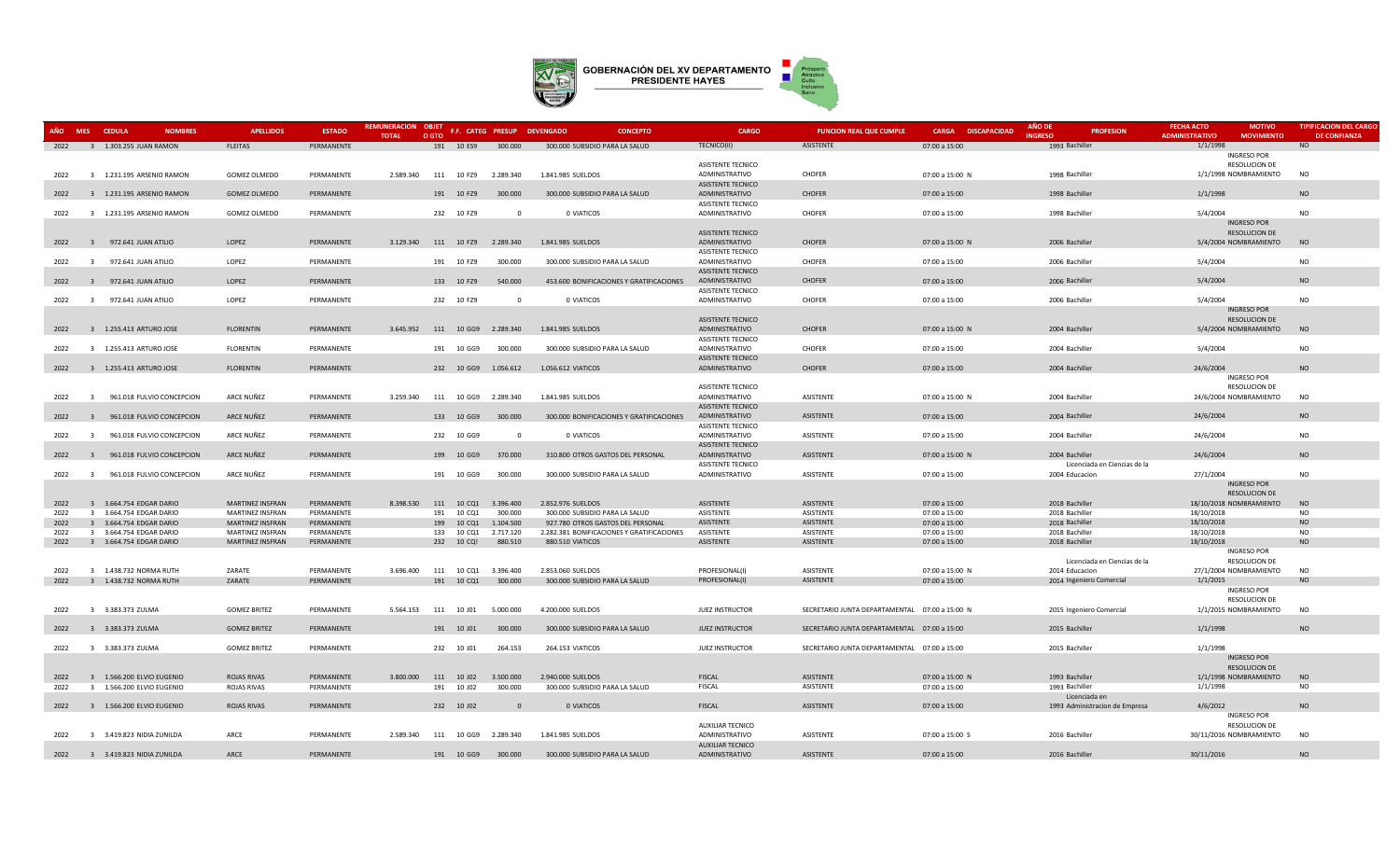

| <b>MES</b><br>ΔÑΩ | <b>CEDULA</b>                                                  | <b>NOMBRES</b> | <b>APELLIDOS</b>               | <b>ESTADO</b>            | <b>REMUNERACION</b><br><b>TOTAL</b> | <b>OBJET</b><br>O GTO        | F.F. CATEG PRESUP DEVENGADO          |                   | <b>CONCEPTO</b>                            | <b>CARGO</b>                         | <b>FUNCION REAL QUE CUMPLE</b>                    | <b>CARGA DISCAPACIDAD</b>        | <b>AÑO D</b><br><b>INGRESC</b> |                                                                | <b>PROFESION</b>                                               | <b>FECHA ACTO</b><br><b>ADMINISTRATIVO</b> | <b>MOTIVO</b><br><b>MOVIMIENTO</b>                      | <b>TIPIFICACION DEL CARGO</b><br><b>DE CONFIANZA</b> |
|-------------------|----------------------------------------------------------------|----------------|--------------------------------|--------------------------|-------------------------------------|------------------------------|--------------------------------------|-------------------|--------------------------------------------|--------------------------------------|---------------------------------------------------|----------------------------------|--------------------------------|----------------------------------------------------------------|----------------------------------------------------------------|--------------------------------------------|---------------------------------------------------------|------------------------------------------------------|
|                   |                                                                |                |                                |                          |                                     |                              |                                      |                   |                                            | <b>AUXILIAR TECNICO</b>              |                                                   |                                  |                                |                                                                |                                                                |                                            | <b>INGRESO POR</b><br><b>RESOLUCION DE</b>              |                                                      |
| 2022              | 3 4.238.801 DIEGO ARMANDO                                      |                | <b>CACERES APESTEGUI</b>       | PERMANENTE               | 2.589.340                           | 111 10 GG9                   | 2.289.340                            | 1.841.985 SUELDOS |                                            | ADMINISTRATIVO                       | ASISTENTE                                         | 07:00 a 15:00 S                  |                                | 2016 Bachiller                                                 |                                                                |                                            | 30/11/2016 NOMBRAMIENTO                                 | -SI                                                  |
|                   |                                                                |                |                                |                          |                                     |                              |                                      |                   |                                            | <b>AUXILIAR TECNICO</b>              |                                                   |                                  |                                |                                                                |                                                                |                                            |                                                         |                                                      |
| 2022              | 3 4.238.801 DIEGO ARMANDO                                      |                | <b>CACERES APESTEGUI</b>       | PERMANENTE               |                                     | 191 10 GG9                   | 300,000                              |                   | 300.000 SUBSIDIO PARA LA SALUD             | ADMINISTRATIVO                       | ASISTENTE                                         | 07:00 a 15:00                    |                                | 2016 Economista                                                |                                                                | 13/12/2016                                 |                                                         | SI                                                   |
|                   |                                                                |                |                                |                          |                                     |                              |                                      |                   |                                            |                                      |                                                   |                                  |                                |                                                                |                                                                |                                            | <b>INGRESO POR</b>                                      |                                                      |
|                   |                                                                |                |                                |                          |                                     |                              |                                      |                   |                                            |                                      |                                                   |                                  |                                |                                                                |                                                                |                                            | <b>RESOLUCION DE</b>                                    |                                                      |
| 2022<br>2022      | 3 4.517.272 LIZ MARIA<br>4.517.272 LIZ MARIA<br>$\overline{3}$ |                | CARDONI ROJAS<br>CARDONI ROJAS | PERMANENTE<br>PERMANENTE | 2.988.500                           | 111 10 D5Ã'<br>10 D5Ã<br>191 | 2.688.500<br>300.000                 | 1.631.021 SUELDOS | 300.000 SUBSIDIO PARA LA SALUD             | PROFESIONAL (II)<br>PROFESIONAL (II) | ASISTENTE<br>ASISTENTE                            | 07:00 a 15:00 N<br>07:00 a 15:00 |                                |                                                                | 2017 Licenciada en Enfermeria<br>2017 Licenciada en Enfermeria | 12/12/2017                                 | 12/12/2017 NOMBRAMIENTO                                 | N <sub>O</sub><br><b>NO</b>                          |
| 2022              | 3 4.517.272 LIZ MARIA                                          |                | <b>CARDONI ROJAS</b>           | PERMANENTE               |                                     | 232 10 D5A                   | $\Omega$                             | 0 VIATICOS        |                                            | PROFESIONAL (II)                     | ASISTENTE                                         | 07:00 a 15:00                    |                                |                                                                | 2017 Licenciada en Enfermeria                                  | 12/12/2017                                 |                                                         | <b>NO</b>                                            |
|                   |                                                                |                |                                |                          |                                     |                              |                                      |                   |                                            |                                      |                                                   |                                  |                                |                                                                |                                                                |                                            | <b>INGRESO POR</b>                                      |                                                      |
|                   |                                                                |                |                                |                          |                                     |                              |                                      |                   |                                            | <b>AUXILIAR TECNICO</b>              |                                                   |                                  |                                |                                                                |                                                                |                                            | <b>RESOLUCION DE</b>                                    |                                                      |
| 2022              | 3 4.091.493 AGUSTIN                                            |                | NUÑEZ RIVEIRO                  | PERMANENTE               |                                     |                              | 2.589.340  111  10  GG9  2.289.340   | 1.841.985 SUELDOS |                                            | ADMINISTRATIVO                       | ASISTENTE                                         | 07:00 a 15:00 S                  |                                | 2017 Bachiller                                                 |                                                                |                                            | 12/12/2017 NOMBRAMIENTO                                 | <b>NO</b>                                            |
|                   |                                                                |                | NUÑEZ RIVEIRO                  |                          |                                     |                              |                                      |                   |                                            | <b>AUXILIAR TECNICO</b>              |                                                   |                                  |                                |                                                                |                                                                |                                            |                                                         | <b>NO</b>                                            |
| 2022              | 3 4.091.493 AGUSTIN                                            |                |                                | PERMANENTE               |                                     | 232 10 GG9                   | 300.000                              |                   | 300.000 SUBSIDIO PARA LA SALUD             | ADMINISTRATIVO                       | ASISTENTE                                         | 07:00 a 15:00                    |                                | 2017 Bachiller                                                 |                                                                | 16/11/2017                                 | <b>INGRESO POR</b>                                      |                                                      |
|                   |                                                                |                |                                |                          |                                     |                              |                                      |                   |                                            |                                      |                                                   |                                  |                                |                                                                | Licenciado en Admistracion                                     |                                            | <b>RESOLUCION DE</b>                                    |                                                      |
| 2022              | 1.069.995 BERNARDO ANTONIO<br>$\mathbf{3}$                     |                | <b>ZARATE RUDAS</b>            | PERMANENTE               |                                     | 10.725.200 111 10 C90        | 7.425.200                            | 6.237.168 SUELDO  |                                            |                                      | SECRETARIO DEPARTAMENTAL SECRETARIO DEPARTAMENTAL | 07:00 a 15:00 N                  |                                | 2018 de Empresas                                               |                                                                |                                            | 16/8/2018 NOMBRAMIENTO                                  | SI                                                   |
|                   |                                                                |                |                                |                          |                                     |                              |                                      |                   |                                            |                                      |                                                   |                                  |                                |                                                                | Licenciado en Admistracion                                     |                                            |                                                         |                                                      |
| 2022              | 3 1.069.995 BERNARDO ANTONIO                                   |                | <b>ZARATE RUDAS</b>            | PERMANENTE               |                                     | 191 10 C90                   | 300.000                              |                   | 300.000 SUBSIDIO PARA LA SALUD             |                                      | SECRETARIO DEPARTAMENTAL SECRETARIO DEPARTAMENTAL | 07:00 a 15:00                    |                                | 2018 de Empresas                                               |                                                                | 16/8/2018                                  |                                                         | <b>SI</b>                                            |
| 2022              | 3 1.069.995 BERNARDO ANTONIO                                   |                | <b>ZARATE RUDAS</b>            | PERMANENTE               |                                     | 133 10 C90                   | 3.000.000                            |                   | 2.520.000 BONIFICACIONES Y GRATIFICACIONES |                                      | SECRETARIO DEPARTAMENTAL SECRETARIO DEPARTAMENTAL |                                  |                                |                                                                | Licenciado en Admistracion                                     | 16/8/2018                                  |                                                         | $\overline{S}$                                       |
|                   |                                                                |                |                                |                          |                                     |                              |                                      |                   |                                            |                                      |                                                   | 07:00 a 15:00                    |                                | 2018 de Empresas                                               | Licenciado en Admistracion                                     |                                            |                                                         |                                                      |
| 2022              | 3 1.069.995 BERNARDO ANTONIO                                   |                | <b>ZARATE RUDAS</b>            | PERMANENTE               |                                     | 232 10 C90                   | $\Omega$                             | 0 VIATICOS        |                                            |                                      | SECRETARIO DEPARTAMENTAL SECRETARIO DEPARTAMENTAL | 07:00 a 15:00                    |                                | 2018 de Empresas                                               |                                                                | 16/8/2018                                  |                                                         | -SI                                                  |
|                   |                                                                |                |                                |                          |                                     |                              |                                      |                   |                                            |                                      |                                                   |                                  |                                |                                                                |                                                                |                                            | <b>INGRESO POR</b>                                      |                                                      |
|                   |                                                                |                |                                |                          |                                     |                              |                                      |                   |                                            |                                      |                                                   |                                  |                                |                                                                |                                                                |                                            | <b>RESOLUCION EN</b>                                    |                                                      |
| 2022              | 742.377 LORENZO<br>$\overline{3}$                              |                | <b>GAMARRA FLORES</b>          | PERMANENTE               | 7.725.200                           | 111 10 C90                   | 7.425.200                            | 6.237.168 SUELDO  |                                            |                                      | SECRETARIO DEPARTAMENTAL SECRETARIO DEPARTAMENTAL | 07:00 a 15:00 N                  |                                | 2018 Arquitecto                                                |                                                                |                                            | 16/8/2018 CARGO DE CONFIANZA SI                         |                                                      |
| 2022              | $\overline{\mathbf{3}}$<br>742.377 LORENZO                     |                | <b>GAMARRA FLORES</b>          | PERMANENTE               |                                     | 191 10 C90                   | 300,000                              |                   | 300.000 SUBSIDIO PARA LA SALUD             | SECRETARIO DEPARTAMENTAL             | SECRETARIO DEPARTAMENTAL                          | 07:00 a 15:00                    |                                | 2018 Arquitecto                                                |                                                                | 16/8/2018                                  |                                                         | -SI                                                  |
| 2022              | 3 742.377 LORENZO                                              |                | <b>GAMARRA FLORES</b>          | PERMANENTE               |                                     | 232 10 C90                   | $\overline{0}$                       |                   | 0 VIATICOS                                 |                                      | SECRETARIO DEPARTAMENTAL SECRETARIO DEPARTAMENTAL | 07:00 a 15:00                    |                                | 2018 Arquitecto                                                |                                                                | 16/8/2018                                  | <b>INGRESO POR</b>                                      | SI                                                   |
|                   |                                                                |                |                                |                          |                                     |                              |                                      |                   |                                            |                                      |                                                   |                                  |                                |                                                                |                                                                |                                            | <b>RESOLUCION EN</b>                                    |                                                      |
| 2022              | 3 3.197.397 JUAN CARLOS                                        |                | CACERES                        | PERMANENTE               | 7.725.200                           | 111 10 C90                   | 7.425.200                            | 6.237.168 SUELDO  |                                            | SECRETARIO DEPARTAMENTAL             | SECRETARIO DEPARTAMENTAL                          | 07:00 a 15:00 N                  |                                | 2018 Bachiller                                                 |                                                                |                                            | 16/8/2018 CARGO DE CONFIANZA SI                         |                                                      |
| 2022              | 3 3.197.397 JUAN CARLOS                                        |                | CACERES                        | PERMANENTE               |                                     | 191<br>10 C90                | 300.000                              |                   | 300.000 SUBSIDIO PARA LA SALUD             | SECRETARIO DEPARTAMENTAL             | SECRETARIO DEPARTAMENTAL                          | 07:00 a 15:00                    |                                | 2018 Bachiller                                                 |                                                                | 16/8/2018                                  |                                                         | <sub>SI</sub>                                        |
| 2022              | 3 3.197.397 JUAN CARLOS                                        |                | CACERES                        | PERMANENTE               |                                     | 232 10 C90                   | $\sqrt{2}$                           | 0 VIATICOS        |                                            | SECRETARIO DEPARTAMENTAL             | SECRETARIO DEPARTAMENTAL                          | 07:00 a 15:00                    |                                | 2018 Bachiller                                                 |                                                                | 16/8/2018                                  |                                                         | -SI                                                  |
|                   |                                                                |                |                                |                          |                                     |                              |                                      |                   |                                            |                                      |                                                   |                                  |                                |                                                                |                                                                |                                            | <b>INGRESO POR</b>                                      |                                                      |
| 2022              |                                                                |                | <b>ORTIZ ORTIZ</b>             | PERMANENTE               | 7.989.353                           |                              | 7.425.200                            | 6.237.168 SUELDO  |                                            |                                      | SECRETARIO DEPARTAMENTAL SECRETARIO DEPARTAMENTAL |                                  |                                |                                                                |                                                                |                                            | <b>RESOLUCION EN</b><br>16/8/2018 CARGO DE CONFIANZA SI |                                                      |
| 2022              | 3 4.307.603 GILBERTO ANTONIO<br>3 4.307.603 GILBERTO ANTONIO   |                | <b>ORTIZ ORTIZ</b>             | PERMANENTE               |                                     | 111 10 C90<br>191 10 C90     | 300,000                              |                   | 300.000 SUBSIDIO PARA LA SALUD             | SECRETARIO DEPARTAMENTAL             | SECRETARIO DEPARTAMENTAL                          | 07:00 a 15:00 N<br>07:00 a 15:00 |                                | 2018 Estudiante Universitario<br>2018 Estudiante Universitario |                                                                | 16/8/2018                                  |                                                         | -SI                                                  |
| 2022              | 3 4.307.603 GILBERTO ANTONIO                                   |                | ORTIZ ORTIZ                    | PERMANENTE               |                                     | 232 10 C90                   | 264.153                              | 264.153 VIATICOS  |                                            |                                      | SECRETARIO DEPARTAMENTAL SECRETARIO DEPARTAMENTAL | 07:00 a 15:00                    |                                | 2018 Estudiante Universitario                                  |                                                                | 16/8/2018                                  |                                                         | -SI                                                  |
|                   |                                                                |                |                                |                          |                                     |                              |                                      |                   |                                            |                                      |                                                   |                                  |                                |                                                                |                                                                |                                            | INGRESO POR                                             |                                                      |
|                   |                                                                |                |                                |                          |                                     |                              |                                      |                   |                                            |                                      |                                                   |                                  |                                |                                                                |                                                                |                                            | <b>RESOLUCION EN</b>                                    |                                                      |
| 2022              | 3 1.271.323 FELIX DIONISIO                                     |                | RUIZ LARRAMENDIA               | PERMANENTE               | 10.315.200                          | 10 C90<br>111                | 7.425.200                            | 6.237.168 SUELDO  |                                            |                                      | SECRETARIO DEPARTAMENTAL SECRETARIO DEPARTAMENTAL | 07:00 a 15:00 N                  |                                | 2018 Abogado                                                   |                                                                |                                            | 12/9/2018 CARGO DE CONFIANZA SI                         |                                                      |
| 2022              | 3 1.271.323 FELIX DIONISIO                                     |                | RUIZ LARRAMENDIA               | PERMANENTE               |                                     | 191 10 C90                   | 300,000                              |                   | 300.000 SUBSIDIO PARA LA SALUD             |                                      | SECRETARIO DEPARTAMENTAL SECRETARIO DEPARTAMENTAL | 07:00 a 15:00                    |                                | 2018 Abogado                                                   |                                                                | 12/9/2018                                  |                                                         | $\overline{S}$                                       |
| 2022              | 3 1.271.323 FELIX DIONISIO                                     |                | RUIZ LARRAMENDIA               | PERMANENTE               |                                     | 133 10 C90                   | $\overline{0}$                       |                   | 0 BONIFICACIONES Y GRATIFICACIONES         |                                      | SECRETARIO DEPARTAMENTAL SECRETARIO DEPARTAMENTAL | 07:00 a 15:00                    |                                | 2018 de Empresas                                               | Licenciado en Admistracion                                     | 16/8/2018                                  |                                                         | -SI                                                  |
| 2022              | 3 1.271.323 FELIX DIONISIO                                     |                | RUIZ LARRAMENDIA               | PERMANENTE               |                                     | 199 10 C90                   | 2.590.000                            |                   | 2.175.600 OTROS GASTOS DEL PERSONAL        | SECRETARIO DEPARTAMENTAL             | SECRETARIO DEPARTAMENTAL                          | 07:00 a 15:00                    |                                | 2018 Abogado                                                   |                                                                | 12/9/2018                                  |                                                         | <b>SI</b>                                            |
| 2022              | 3 1.271.323 FELIX DIONISIO                                     |                | RUIZ LARRAMENDIA               | PERMANENTE               |                                     | 232 10 C90                   | $\Omega$                             | 0 VIATICOS        |                                            | SECRETARIO DEPARTAMENTAL             | SECRETARIO DEPARTAMENTAL                          | 07:00 a 15:00                    |                                | 2018 Abogado                                                   |                                                                | 12/9/2018                                  |                                                         | SI.                                                  |
|                   |                                                                |                |                                |                          |                                     |                              |                                      |                   |                                            |                                      |                                                   |                                  |                                |                                                                |                                                                |                                            | <b>INGRESO POR</b>                                      |                                                      |
|                   |                                                                |                |                                |                          |                                     |                              |                                      |                   |                                            |                                      |                                                   |                                  |                                |                                                                | Licenciado en Admistracion                                     |                                            | <b>RESOLUCION EN</b>                                    |                                                      |
| 2022              | 1.925.634 JULIO CESAR<br>$\mathbf{R}$                          |                | <b>ESCOBAR RUIZ DIAZ</b>       | PERMANENTE               |                                     | 7.342.000 111 10 B55         | 4.144.000                            | 3.480.960 SUELDO  |                                            |                                      | SECRETARIO DEPARTAMENTAL SECRETARIO DEPARTAMENTAL | 07:00 a 15:00 N                  |                                | 2018 de Empresas                                               |                                                                |                                            | 16/8/2018 CARGO DE CONFIANZA SI                         |                                                      |
| 2022              | 3 1.925.634 JULIO CESAR                                        |                | <b>ESCOBAR RUIZ DIAZ</b>       | PERMANENTE               |                                     | 191 10 B55                   | 300,000                              |                   | 300,000 SUBSIDIO PARA LA SALUD             |                                      | SECRETARIO DEPARTAMENTAL SECRETARIO DEPARTAMENTAL | 07:00 a 15:00                    |                                | 2018 de Empresas                                               | Licenciado en Admistracion                                     | 16/8/2018                                  |                                                         | -SI                                                  |
|                   |                                                                |                |                                |                          |                                     |                              |                                      |                   |                                            |                                      |                                                   |                                  |                                |                                                                | Licenciado en Admistracion                                     |                                            |                                                         |                                                      |
| 2022              | 3 1.925.634 JULIO CESAR                                        |                | ESCOBAR RUIZ DIAZ              | PERMANENTE               |                                     | 133 10 B55                   | 2.898.000                            |                   | 2.434.320 BONIFICACIONES Y GRATIFICACIONES |                                      | SECRETARIO DEPARTAMENTAL SECRETARIO DEPARTAMENTAL | 07:00 a 15:00                    |                                | 2018 de Empresas                                               |                                                                | 16/8/2018                                  |                                                         | <b>SI</b>                                            |
|                   |                                                                |                |                                |                          |                                     |                              |                                      |                   |                                            |                                      |                                                   |                                  |                                |                                                                | Licenciado en Admistracion                                     |                                            |                                                         |                                                      |
| 2022              | 3 1.925.634 JULIO CESAR                                        |                | ESCOBAR RUIZ DIAZ              | PERMANENTE               |                                     | 232 10 B55                   | $\Omega$                             | 0 VIATICOS        |                                            |                                      | SECRETARIO DEPARTAMENTAL SECRETARIO DEPARTAMENTAL | 07:00 a 15:00                    |                                | 2018 de Empresas                                               |                                                                | 16/8/2018                                  |                                                         | SI                                                   |
|                   |                                                                |                |                                |                          |                                     |                              |                                      |                   |                                            |                                      |                                                   |                                  |                                |                                                                |                                                                |                                            |                                                         |                                                      |
| 2022              | 3 1.189.245 RUBEN ANTONIO                                      |                | ROUSSILLON BLAIRES             | PERMANENTE               |                                     |                              | 33.014.440  111  10  A46  22.863.240 | 22.863.240 SUELDO |                                            |                                      | GOBERNADOR DEPARTAMENTAL GOBERNADOR DEPARTAMENTAL | 07:00 a 15:00 N                  |                                | 2018 NILVEL TERCIARIO                                          |                                                                |                                            | 16/8/2018 INICIO DE MANDATO SI                          |                                                      |
| 2022              | 3 1.189.245 RUBEN ANTONIO                                      |                | ROUSSILLON BLAIRES             | PERMANENTE               |                                     | 113 10 A46                   | 2.851.200                            |                   | 2.851.200 GASTOS DE REPRESENTACION         |                                      | GOBERNADOR DEPARTAMENTAL GOBERNADOR DEPARTAMENTAL | 07:00 a 15:00                    |                                | 2018 NILVEL TERCIARIO                                          |                                                                | 16/8/2018                                  |                                                         | -SI                                                  |
|                   |                                                                |                |                                |                          |                                     |                              |                                      |                   |                                            |                                      |                                                   |                                  |                                |                                                                |                                                                |                                            |                                                         |                                                      |
| 2022              | 3 1.189.245 RUBEN ANTONIO                                      |                | ROUSSILLON BLAIRES             | PERMANENTE               |                                     | 133 10 A46                   | 7.000.000                            |                   | 7,000,000 REMUNERACION EXTRAORDINARIA      |                                      | GOBERNADOR DEPARTAMENTAL GOBERNADOR DEPARTAMENTAL | 07:00 a 15:00                    |                                | 2018 NILVEL TERCIARIO                                          |                                                                | 16/8/2018                                  |                                                         | -SI                                                  |
|                   |                                                                |                |                                |                          |                                     |                              |                                      |                   |                                            |                                      |                                                   |                                  |                                |                                                                |                                                                |                                            |                                                         |                                                      |
| 2022              | 3 1.189.245 RUBEN ANTONIO                                      |                | ROUSSILLON BLAIRES             | PERMANENTE               |                                     | 232 10 A46                   | $\Omega$                             | 0 VIATICOS        |                                            |                                      | GOBERNADOR DEPARTAMENTAL GOBERNADOR DEPARTAMENTAL | 07:00 a 15:00                    |                                | 2018 NILVEL TERCIARIO                                          |                                                                | 16/8/2018                                  |                                                         | SI.                                                  |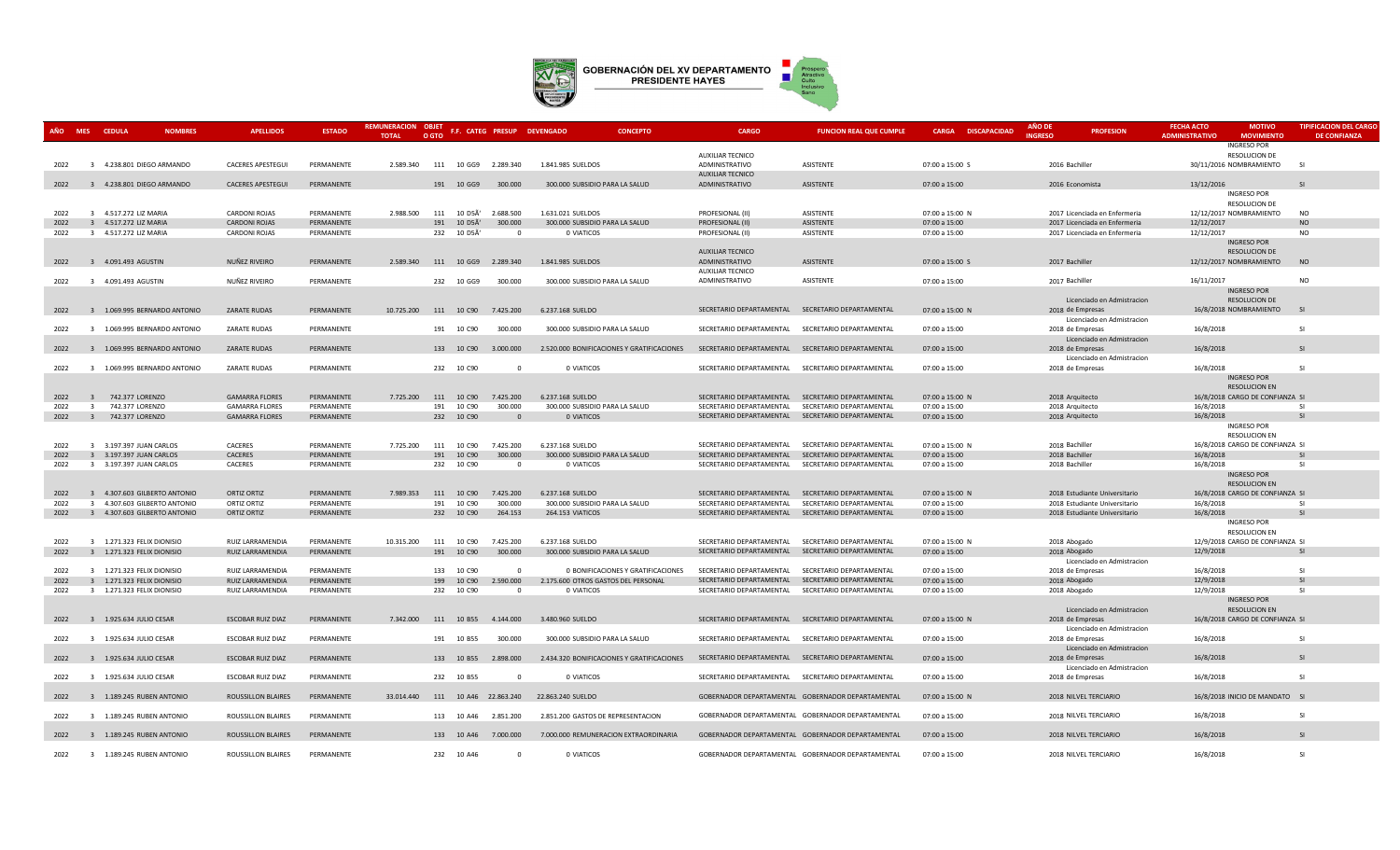

| AÑO MES CEDULA |                | <b>NOMBRES</b>                                           | <b>APELLIDOS</b>                             | <b>ESTADO</b>            | REMUNERACION OBJET<br><b>TOTAL</b>  | O GTO |                          | F.F. CATEG PRESUP DEVENGADO |                    | <b>CONCEPTO</b>                            | CARGO                                            | <b>FUNCION REAL QUE CUMPLE</b>                    | <b>CARGA DISCAPACIDAD</b>        | <b>AÑO DE</b><br><b>INGRESC</b> | <b>PROFESION</b>                                               | <b>FECHA ACTO</b><br><b>ADMINISTRATIVO</b> | <b>MOTIVO</b><br><b>MOVIMIENTO</b>         | <b>TIPIFICACION DEL CARGO</b><br><b>DE CONFIANZA</b> |
|----------------|----------------|----------------------------------------------------------|----------------------------------------------|--------------------------|-------------------------------------|-------|--------------------------|-----------------------------|--------------------|--------------------------------------------|--------------------------------------------------|---------------------------------------------------|----------------------------------|---------------------------------|----------------------------------------------------------------|--------------------------------------------|--------------------------------------------|------------------------------------------------------|
|                |                | 2022 3 1.189.245 RUBEN ANTONIO                           | ROUSSILLON BLAIRES                           | PERMANENTE               |                                     |       | 191 10 A46               | 300,000                     |                    | 300,000 SUBSIDIO PARA LA SALUD             |                                                  | GOBERNADOR DEPARTAMENTAL GOBERNADOR DEPARTAMENTAL | 07:00 a 15:00                    |                                 | 2018 NILVEL TERCIARIO                                          | 16/8/2018                                  |                                            | $\overline{\mathbf{S}}$                              |
|                |                |                                                          |                                              |                          |                                     |       |                          |                             |                    |                                            |                                                  |                                                   |                                  |                                 |                                                                |                                            | <b>INGRESO POR</b><br><b>RESOLUCION DE</b> |                                                      |
| 2022           |                | 3 1.786.676 ROSA MARIA                                   | SALDAÑA BENITEZ                              | PERMANENTE               | 12.737.226                          |       | 112 10 J50               | 9.145.296                   | 9.145.296 DIETA    |                                            | CONCEJAL DEPARTAMENTAL                           | CONCEJAL DEPARTAMENTAL                            | 07:00 a 15:00 N                  |                                 | 2013 Bachiller                                                 |                                            | 7/5/2014 NOMBRAMIENTO                      | - 51                                                 |
| 2022           |                | 3 1.786.676 ROSA MARIA                                   | SALDAÑA BENITEZ                              | PERMANENTE               |                                     |       | 113 10 J50               | 950,400                     |                    | 950.400 GASTOS DE REPRESENTACION           | CONCEJAL DEPARTAMENTAL                           | CONCEJAL DEPARTAMENTAL                            | 07:00 a 15:00                    |                                 | 2013 Bachiller                                                 | 7/5/2014                                   |                                            | <b>SI</b>                                            |
| 2022           |                | 3 1.786.676 ROSA MARIA                                   | SALDAÑA BENITEZ                              | PERMANENTE               |                                     |       | 232 10 J50               | 2.641.530                   | 2.641.530 VIATICOS |                                            | CONCEJAL DEPARTAMENTAL                           | CONCEJAL DEPARTAMENTAL                            | 07:00 a 15:00                    |                                 | 2013 Bachiller                                                 | 9/5/2013                                   |                                            | SI.                                                  |
|                |                |                                                          |                                              |                          |                                     |       |                          |                             |                    |                                            |                                                  |                                                   |                                  |                                 |                                                                |                                            | <b>INGRESO POR</b>                         |                                                      |
|                |                |                                                          |                                              |                          |                                     |       |                          |                             |                    |                                            |                                                  |                                                   |                                  |                                 |                                                                |                                            | <b>RESOLUCION DE</b>                       |                                                      |
| 2022           | $\overline{3}$ | 925.394 MARGARITA GLORIA                                 | ACUÑA AVEIRO                                 | PERMANENTE               | 12.737.226 112 10 J50               |       |                          | 9.145.296                   | 9.145.296 DIETA    |                                            | CONCEJAL DEPARTAMENTAL                           | CONCEJAL DEPARTAMENTAL                            | 07:00 a 15:00 N                  |                                 | 2013 Escribana y Notaria Publica                               |                                            | 9/5/2013 NOMBRAMIENTO                      | SI                                                   |
| 2022           | $\overline{3}$ | 925.394 MARGARITA GLORIA                                 | ACUÑA AVEIRO                                 | PERMANENTE               |                                     |       | 113 10 J50               | 950.400                     |                    | 950.400 GASTOS DE REPRESENTACION           | CONCEJAL DEPARTAMENTAL                           | CONCEJAL DEPARTAMENTAL                            | 07:00 a 15:00                    |                                 | 2013 Escribana y Notaria Publica                               | 9/5/2013                                   |                                            | <b>SI</b>                                            |
| 2022           | $\overline{3}$ | 925.394 MARGARITA GLORIA                                 | ACUÑA AVEIRO                                 | PERMANENTE               |                                     |       | 232 10 J50               | 2.641.530                   | 2.641.530 VIATICOS |                                            | CONCEJAL DEPARTAMENTAL                           | CONCEJAL DEPARTAMENTAL                            | 07:00 a 15:00                    |                                 | 2013 Bachiller                                                 | 9/5/2013                                   |                                            | SI                                                   |
|                |                |                                                          |                                              |                          |                                     |       |                          |                             |                    |                                            |                                                  |                                                   |                                  |                                 |                                                                |                                            | <b>INGRESO POR</b>                         |                                                      |
|                |                |                                                          | CABALLERO NUÑEZ                              |                          |                                     |       |                          |                             |                    |                                            |                                                  |                                                   |                                  |                                 |                                                                |                                            | <b>RESOLUCION DE</b>                       | SI                                                   |
| 2022<br>2022   |                | 3 2.172.325 VICTOR NICOLAS<br>3 2.172.325 VICTOR NICOLAS | CABALLERO NUÑEZ                              | PERMANENTE<br>PERMANENTE | 10.976.206                          |       | 112 10 J50<br>113 10 J50 | 9.145.296<br>950.400        | 9.145.296 DIETA    | 950.400 GASTOS DE REPRESENTACION           | CONCEJAL DEPARTAMENTAL<br>CONCEJAL DEPARTAMENTAL | CONCEJAL DEPARTAMENTAL<br>CONCEJAL DEPARTAMENTAL  | 07:00 a 15:00 N<br>07:00 a 15:00 |                                 | 2013 Bachiller<br>2013 Bachiller                               | 9/5/2013                                   | 9/5/2013 NOMBRAMIENTO                      | SI                                                   |
| 2022           |                | 3 2.172.325 VICTOR NICOLAS                               | CABALLERO NUÑEZ                              | PERMANENTE               |                                     |       | 232 10 J50               | 880.510                     | 880.510 VIATICOS   |                                            | CONCEJAL DEPARTAMENTAL                           | CONCEJAL DEPARTAMENTAL                            | 07:00 a 15:00                    |                                 | 2016 Bachiller                                                 | 30/11/2016                                 |                                            | SI.                                                  |
|                |                |                                                          |                                              |                          |                                     |       |                          |                             |                    |                                            |                                                  |                                                   |                                  |                                 |                                                                |                                            | <b>INGRESO POR</b>                         |                                                      |
|                |                |                                                          |                                              |                          |                                     |       |                          |                             |                    |                                            |                                                  |                                                   |                                  |                                 |                                                                |                                            | <b>RESOLUCION EN</b>                       |                                                      |
| 2022           |                | 3 2.082.697 CARLOS MARIA                                 | <b>GARCIA GALEANO</b>                        | PERMANENTE               | 12.737.226 112 10 J50               |       |                          | 9.145.296                   | 9.145.296 DIETA    |                                            | CONCEJAL DEPARTAMENTAL                           | CONCEJAL DEPARTAMENTAL                            | 07:00 a 15:00 N                  |                                 | 2018 Bachiller                                                 |                                            | 16/8/2018 CARGO DE CONFIANZA SI            |                                                      |
| 2022           |                | 3 2.082.697 CARLOS MARIA                                 | <b>GARCIA GALEANO</b>                        | PERMANENTE               |                                     | 113   | 10 J50                   | 950.400                     |                    | 950.400 GASTOS DE REPRESENTACION           | CONCEJAL DEPARTAMENTAL                           | CONCEJAL DEPARTAMENTAL                            | 07:00 a 15:00                    |                                 | 2018 Bachiller                                                 | 16/8/2018                                  |                                            | -SI                                                  |
| 2022           |                | 3 2.082.697 CARLOS MARIA                                 | <b>GARCIA GALEANO</b>                        | PERMANENTE               |                                     |       | 232 10 J50               | 2.641.530                   | 0 VIATICOS         |                                            | CONCEJAL DEPARTAMENTAL                           | CONCEJAL DEPARTAMENTAL                            | 07:00 a 15:00                    |                                 | 2018 Bachiller                                                 | 16/8/2018                                  |                                            | SI                                                   |
|                |                |                                                          |                                              |                          |                                     |       |                          |                             |                    |                                            |                                                  |                                                   |                                  |                                 |                                                                |                                            | INGRESO POR                                |                                                      |
|                |                |                                                          |                                              |                          |                                     |       |                          |                             |                    |                                            |                                                  |                                                   |                                  |                                 |                                                                |                                            | <b>RESOLUCION EN</b>                       |                                                      |
| 2022           |                | 3 1.140.451 LELIS JOSE                                   | LEITH GOMEZ                                  | PERMANENTE               | 12.737.226                          |       | 112 10 J50               | 9.145.296                   | 9.145.296 DIETA    |                                            | CONCEIAL DEPARTAMENTAL                           | CONCEJAL DEPARTAMENTAL                            | 07:00 a 15:00 N                  |                                 | 2018 Abogado                                                   |                                            | 16/8/2018 CARGO DE CONFIANZA SI            |                                                      |
| 2022           |                | 3 1.140.451 LELIS JOSE                                   | LEITH GOMEZ                                  | PERMANENTE               |                                     |       | 113 10 J50               | 950.400                     |                    | 950.400 GASTOS DE REPRESENTACION           | CONCEJAL DEPARTAMENTAL                           | CONCEJAL DEPARTAMENTAL                            | 07:00 a 15:00                    |                                 | 2018 Abogado                                                   | 16/8/2018                                  |                                            | <b>SI</b>                                            |
| 2022           |                | 3 1.140.451 LELIS JOSE                                   | LEITH GOMEZ                                  | PERMANENTE               |                                     |       | 232 10 J50               | 2.641.530                   | 2.641.530 VIATICOS |                                            | CONCEJAL DEPARTAMENTAL                           | CONCEJAL DEPARTAMENTAL                            | 07:00 a 15:00                    |                                 | 2018 Abogado                                                   | 16/8/2018                                  |                                            | -SI                                                  |
|                |                |                                                          |                                              |                          |                                     |       |                          |                             |                    |                                            |                                                  |                                                   |                                  |                                 |                                                                |                                            | <b>INGRESO POR</b><br><b>RESOLUCION EN</b> |                                                      |
| 2022           |                | 3 2.943.340 DIONISIO                                     | VILLALBA CATTEBEKE                           | PERMANENTE               | 11.856.716                          |       | 112 10 J50               | 9.145.296                   | 9.145.296 DIETA    |                                            | CONCEJAL DEPARTAMENTAL                           | CONCEJAL DEPARTAMENTAL                            | 07:00 a 15:00 N                  |                                 | 2018 Bachiller                                                 |                                            | 16/8/2018 CARGO DE CONFIANZA SI            |                                                      |
| 2022           |                | 3 2.943.340 DIONISIO                                     | VILLALBA CATTEBEKE                           | PERMANENTE               |                                     |       | 113 10 J50               | 950.400                     |                    | 950.400 GASTOS DE REPRESENTACION           | CONCEJAL DEPARTAMENTAL                           | CONCEJAL DEPARTAMENTAL                            | 07:00 a 15:00                    |                                 | 2018 Bachiller                                                 | 16/8/2018                                  |                                            | -SI                                                  |
| 2022           |                | 3 2.943.340 DIONISIO                                     | VILLALBA CATTEBEKE                           | PERMANENTE               |                                     |       | 232 10 J50               | 1.761.020                   | 1.761.020 VIATICOS |                                            | CONCEJAL DEPARTAMENTAL                           | CONCEJAL DEPARTAMENTAL                            | 07:00 a 15:00                    |                                 | 2018 Bachiller                                                 | 16/8/2018                                  |                                            | SI                                                   |
|                |                |                                                          |                                              |                          |                                     |       |                          |                             |                    |                                            |                                                  |                                                   |                                  |                                 |                                                                |                                            | <b>INGRESO POR</b>                         |                                                      |
|                |                |                                                          |                                              |                          |                                     |       |                          |                             |                    |                                            |                                                  |                                                   |                                  |                                 | Licenciado en Comercio                                         |                                            | <b>RESOLUCION EN</b>                       |                                                      |
| 2022           |                | 3 2.402.038 HERNANDO                                     | <b>GILL AGUAYO</b>                           | PERMANENTE               | 11.856.716                          |       | 112 10 J50               | 9.145.296                   | 9.145.296 DIETA    |                                            | CONCEJAL DEPARTAMENTAL                           | CONCEJAL DEPARTAMENTAL                            | 07:00 a 15:00 N                  |                                 | 2018 Internacional                                             |                                            | 16/8/2018 CARGO DE CONFIANZA SI            |                                                      |
|                |                |                                                          |                                              |                          |                                     |       |                          |                             |                    |                                            |                                                  |                                                   |                                  |                                 | Licenciado en Comercio                                         |                                            |                                            |                                                      |
| 2022           |                | 3 2402 038 HERNANDO                                      | GILL AGUAYO                                  | PERMANENTE               |                                     |       | 113 10 J50               | 950,400                     |                    | 950.400 GASTOS DE REPRESENTACION           | CONCEIAL DEPARTAMENTAL                           | CONCEIAL DEPARTAMENTAL                            | 07:00 a 15:00                    |                                 | 2018 Internacional                                             | 16/8/2018                                  |                                            | <b>SI</b>                                            |
|                |                |                                                          |                                              |                          |                                     |       |                          |                             |                    |                                            |                                                  |                                                   |                                  |                                 | Licenciado en Comercio                                         |                                            |                                            |                                                      |
| 2022           |                | 3 2.402.038 HERNANDO                                     | <b>GILL AGUAYO</b>                           | PERMANENTE               |                                     |       | 232 10 J50               | 1.761.020                   | 1.761.020 VIATICOS |                                            | CONCEJAL DEPARTAMENTAL                           | CONCEJAL DEPARTAMENTAL                            | 07:00 a 15:00                    |                                 | 2018 Internacional                                             | 16/8/2018                                  |                                            | -SI                                                  |
|                |                |                                                          |                                              |                          |                                     |       |                          |                             |                    |                                            |                                                  |                                                   |                                  |                                 |                                                                |                                            | <b>INGRESO POR</b>                         |                                                      |
|                |                |                                                          |                                              |                          |                                     |       |                          |                             |                    |                                            |                                                  |                                                   |                                  |                                 | Profesor de Educacion                                          |                                            | <b>RESOLUCION EN</b>                       |                                                      |
| 2022           |                | 3 2.020.178 CARLOS EDUARDO                               | <b>RUIZ BARBOZA</b>                          | PERMANENTE               | 11.856.716  112  10  150  9.145.296 |       |                          |                             | 9.145.296 DIETA    |                                            | CONCEIAL DEPARTAMENTAL                           | CONCEJAL DEPARTAMENTAL                            | 07:00 a 15:00 N                  |                                 | 2018 Escolar Basica<br>Profesor de Educacion                   |                                            | 16/8/2018 CARGO DE CONFIANZA SI            |                                                      |
| 2022           |                | 3 2.020.178 CARLOS EDUARDO                               | <b>RUIZ BARBOZA</b>                          | PERMANENTE               |                                     |       | 113 10 J50               | 950.400                     |                    | 950,400 GASTOS DE REPRESENTACION           | CONCEJAL DEPARTAMENTAL                           | CONCEJAL DEPARTAMENTAL                            | 07:00 a 15:00                    |                                 | 2018 Escolar Basica                                            | 16/8/2018                                  |                                            | <b>SI</b>                                            |
|                |                |                                                          |                                              |                          |                                     |       |                          |                             |                    |                                            |                                                  |                                                   |                                  |                                 | Profesor de Educacion                                          |                                            |                                            |                                                      |
| 2022           |                | 3 2.020.178 CARLOS EDUARDO                               | <b>RUIZ BARBOZA</b>                          | PERMANENTE               |                                     |       | 232 10 J50               | 1.761.020                   | 1.761.020 VIATICOS |                                            | CONCEJAL DEPARTAMENTAL                           | CONCEJAL DEPARTAMENTAL                            | 07:00 a 15:00                    |                                 | 2018 Escolar Basica                                            | 16/8/2018                                  |                                            | <b>SI</b>                                            |
|                |                |                                                          |                                              |                          |                                     |       |                          |                             |                    |                                            |                                                  |                                                   |                                  |                                 |                                                                |                                            | INGRESO POR                                |                                                      |
|                |                |                                                          |                                              |                          |                                     |       |                          |                             |                    |                                            |                                                  |                                                   |                                  |                                 |                                                                |                                            | <b>RESOLUCION EN</b>                       |                                                      |
| 2022           |                | 3 4.243.945 NICOLAS DE JESUS                             | CARTAMAN                                     | PERMANENTE               | 12.737.226                          | 112   | 10 J50                   | 9.145.296                   | 9.145.296 DIETA    |                                            | CONCEJAL DEPARTAMENTAL                           | CONCEJAL DEPARTAMENTAL                            | 07:00 a 15:00 N                  |                                 | 2018 Bachiller                                                 |                                            | 16/8/2018 CARGO DE CONFIANZA SI            |                                                      |
| 2022           |                | 3 4.243.945 NICOLAS DE JESUS                             | CARTAMAN                                     | PERMANENTE               |                                     |       | 113 10 J50               | 950.400                     |                    | 950.400 GASTOS DE REPRESENTACION           | CONCEJAL DEPARTAMENTAL                           | CONCEJAL DEPARTAMENTAL                            | 07:00 a 15:00                    |                                 | 2018 Bachiller                                                 | 16/8/2018                                  |                                            | $\varsigma$                                          |
| 2022           |                | 3 4.243.945 NICOLAS DE JESUS                             | CARTAMAN                                     | PERMANENTE               |                                     |       | 232 10 J50               | 2.641.530                   | 2.641.530 VIATICOS |                                            | CONCEJAL DEPARTAMENTAL                           | CONCEJAL DEPARTAMENTAL                            | 07:00 a 15:00                    |                                 | 2018 Bachiller                                                 | 16/8/2018                                  |                                            | SI                                                   |
|                |                |                                                          |                                              |                          |                                     |       |                          |                             |                    |                                            |                                                  |                                                   |                                  |                                 |                                                                |                                            | <b>INGRESO POR</b>                         |                                                      |
|                |                |                                                          |                                              |                          |                                     |       |                          |                             |                    |                                            |                                                  |                                                   |                                  |                                 |                                                                |                                            | <b>RESOLUCION EN</b>                       |                                                      |
| 2022           |                | 3 1.720.555 GUSTAVO JAVIER                               | <b>VIVEROS LOPEZ</b>                         | PERMANENTE               | 12.737.226 112 10 J50               |       |                          | 9.145.296                   | 9.145.296 DIETA    |                                            | CONCEJAL DEPARTAMENTAL                           | CONCEJAL DEPARTAMENTAL                            | 07:00 a 15:00 N                  |                                 | 2018 Estudiante Universitario                                  |                                            | 16/8/2018 CARGO DE CONFIANZA SI            |                                                      |
| 2022<br>2022   |                | 3 1.720.555 GUSTAVO JAVIER<br>3 1.720.555 GUSTAVO JAVIER | <b>VIVEROS LOPEZ</b><br><b>VIVEROS LOPEZ</b> | PERMANENTE<br>PERMANENTE |                                     |       | 113 10 J50<br>232 10 J50 | 950.400<br>2.641.530        | 2.641.530 VIATICOS | 950.400 GASTOS DE REPRESENTACION           | CONCEJAL DEPARTAMENTAL<br>CONCEJAL DEPARTAMENTAL | CONCEJAL DEPARTAMENTAL<br>CONCEJAL DEPARTAMENTAL  | 07:00 a 15:00<br>07:00 a 15:00   |                                 | 2018 Estudiante Universitario<br>2018 Estudiante Universitario | 16/8/2018<br>16/8/2018                     |                                            | -SI<br><b>SI</b>                                     |
|                |                |                                                          |                                              |                          |                                     |       |                          |                             |                    |                                            |                                                  |                                                   |                                  |                                 |                                                                |                                            | <b>INGRESO POR</b>                         |                                                      |
|                |                |                                                          |                                              |                          |                                     |       |                          |                             |                    |                                            |                                                  |                                                   |                                  |                                 |                                                                |                                            | <b>RESOLUCION EN</b>                       |                                                      |
| 2022           |                | 3 3.383.405 DERLIS                                       | <b>RIOS SANCHEZ</b>                          | PERMANENTE               | 5.100.000                           |       | 111 10 J03               | 3.000.000                   | 2.400.000 SUELDO   |                                            | <b>ACTUARIO</b>                                  | <b>ACTUARIO</b>                                   | 07:00 a 15:00 N                  |                                 | 2018 Bachiller                                                 |                                            | 3/9/2018 CARGO DE CONFIANZA SI             |                                                      |
| 2022           |                | 3 3.383.405 DERLIS                                       | <b>RIOS SANCHEZ</b>                          | PERMANENTE               |                                     |       | 191 10 J03               | 300.000                     |                    | 300.000 SUBSIDIO PARA LA SALUD             | <b>ACTUARIO</b>                                  | <b>ACTUARIO</b>                                   | 07:00 a 15:00                    |                                 | 2018 Bachiller                                                 | 3/9/2018                                   |                                            | $\mathsf{S}$                                         |
| 2022           |                | 3 3.383.405 DERLIS                                       | <b>RIOS SANCHEZ</b>                          | PERMANENTE               |                                     |       | 133 10 J03               | 1.800.000                   |                    | 1.512.000 BONIFICACIONES Y GRATIFICACIONES | ACTUARIO                                         | <b>ACTUARIO</b>                                   | 07:00 a 15:00                    |                                 | 2018 Bachiller                                                 | 3/9/2018                                   |                                            | <b>SI</b>                                            |
| 2022           |                | 3 3.383.405 DERLIS                                       | RIOS SANCHEZ                                 | PERMANENTE               |                                     |       | 232 10 J03               | $\overline{0}$              | 0 VIATICOS         |                                            | <b>ACTUARIO</b>                                  | <b>ACTUARIO</b>                                   | 07:00 a 15:00                    |                                 | 2018 Bachiller                                                 | 3/9/2018                                   |                                            | SI                                                   |
|                |                |                                                          |                                              |                          |                                     |       |                          |                             |                    |                                            |                                                  |                                                   |                                  |                                 |                                                                |                                            | <b>INGRESO POR</b>                         |                                                      |
|                |                |                                                          |                                              |                          |                                     |       |                          |                             |                    |                                            |                                                  |                                                   |                                  |                                 |                                                                |                                            | <b>RESOLUCION EN</b>                       |                                                      |
| 2022           |                | 3 3.664.489 DIEGO                                        | MEDINA GONZALEZ                              | PERMANENTE               | 4.520.000 111 10 J10                |       |                          | 2.500.000                   | 2.000.000 SUELDO   |                                            | UJIER NOTIFICADOR                                | UJIER NOTIFICADOR                                 | 07:00 a 15:00 N                  |                                 | 2018 Bachiller                                                 |                                            | 3/9/2018 CARGO DE CONFIANZA SI             |                                                      |
|                |                |                                                          |                                              |                          |                                     |       |                          |                             |                    |                                            |                                                  |                                                   |                                  |                                 |                                                                |                                            |                                            |                                                      |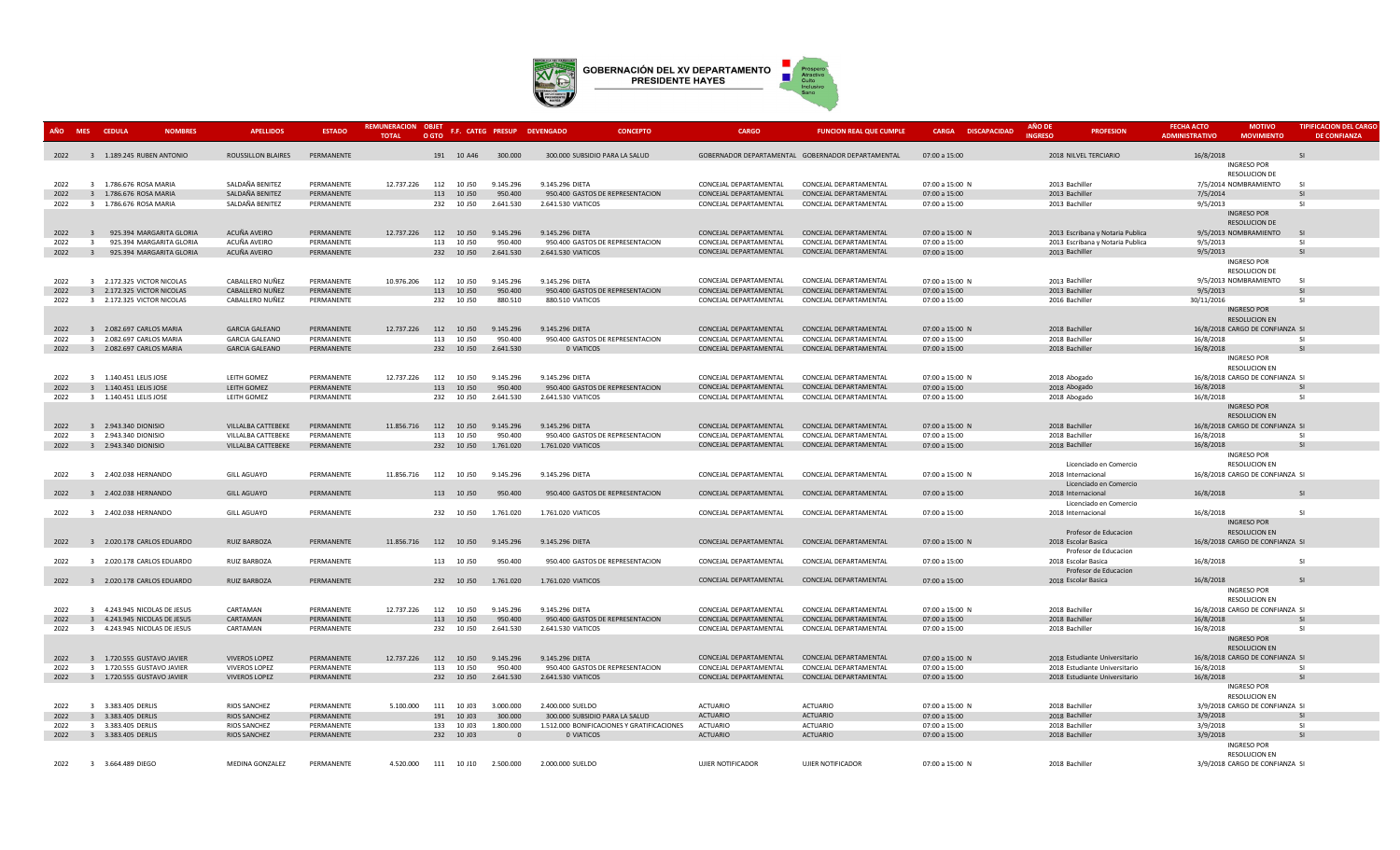

| AÑO MES CEDULA | <b>NOMBRES</b>                                  | <b>APELLIDOS</b>        | <b>ESTADO</b>            | REMUNERACION OBJET<br><b>TOTAL</b> | O GTO                    |                        |                       | F.F. CATEG PRESUP DEVENGADO<br><b>CONCEPTO</b> | CARGO                    | <b>FUNCION REAL QUE CUMPLE</b> | CARGA DISCAPACIDAD | <b>AÑO DE</b><br><b>INGRESO</b> | <b>PROFESION</b>              | <b>FECHA ACTO</b><br><b>ADMINISTRATIVO</b> | <b>MOTIVO</b><br><b>MOVIMIENTO</b> | <b>TIPIFICACION DEL CARGO</b><br><b>DE CONFIANZA</b> |
|----------------|-------------------------------------------------|-------------------------|--------------------------|------------------------------------|--------------------------|------------------------|-----------------------|------------------------------------------------|--------------------------|--------------------------------|--------------------|---------------------------------|-------------------------------|--------------------------------------------|------------------------------------|------------------------------------------------------|
| 2022           | 3 3.664.489 DIEGO                               | MEDINA GONZALEZ         | PERMANENTE               |                                    | 191                      | 10 J10                 | 300.000               | 300.000 SUBSIDIO PARA LA SALUD                 | <b>UJIER NOTIFICADOR</b> | UJIER NOTIFICADOR              | 07:00 a 15:00      | 2018 Bachiller                  |                               | 3/9/2018                                   |                                    | <b>SI</b>                                            |
| 2022           | 3 3.664.489 DIEGO                               | MEDINA GONZALEZ         | PERMANENTE               |                                    | 133 10 J10               |                        | 1.720.000             | 1.444.800 BONIFICACIONES Y GRATIFICACIONES     | <b>UJIER NOTIFICADOR</b> | UJIER NOTIFICADOR              | 07:00 a 15:00      | 2018 Bachiller                  |                               | 3/9/2018                                   |                                    | SI.                                                  |
| 2022           | 3 3.664.489 DIEGO                               | MEDINA GONZALEZ         | PERMANENTE               |                                    | 232 10 J10               |                        | $\Omega$              | 0 VIATICOS                                     | <b>UJIER NOTIFICADOR</b> | <b>UJIER NOTIFICADOR</b>       | 07:00 a 15:00      | 2018 Bachiller                  |                               | 3/9/2018                                   |                                    | <b>SI</b>                                            |
|                |                                                 |                         |                          |                                    |                          |                        |                       |                                                |                          |                                |                    |                                 |                               |                                            | <b>INGRESO POR</b>                 |                                                      |
| 2022           | 3 1.704.126 NELSON ANTIONIO                     | RUIZ DIAZ RODRIGUEZ     | CONTRATADO               | 2.729.579                          |                          | 144  10 XJ3  2.289.324 |                       | 2.289.324 JORNALES                             | ASISTENTE                | <b>CHOFER MINIBUS</b>          | 07:00 a 15:00 N    | 2018 Bachiller                  |                               | 31/1/2022 RESOLUCION                       |                                    | <b>NO</b>                                            |
| 2022           | 3 1.704.126 NELSON ANTONIO                      | RUIZ DIAZ RODRIGUEZ     | CONTRATADO               |                                    | 232 10 XJ3               |                        | 440.255               | 440.255 VIATICOS                               | ASISTENTE                | <b>CHOFER MINIBUS</b>          | 07:00 a 15:00      | 2018 Bachiller                  |                               | 31/1/2022                                  |                                    | <b>NO</b>                                            |
|                |                                                 |                         |                          |                                    |                          |                        |                       |                                                |                          |                                |                    |                                 |                               |                                            | <b>INGRESO POR</b>                 |                                                      |
| 2022           | 3 4.509.418 RONALD DAVID                        | <b>CORONEL PAIVA</b>    | CONTRATADO               | 2.289.324                          | 144 10 XJ3               |                        | 2.289.324             | 2.289.324 JORNALES                             | ASISTENTE                | CHOFER                         | 07:00 a 15:00 N    | 2018 Bachiller                  |                               | 31/1/2022 RESOLUCION                       |                                    | <b>NO</b>                                            |
| 2022           | 3 4.509.418 RONALD DAVID                        | <b>CORONEL PAIVA</b>    | CONTRATADO               |                                    | 232 10 XJ3               |                        | $\mathbf{0}$          | 0 VIATICOS                                     | ASISTENTE                | <b>CHOFER</b>                  | 07:00 a 15:00      | 2018 Bachiller                  |                               | 31/1/2022                                  |                                    | <b>NO</b>                                            |
|                |                                                 |                         |                          |                                    |                          |                        |                       |                                                | ASISTENTE                | <b>ASISTENTE</b>               |                    |                                 |                               |                                            | <b>INGRESO POR</b>                 | <b>NO</b>                                            |
| 2022           | 3 5.821.550 DAHIANA ARACELI                     | CORDOVEZ QUEVEDO        | CONTRATADO<br>CONTRATADO | 2.289.324                          | 144 10 XJ3<br>232 10 XJ3 |                        | 2.289.324<br>$\Omega$ | 2.289.324 JORNALES                             | ASISTENTE                |                                | 07:00 a 15:00 N    | 2022 Bachiller                  |                               | 31/1/2022 RESOLUCION                       |                                    | <b>NO</b>                                            |
| 2022           | 3 5.821.550 DAHIANA ARACELI                     | CORDOVEZ QUEVEDO        |                          |                                    |                          |                        |                       | 0 VIATICOS                                     |                          | <b>ASISTENTE</b>               | 07:00 a 15:00      | 2022 Bachiller                  |                               | 31/1/2022                                  | <b>INGRESO POR</b>                 |                                                      |
| 2022           | 3 2.006.052 RAUL                                | <b>LOPEZ GARCIA</b>     | CONTRATADO               | 2.817.630                          |                          | 144  10 XJ3  2.289.324 |                       | 2.289.324 JORNALES                             | ASISTENTE                | CHOFER                         | 07:00 a 15:00 N    | 2018 Bachiller                  |                               | 31/1/2022 RESOLUCION                       |                                    | <b>NO</b>                                            |
| 2022           | 3 2.006.052 RAUL                                | LOPEZ GARCIA            | CONTRATADO               |                                    | 232 10 XJ3               |                        | 528,306               | 528,306 VIATICOS                               | ASISTENTE                | <b>CHOFER</b>                  | 07:00 a 15:00      | 2018 Bachiller                  |                               | 31/1/2022                                  |                                    | <b>NO</b>                                            |
|                |                                                 |                         |                          |                                    |                          |                        |                       |                                                |                          |                                |                    |                                 |                               |                                            | <b>INGRESO POR</b>                 |                                                      |
| 2022           | 3 533.583 LUIS ROBERTO                          | <b>CATTEBEKE CARTE</b>  | CONTRATADO               | 3.610.089                          | 144 10 XJ3               |                        | 2.289.324             | 2.289.324 JORNALES                             | ASISTENTE                | CHOFER RETRO EXCAVADORA        | 07:00 a 15:00 N    | 2018 Bachiller                  |                               | 31/1/2022 RESOLUCION                       |                                    | <b>NO</b>                                            |
| 2022           | $\overline{\mathbf{3}}$<br>533.583 LUIS ROBERTO | CATTEBEKE CARTE         | CONTRATADO               |                                    | 232 10 XJ3               |                        | 1.320.765             | 1.320.765 VIATICOS                             | ASISTENTE                | CHOFER RETRO EXCAVADORA        | 07:00 a 15:00      | 2018 Bachiller                  |                               | 31/1/2022                                  |                                    | <b>NO</b>                                            |
|                |                                                 |                         |                          |                                    |                          |                        |                       |                                                |                          |                                |                    |                                 |                               |                                            | <b>INGRESO POR</b>                 |                                                      |
| 2022           | 382.725 OSCAR GREGORIO<br>$\mathbf{R}$          | GIMENEZ                 | CONTRATADO               | 3.000.000                          | 144 10 XJ3               |                        | 3.000.000             | 3.000.000 JORNALES                             | ASISTENTE                | CHOFER                         | 07:00 a 15:00 N    | 2018 Bachiller                  |                               | 31/1/2022 RESOLUCION                       |                                    | <b>NO</b>                                            |
| 2022           | $3^{\circ}$<br>382.725 OSCAR GREGORIO           | GIMENEZ                 | CONTRATADO               |                                    | 232 10 XJ3               |                        | $\mathbf{0}$          | 0 VIATICOS                                     | ASISTENTE                | <b>CHOFER</b>                  | 07:00 a 15:00      | 2018 Bachiller                  |                               | 31/1/2022                                  |                                    | <b>NO</b>                                            |
|                |                                                 |                         |                          |                                    |                          |                        |                       |                                                |                          | ASISTENTE POLIDEPORTIVO        |                    |                                 |                               |                                            | <b>INGRESO POR</b>                 |                                                      |
| 2022           | 3 4.838.360 JOSE FRANCISCO                      | RUIZ DIAZ ALVAREZ       | CONTRATADO               | 2.289.324                          |                          | 144 10 XJ3 2.289.324   |                       | 2.289.324 JORNALES                             | ASISTENTE                | DEPARTAMENTAL                  | 07:00 a 15:00 N    | 2022 Bachiller                  |                               | 31/1/2022 RESOLUCION                       |                                    | <b>NO</b>                                            |
|                |                                                 |                         |                          |                                    |                          |                        |                       |                                                |                          | ASISTENTE POLIDEPORTIVO        |                    |                                 |                               |                                            |                                    |                                                      |
| 2022           | 3 4.838.360 JOSE FRANCISCO                      | RUIZ DIAZ ALVAREZ       | CONTRATADO               |                                    | 232 10 XJ3               |                        | $\Omega$              | 0 VIATICOS                                     | ASISTENTE                | DEPARTAMENTAL                  | 07:00 a 15:00      | 2022 Bachiller                  |                               | 31/1/2022                                  |                                    | <b>NO</b>                                            |
|                |                                                 |                         |                          |                                    |                          |                        |                       |                                                |                          |                                |                    |                                 |                               |                                            | <b>INGRESO POR</b>                 |                                                      |
| 2022           | 3 1.477.337 JUAN BAUTISTA                       | <b>BENITEZ GOMEZ</b>    | CONTRATADO               | 3.169.834                          | 144 10 XJ3               |                        | 2.289.324             | 2.289.324 JORNALES                             | ASISTENTE                | CHOFER                         | 07:00 a 15:00 N    | 2018 Bachiller                  |                               | 31/1/2022 RESOLUCION                       |                                    | NO.                                                  |
| 2022           | 3 1.477.337 JUAN BAUTISTA                       | <b>BENITEZ GOMEZ</b>    | CONTRATADO               |                                    | 232 10 XJ3               |                        | 880.510               | 880.510 VIATICOS                               | ASISTENTE                | <b>CHOFER</b>                  | 07:00 a 15:00      | 2018 Bachiller                  |                               | 31/1/2022                                  |                                    | <b>NO</b>                                            |
|                |                                                 |                         |                          |                                    |                          |                        |                       |                                                |                          |                                |                    |                                 |                               |                                            | <b>INGRESO POR</b>                 |                                                      |
| 2022           | 3 4.090.717 LEONARDO MANUEL                     | <b>SOSA CHAPARRO</b>    | CONTRATADO               | 2.500.000                          | 144 10 XJ3               |                        | 2.500.000             | 2.500.000 JORNALES                             | ASISTENTE                | SECRETARIA PRIVADA             | 07:00 a 15:00 N    | 2018 Bachiller                  |                               | 31/1/2022 RESOLUCION                       |                                    | <b>NO</b>                                            |
| 2022           | 3 4.090.717 LEONARDO MANUEL                     | SOSA CHAPARRO           | CONTRATADO               |                                    | 232 10 XJ3               |                        | $\Omega$              | 0 VIATICOS                                     | ASISTENTE                | SECRETARIA PRIVADA             | 07:00 a 15:00      | 2018 Bachiller                  |                               | 31/1/2022                                  |                                    | <b>NO</b>                                            |
|                |                                                 |                         |                          |                                    |                          |                        |                       |                                                |                          |                                |                    |                                 |                               |                                            | <b>INGRESO POR</b>                 |                                                      |
| 2022           | 3 744,603 MIGUEL ANGEL                          | QUIÑONEZ                | CONTRATADO               | 2.800.000                          |                          | 144  10 XJ3  2.800.000 |                       | 2.800.000 JORNALES                             | ASISTENTE                | <b>ASISTENTE</b>               | 07:00 a 15:00 N    | 2018 Bachiller                  |                               | 31/1/2022 RESOLUCION                       |                                    | <b>NO</b>                                            |
| 2022           | 744.603 MIGUEL ANGEL<br>$\overline{\mathbf{3}}$ | QUIÑONEZ                | CONTRATADO               |                                    | 232 10 XJ3               |                        | $\mathbf{0}$          | 0 VIATICOS                                     | ASISTENTE                | <b>ASISTENTE</b>               | 07:00 a 15:00      | 2018 Bachiller                  |                               | 31/1/2022                                  |                                    | $NO$                                                 |
|                |                                                 |                         |                          |                                    |                          |                        |                       |                                                |                          |                                |                    |                                 |                               |                                            | <b>INGRESO POR</b>                 |                                                      |
| 2022           | 3 2.048.186 LUIS FERNANDO                       | <b>RIOS ARCE</b>        | CONTRATADO               | 3.810.000                          | 144 10 XJ3               |                        | 3.810.000             | 3.810.000 JORNALES                             | ASISTENTE                | <b>ASISTENTE</b>               | 07:00 a 15:00 N    | 2018 Bachiller                  |                               | 31/1/2022 RESOLUCION                       |                                    | <b>NO</b>                                            |
| 2022           | 3 2.048.186 LUIS FERNANDO                       | <b>RIOS ARCE</b>        | CONTRATADO               |                                    | 232 10 XJ3               |                        | $\Omega$              | 0 VIATICOS                                     | ASISTENTE                | ASISTENTE                      | 07:00 a 15:00      | 2018 Bachiller                  |                               | 31/1/2022                                  |                                    | <b>NO</b>                                            |
|                |                                                 |                         |                          |                                    |                          |                        |                       |                                                |                          |                                |                    |                                 |                               |                                            | <b>INGRESO POR</b>                 |                                                      |
| 2022           | 3 4.291.424 ARAMI MONSERRATH                    | FRANCO<br>FRANCO        | CONTRATADO               | 3.300.000                          | 144 10 XJ3               |                        | 3.300.000<br>$\Omega$ | 3.300.000 JORNALES                             | <b>ASISTENTE</b>         | <b>ASISTENTE</b>               | 07:00 a 15:00 N    |                                 | 2018 Estudiante Universitario | 31/1/2022 RESOLUCION                       |                                    | <b>NO</b>                                            |
| 2022           | 3 4.291.424 ARAMI MONSERRATH                    |                         | CONTRATADO               |                                    | 232 10 XJ3               |                        |                       | 0 VIATICOS                                     | ASISTENTE                | ASISTENTE                      | 07:00 a 15:00      |                                 | 2018 Estudiante Universitario | 31/1/2022                                  |                                    | <b>NO</b>                                            |
| 2022           | 3 5.035.326 WILSON FERNANDO                     | PEREZ DE LOS RIOS       | CONTRATADO               | 3.300.000                          |                          | 144  10 XJ3  3.300.000 |                       | 3.300.000 JORNALES                             | ASISTENTE                | <b>ASISTENTE</b>               | 07:00 a 15:00 N    | 2018 Bachiller                  |                               | 31/1/2022 RESOLUCION                       | <b>INGRESO POR</b>                 | <b>NO</b>                                            |
| 2022           | 3 5.035.326 WILSON FERNANDO                     | PEREZ DE LOS RIOS       | CONTRATADO               |                                    | 232 10 XJ3               |                        | $\mathbf{0}$          | 0 VIATICOS                                     | ASISTENTE                | ASISTENTE                      | 07:00 a 15:00      | 2018 Bachiller                  |                               | 31/1/2022                                  |                                    | $NO$                                                 |
|                |                                                 |                         |                          |                                    |                          |                        |                       |                                                |                          | ASISTENTE POLIDEPORTIVO        |                    |                                 |                               |                                            | <b>INGRESO POR</b>                 |                                                      |
| 2022           | 3 1.523.091 FRANCISCO                           | RIVEIRO                 | CONTRATADO               | 2.289.324                          | 144 10 XJ3               |                        | 2.289.324             | 2.289.324 JORNALES                             | ASISTENTE                | DEPARTAMENTAL                  | 07:00 a 15:00 N    |                                 | 2018 Estudiante Universitario | 31/1/2022 RESOLUCION                       |                                    | <b>NO</b>                                            |
|                |                                                 |                         |                          |                                    |                          |                        |                       |                                                |                          | ASISTENTE POLIDEPORTIVO        |                    |                                 |                               |                                            |                                    |                                                      |
| 2022           | 3 1.523.091 FRANCISCO                           | RIVEIRO                 | CONTRATADO               |                                    | 232 10 XJ3               |                        | $\Omega$              | 0 VIATICOS                                     | ASISTENTE                | DEPARTAMENTAL                  | 07:00 a 15:00      |                                 | 2018 Estudiante Universitario | 31/1/2022                                  |                                    | <b>NO</b>                                            |
|                |                                                 |                         |                          |                                    |                          |                        |                       |                                                |                          |                                |                    |                                 |                               |                                            | <b>INGRESO POR</b>                 |                                                      |
| 2022           | 3 6.265.746 JUAN CARLOS                         | ZARATE IBAÑEZ           | CONTRATADO               | 3.300.000                          | 144 10 XJ3               |                        | 3.300.000             | 3.300.000 JORNALES                             | ASISTENTE                | <b>ASISTENTE</b>               | 07:00 a 15:00 N    |                                 | 2018 Estudiante Universitario | 31/1/2022 RESOLUCION                       |                                    | <b>NO</b>                                            |
| 2022           | 3 6.265.746 JUAN CARLOS                         | ZARATE IBAÑEZ           | CONTRATADO               |                                    | 232 10 XJ3               |                        | $\Omega$              | 0 VIATICOS                                     | ASISTENTE                | ASISTENTE                      | 07:00 a 15:00      |                                 | 2018 Estudiante Universitario | 31/1/2022                                  |                                    | <b>NO</b>                                            |
|                |                                                 |                         |                          |                                    |                          |                        |                       |                                                |                          |                                |                    |                                 |                               |                                            | <b>INGRESO POR</b>                 |                                                      |
| 2022           | 3 4.679.514 DIOSNEL                             | DA SILVA GONZALEZ       | CONTRATADO               | 3.169.834                          | 144 10 XJ3               |                        | 2.289.324             | 2.289.324 JORNALES                             | ASISTENTE                | ASISTENTE                      | 07:00 a 15:00 N    |                                 | 2018 Estudiante Universitario | 31/1/2022 RESOLUCION                       |                                    | <b>NO</b>                                            |
| 2022           | 3 4.679.514 DIOSNEL                             | DA SILVA GONZALEZ       | CONTRATADO               |                                    | 232 10 XJ3               |                        | 880.510               | 880,510 VIATICOS                               | ASISTENTE                | ASISTENTE                      | 07:00 a 15:00      | 2018 Bachiller                  |                               | 31/1/2022                                  |                                    | <b>NO</b>                                            |
|                |                                                 |                         |                          |                                    |                          |                        |                       |                                                |                          |                                |                    |                                 |                               |                                            | <b>INGRESO POR</b>                 |                                                      |
| 2022           | 3 4.974.024 ANDREA ELIZABETH                    | SANTOS REBOLLO          | CONTRATADO               | 3.800.000                          | 144 10 XJ3               |                        | 3.800.000             | 3.800.000 JORNALES                             | ASISTENTE                | <b>ASISTENTE</b>               | 07:00 a 15:00 N    |                                 | 2018 Estudiante Universitario | 31/1/2022 RESOLUCION                       |                                    | <b>NO</b>                                            |
| 2022           | 3 4.974.024 ANDREA ELIZABETH                    | SANTOS REBOLLO          | CONTRATADO               |                                    | 232 10 XJ3               |                        | $\Omega$              | 0 VIATICOS                                     | ASISTENTE                | <b>ASISTENTE</b>               | 07:00 a 15:00      |                                 | 2018 Estudiante Universitario | 31/1/2022                                  |                                    | <b>NO</b>                                            |
|                |                                                 |                         |                          |                                    |                          |                        |                       |                                                |                          |                                |                    |                                 |                               |                                            | <b>INGRESO POR</b>                 |                                                      |
| 2022           | 3 4.807.624 GUSTAVO MARCELO ARIEL               | <b>GOMEZ RIVEROS</b>    | CONTRATADO               | 4.000.000                          | 144 10 XJ3               |                        | 4.000.000             | 4.000.000 JORNALES                             | ASISTENTE                | <b>ASISTENTE</b>               | 07:00 a 15:00 N    | 2018 Bachiller                  |                               | 31/1/2022 RESOLUCION                       |                                    | <b>NO</b>                                            |
| 2022           | 3 4.807.624 GUSTAVO MARCELO ARIEL GOMEZ RIVEROS |                         | CONTRATADO               |                                    | 232 10 XJ3               |                        | $\mathbf{0}$          | 0 VIATICOS                                     | ASISTENTE                | ASISTENTE                      | 07:00 a 15:00      | 2018 Bachiller                  |                               | 31/1/2022                                  |                                    | <b>NO</b>                                            |
|                |                                                 |                         |                          |                                    |                          |                        |                       |                                                |                          |                                |                    |                                 |                               |                                            | <b>INGRESO POR</b>                 |                                                      |
| 2022           | 3 4.660.180 JOSE MAGNOL                         | <b>GONZALEZ TORALES</b> | CONTRATADO               | 2.289.324                          | 144 10 XJ3               |                        | 2.289.324             | 2.289.324 JORNALES                             | ASISTENTE                | ASISTENTE                      | 07:00 a 15:00 N    | 2018 Bachiller                  |                               | 31/1/2022 RESOLUCION                       |                                    | <b>NO</b>                                            |
| 2022           | 3 4.660.180 JOSE MAGNOL                         | <b>GONZALEZ TORALES</b> | CONTRATADO               |                                    | 232 10 XJ3               |                        | $\Omega$              | 0 VIATICOS                                     | ASISTENTE                | ASISTENTE                      | 07:00 a 15:00      | 2018 Bachiller                  |                               | 31/1/2022                                  |                                    | <b>NO</b>                                            |
|                |                                                 |                         |                          |                                    |                          |                        |                       |                                                |                          |                                |                    |                                 |                               |                                            | <b>INGRESO POR</b>                 |                                                      |
| 2022           | 3 5.878,000 NATALIA GISSELLE                    | ORTIGOZA CABRERA        | CONTRATADO               | 2.612.562                          | 144 10 XJ3               |                        | 2.612.562             | 2.612.562 JORNALES                             | <b>ASISTENTE</b>         | <b>ASISTENTE</b>               | 07:00 a 15:00 N    | 2018 Bachiller                  |                               | 31/1/2022 RESOLUCION                       |                                    | <b>NO</b>                                            |
| 2022           | 3 5.878.000 NATALIA GISSELLE                    | ORTIGOZA CABRERA        | CONTRATADO               |                                    | 232 10 XJ3               |                        | $\Omega$              | 0 VIATICOS                                     | <b>ASISTENTE</b>         | <b>ASISTENTE</b>               | 07:00 a 15:00      | 2018 Bachiller                  |                               | 31/1/2022                                  |                                    | <b>NO</b>                                            |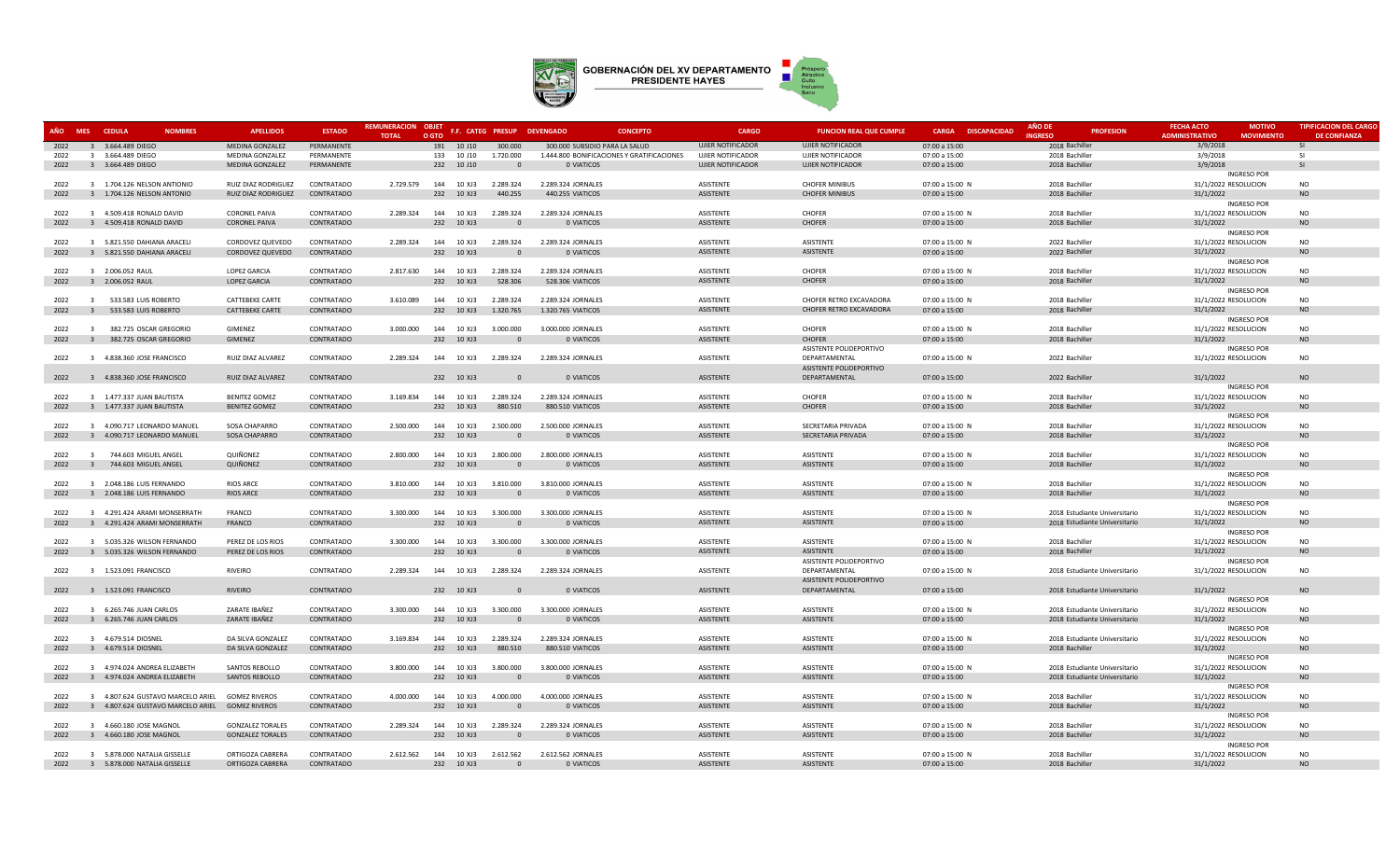

|              |                         | AÑO MES CEDULA<br><b>NOMBRES</b>                 | <b>APELLIDOS</b>                         | <b>ESTADO</b>            | <b>REMUNERACION OBJET</b><br><b>TOTAL</b> | O GTO                              | F.F. CATEG PRESUP DEVENGADO |                                  | <b>CONCEPTO</b> | CARGO                         | <b>FUNCION REAL QUE CUMPLE</b>             | <b>CARGA DISCAPACIDAD</b>        | <b>AÑO DI</b><br><b>INGRESC</b>  | <b>PROFESION</b>                | <b>FECHA ACTO</b><br><b>ADMINISTRATIVO</b> | <b>MOTIVO</b><br><b>MOVIMIENTO</b> | <b>TIPIFICACION DEL CARGO</b><br><b>DE CONFIANZA</b> |
|--------------|-------------------------|--------------------------------------------------|------------------------------------------|--------------------------|-------------------------------------------|------------------------------------|-----------------------------|----------------------------------|-----------------|-------------------------------|--------------------------------------------|----------------------------------|----------------------------------|---------------------------------|--------------------------------------------|------------------------------------|------------------------------------------------------|
|              |                         |                                                  |                                          |                          |                                           |                                    |                             |                                  |                 | <b>ASISTENTE</b>              | ASISTENTE                                  |                                  |                                  |                                 | 31/1/2022 RESOLUCION                       | <b>INGRESO POR</b>                 | <b>NO</b>                                            |
| 2022<br>2022 |                         | 3 2.813.180 ROSA MARIA<br>3 2.813.180 ROSA MARIA | CARDOZO<br>CARDOZO                       | CONTRATADO<br>CONTRATADO | 3.000.000                                 | 144 10 XJ3<br>232 10 XJ3           | 3.000.000<br>$\Omega$       | 3.000.000 JORNALES<br>0 VIATICOS |                 | <b>ASISTENTE</b>              | ASISTENTE                                  | 07:00 a 15:00 N<br>07:00 a 15:00 | 2018 Bachiller<br>2018 Bachiller |                                 | 31/1/2022                                  |                                    | N <sub>O</sub>                                       |
|              |                         |                                                  |                                          |                          |                                           |                                    |                             |                                  |                 |                               |                                            |                                  |                                  |                                 |                                            | <b>INGRESO POR</b>                 |                                                      |
| 2022         |                         | 3 3.648.333 LUIS GABRIEL                         | PEREIRA ESCOBAR                          | CONTRATADO               | 2.940.255                                 | 144 10 XJ3                         | 2.500.000                   | 2.500.000 JORNALES               |                 | ASISTENTE                     | ASISTENTE                                  | 07:00 a 15:00 N                  |                                  | 2018 Estudiante Universitario   | 31/1/2022 RESOLUCION                       |                                    | <b>NO</b>                                            |
| 2022         |                         | 3 3.648.333 LUIS GABRIEL                         | PEREIRA ESCOBAR                          | CONTRATADO               |                                           | 232 10 XJ3                         | 440.255                     | 440.255 VIATICOS                 |                 | ASISTENTE                     | ASISTENTE                                  | 07:00 a 15:00                    |                                  | 2018 Estudiante Universitario   | 31/1/2022                                  |                                    | <b>NO</b>                                            |
|              |                         |                                                  |                                          |                          |                                           |                                    |                             |                                  |                 |                               |                                            |                                  |                                  |                                 |                                            | <b>INGRESO POR</b>                 |                                                      |
| 2022         |                         | 3 5.617.533 MARIA TERESA                         | <b>ACHUCARRO</b>                         | CONTRATADO               | 3.300.000                                 | 10 XJ3<br>144                      | 3.300.000                   | 3.300.000 JORNALES               |                 | <b>ASISTENTE</b>              | ASISTENTE                                  | 07:00 a 15:00 N                  |                                  | 2018 Estudiante Universitario   | 31/1/2022 RESOLUCION                       |                                    | N <sub>O</sub>                                       |
| 2022         |                         | 3 5.617.533 MARIA TERESA                         | ACHUCARRO                                | CONTRATADO               |                                           | 232 10 XJ3                         | $\Omega$                    | 0 VIATICOS                       |                 | ASISTENTE                     | ASISTENTE                                  | 07:00 a 15:00                    |                                  | 2018 Estudiante Universitario   | 31/1/2022                                  |                                    | <b>NO</b>                                            |
|              |                         |                                                  |                                          |                          |                                           |                                    |                             |                                  |                 |                               |                                            |                                  |                                  |                                 |                                            | <b>INGRESO POR</b>                 |                                                      |
| 2022         |                         | 3 8.402.786 MIGUEL ANGEL                         | <b>ESCOBAR ZORIO</b>                     | CONTRATADO               | 3.000.000                                 | 144 10 XJ3                         | 3.000.000                   | 3.000.000 JORNALES               |                 | ASISTENTE                     | ASISTENTE                                  | 07:00 a 15:00 N                  | 2018 Bachiller                   |                                 | 31/1/2022 RESOLUCION                       |                                    | <b>NO</b>                                            |
| 2022         |                         | 3 8.402.786 MIGUEL ANGEL                         | <b>ESCOBAR ZORIO</b>                     | CONTRATADO               |                                           | 232 10 XJ3                         | $\Omega$                    | 0 VIATICOS                       |                 | ASISTENTE                     | ASISTENTE                                  | 07:00 a 15:00                    | 2018 Bachiller                   |                                 | 31/1/2022                                  |                                    | <b>NO</b>                                            |
|              |                         |                                                  |                                          |                          |                                           |                                    |                             |                                  |                 |                               |                                            |                                  |                                  |                                 |                                            | <b>INGRESO POR</b>                 |                                                      |
| 2022<br>2022 | $\overline{\mathbf{3}}$ | 3 744.571 RUBEN EULOGIO<br>744.571 RUBEN EULOGIO | <b>GAONA GAONA</b><br><b>GAONA GAONA</b> | CONTRATADO<br>CONTRATADO | 3.000.000                                 | 144 10 XJ3<br>232 10 XJ3           | 3.000.000<br>$\Omega$       | 3.000.000 JORNALES<br>0 VIATICOS |                 | <b>ASISTENTE</b><br>ASISTENTE | ASISTENTE<br>ASISTENTE                     | 07:00 a 15:00 N                  | 2018 Bachiller                   |                                 | 31/1/2022 RESOLUCION                       |                                    | N <sub>O</sub><br><b>NO</b>                          |
|              |                         |                                                  |                                          |                          |                                           |                                    |                             |                                  |                 |                               |                                            | 07:00 a 15:00                    | 2018 Bachiller                   |                                 | 31/1/2022                                  | <b>INGRESO POR</b>                 |                                                      |
| 2022         |                         | 3 4.469.071 LORENA                               | <b>CENTURION</b>                         | CONTRATADO               | 2.289.324                                 | 144<br>10 XJ3                      | 2.289.324                   | 2.289.324 JORNALES               |                 | <b>ASISTENTE</b>              | ASISTENTE                                  | 07:00 a 15:00 N                  | 2022 Bachiller                   |                                 | 31/1/2022 RESOLUCION                       |                                    | <b>NO</b>                                            |
| 2022         |                         | 3 4.469.071 LORENA                               | CENTURION                                | CONTRATADO               |                                           | 232 10 XJ3                         | $\Omega$                    | 0 VIATICOS                       |                 | ASISTENTE                     | ASISTENTE                                  | 07:00 a 15:00                    | 2022 Bachiller                   |                                 | 31/1/2022                                  |                                    | <b>NO</b>                                            |
|              |                         |                                                  |                                          |                          |                                           |                                    |                             |                                  |                 |                               |                                            |                                  |                                  |                                 |                                            | <b>INGRESO POR</b>                 |                                                      |
| 2022         |                         | 3 823.784 YARSON VICTORIANO                      | ORTIZ ARECO                              | CONTRATADO               | 4.000.000                                 | 144 10 XJ3                         | 4.000.000                   | 4.000.000 JORNALES               |                 | JEFE DE DEPARTAMENTO          | SERVICIOS GENERALES                        | 07:00 a 15:00 N                  | 2018 Bachiller                   |                                 | 31/1/2022 RESOLUCION                       |                                    | <b>NO</b>                                            |
| 2022         | $\overline{3}$          | 823.784 YARSON VICTORIANO                        | ORTIZ ARECO                              | CONTRATADO               |                                           | 232 10 XJ3                         | $\Omega$                    | 0 VIATICOS                       |                 | JEFE DE DEPARTAMENTO          | SERVICIOS GENERALES                        | 07:00 a 15:00                    | 2018 Bachiller                   |                                 | 31/1/2022                                  |                                    | <b>NO</b>                                            |
|              |                         |                                                  |                                          |                          |                                           |                                    |                             |                                  |                 |                               |                                            |                                  |                                  |                                 |                                            | <b>INGRESO POR</b>                 |                                                      |
| 2022         | $\overline{3}$          | 951.491 ELSA                                     | COLMAN DE GOMEZ                          | CONTRATADO               | 2.524.000                                 | 144 10 XJ3 2.524.000               |                             | 2.524.000 JORNALES               |                 | ASISTENTE                     | ASISTENTE                                  | 07:00 a 15:00 N                  | 2018 Bachiller                   |                                 | 31/1/2022 RESOLUCION                       |                                    | <b>NO</b>                                            |
| 2022         | $\overline{3}$          | 951.491 ELSA                                     | COLMAN DE GOMEZ                          | CONTRATADO               |                                           | 232 10 XJ3                         | $\Omega$                    | 0 VIATICOS                       |                 | ASISTENTE                     | ASISTENTE                                  | 07:00 a 15:00                    |                                  | 2018 Licenciada en Contabilidad | 31/1/2022                                  |                                    | <b>NO</b>                                            |
|              |                         |                                                  |                                          |                          |                                           |                                    |                             |                                  |                 |                               |                                            |                                  |                                  |                                 |                                            | <b>INGRESO POR</b>                 |                                                      |
| 2022         |                         | 3 4.459.274 TOMAS GABRIEL                        | GIMENEZ                                  | CONTRATADO               | 3.000.000                                 | 144<br>10 XJ3                      | 3.000.000                   | 3.000.000 JORNALES               |                 | ASISTENTE                     | ASISTENTE                                  | 07:00 a 15:00 N                  | 2018 Bachiller                   |                                 | 31/1/2022 RESOLUCION                       |                                    | <b>NO</b>                                            |
| 2022         |                         | 3 4.459.274 TOMAS GABRIEL                        | GIMENEZ                                  | CONTRATADO               |                                           | 232 10 XJ3                         | $\Omega$                    | 0 VIATICOS                       |                 | ASISTENTE                     | ASISTENTE                                  | 07:00 a 15:00                    | 2018 Bachiller                   |                                 | 31/1/2022                                  |                                    | <b>NO</b>                                            |
|              |                         |                                                  |                                          |                          |                                           |                                    |                             |                                  |                 |                               |                                            |                                  |                                  |                                 |                                            | <b>INGRESO POR</b>                 |                                                      |
| 2022         |                         | 3 4.465.275 MARCELO ANTONIO                      | MALDONADO GIMENEZ CONTRATADO             |                          | 2.729.579                                 | 144 10 XJ3                         | 2.289.324                   | 2.289.324 JORNALES               |                 | ASISTENTE                     | ASISTENTE                                  | 07:00 a 15:00 N                  | 2018 Bachiller                   |                                 | 31/1/2022 RESOLUCION                       |                                    | N <sub>O</sub><br><b>NO</b>                          |
| 2022         |                         | 3 4.465.275 MARCELO ANTONIO                      | MALDONADO GIMENEZ                        | CONTRATADO               |                                           | 232 10 XJ3                         | 440.255                     | 440.255 VIATICOS                 |                 | ASISTENTE                     | ASISTENTE<br>ASISTENTE SECRETARIA DE OBRAS | 07:00 a 15:00                    | 2019 Bachiller                   |                                 | 31/1/2022                                  | <b>INGRESO POR</b>                 |                                                      |
| 2022         |                         | 3 4.024.344 DIANA SOLEDAD                        | <b>GONZALEZ MORENO</b>                   | CONTRATADO               |                                           | 2.289.324  144  10  XJ3  2.289.324 |                             | 2.289.324 JORNALES               |                 | ASISTENTE                     | PUBLICAS                                   | 07:00 a 15:00 N                  | 2019 Bachiller                   |                                 | 31/1/2022 RESOLUCION                       |                                    | <b>NO</b>                                            |
|              |                         |                                                  |                                          |                          |                                           |                                    |                             |                                  |                 |                               | ASISTENTE SECRETARIA DE OBRAS              |                                  |                                  |                                 |                                            |                                    |                                                      |
| 2022         |                         | 3 4.024.344 DIANA SOLEDAD                        | <b>GONZALEZ MORENO</b>                   | CONTRATADO               |                                           | 232 10 XJ3                         | $\Omega$                    | 0 VIATICOS                       |                 | ASISTENTE                     | PUBLICAS                                   | 07:00 a 15:00                    | 2019 Bachiller                   |                                 | 31/1/2022                                  |                                    | <b>NO</b>                                            |
|              |                         |                                                  |                                          |                          |                                           |                                    |                             |                                  |                 |                               |                                            |                                  |                                  |                                 |                                            | <b>INGRESO POR</b>                 |                                                      |
| 2022         |                         | 3 3.529.525 CINTHIA                              | <b>BARFIRO</b>                           | CONTRATADO               | 2.729.579                                 | 144 10 XJ3                         | 2.289.324                   | 2.289.324 JORNALES               |                 | <b>ASISTENTE</b>              | ASISTENTE                                  | 07:00 a 15:00 N                  | 2019 Bachiller                   |                                 | 31/1/2022 RESOLUCION                       |                                    | N <sub>O</sub>                                       |
| 2022         |                         | 3 3.529.525 CINTHIA                              | <b>BAREIRO</b>                           | CONTRATADO               |                                           | 232 10 XJ3                         | 440.255                     | 440.020 VIATICOS                 |                 | ASISTENTE                     | ASISTENTE                                  | 07:00 a 15:00                    | 2019 Bachiller                   |                                 | 31/1/2022                                  |                                    | <b>NO</b>                                            |
|              |                         |                                                  |                                          |                          |                                           |                                    |                             |                                  |                 |                               |                                            |                                  |                                  |                                 |                                            | <b>INGRESO POR</b>                 |                                                      |
| 2022         |                         | 3 2.894.089 VIRGILIA NATIVIDAD                   | <b>GOMEZ GARCIA</b>                      | CONTRATADO               | 2.289.324                                 | 144 10 XJ3                         | 2.289.324                   | 2.289.324 JORNALES               |                 | ASISTENTE                     | ASISTENTE                                  | 07:00 a 15:00 N                  | 2019 Bachiller                   |                                 | 31/1/2022 RESOLUCION                       |                                    | <b>NO</b>                                            |
| 2022         |                         | 3 2.894.089 VIRGILIA NATIVIDAD                   | <b>GOMEZ GARCIA</b>                      | CONTRATADO               |                                           | 232 10 XJ3                         | $\Omega$                    | 0 VIATICOS                       |                 | ASISTENTE                     | ASISTENTE                                  | 07:00 a 15:00                    | 2019 Bachiller                   |                                 | 31/1/2022                                  |                                    | <b>NO</b>                                            |
|              |                         |                                                  |                                          |                          |                                           |                                    |                             |                                  |                 |                               |                                            |                                  |                                  |                                 |                                            | <b>INGRESO POR</b>                 |                                                      |
| 2022         |                         | 3 1.452.007 OSVALDO LUIS                         | <b>TINTEL PEREZ</b>                      | CONTRATADO               | 2.964.153                                 | 144 10 XJ3                         | 2.700.000                   | 2.700.000 JORNALES               |                 | <b>ASISTENTE</b>              | ASISTENTE                                  | 07:00 a 15:00 N                  | 2019 Bachiller                   |                                 | 31/1/2022 RESOLUCION                       |                                    | N <sub>O</sub>                                       |
| 2022         |                         | 3 1.452.007 OSVALDO LUIS                         | <b>TINTEL PEREZ</b>                      | CONTRATADO               |                                           | 232 10 XJ3                         | 264.153                     | 264.153 VIATICOS                 |                 | ASISTENTE                     | <b>ASISTENTE</b>                           | 07:00 a 15:00                    | 2019 Bachiller                   |                                 | 31/1/2022                                  |                                    | N <sub>O</sub>                                       |
| 2022         |                         | 3 3.844.605 LIS SANDRA                           | PAREDES                                  | CONTRATADO               | 2.289.324                                 | 144<br>10 XJ3                      | 2.289.324                   | 2.289.324 JORNALES               |                 | ASISTENTE                     | ASISTENTE                                  | 07:00 a 15:00 N                  | 2019 Bachiller                   |                                 | 31/1/2022 RESOLUCION                       | <b>INGRESO POR</b>                 | <b>NO</b>                                            |
| 2022         |                         | 3 3.844.605 LIS SANDRA                           | PAREDES                                  | CONTRATADO               |                                           | 10 XJ3<br>232                      | $\Omega$                    | 0 VIATICOS                       |                 | ASISTENTE                     | ASISTENTE                                  | 07:00 a 15:00                    | 2019 Bachiller                   |                                 | 31/1/2022                                  |                                    | <b>NO</b>                                            |
|              |                         |                                                  |                                          |                          |                                           |                                    |                             |                                  |                 |                               |                                            |                                  |                                  |                                 |                                            | <b>INGRESO POR</b>                 |                                                      |
| 2022         |                         | 3 2.644.626 VICTOR                               | AGÜERO MARTINEZ                          | CONTRATADO               | 2.729.579                                 | 144 10 XJ3                         | 2.289.324                   | 2.289.324 JORNALES               |                 | ASISTENTE                     | ASISTENTE                                  | 07:00 a 15:00 N                  | 2019 Bachiller                   |                                 | 31/1/2022 RESOLUCION                       |                                    | <b>NO</b>                                            |
| 2022         |                         | 3 2.644.626 VICTOR                               | AGÜERO MARTINEZ                          | CONTRATADO               |                                           | 232 10 XJ3                         | 440.255                     | 440.020 VIATICOS                 |                 | ASISTENTE                     | ASISTENTE                                  | 07:00 a 15:00                    | 2019 Bachiller                   |                                 | 31/1/2022                                  |                                    | <b>NO</b>                                            |
|              |                         |                                                  |                                          |                          |                                           |                                    |                             |                                  |                 |                               |                                            |                                  |                                  |                                 |                                            | <b>INGRESO POR</b>                 |                                                      |
| 2022         |                         | 3 2.350.706 JOSE RAMON                           | CABRAL                                   | CONTRATADO               | 2.729.579                                 | 144 10 XJ3                         | 2.289.324                   | 2.289.324 JORNALES               |                 | ASISTENTE                     | ASISTENTE                                  | 07:00 a 15:00 N                  | 2019 Bachiller                   |                                 | 31/1/2022 RESOLUCION                       |                                    | <b>NO</b>                                            |
| 2022         |                         | 3 2.350.706 JOSE RAMON                           | CABRAL                                   | CONTRATADO               |                                           | 232 10 XJ3                         | 440.255                     | 440.255 VIATICOS                 |                 | ASISTENTE                     | ASISTENTE                                  | 07:00 a 15:00                    | 2019 Bachiller                   |                                 | 31/1/2022                                  |                                    | <b>NO</b>                                            |
|              |                         |                                                  |                                          |                          |                                           |                                    |                             |                                  |                 |                               |                                            |                                  |                                  |                                 |                                            | <b>INGRESO POR</b>                 |                                                      |
| 2022         |                         | 3 3.798.417 FULGENCIO DAMIAN                     | <b>BARBOZA VERA</b>                      | CONTRATADO               | 2.289.324                                 | 10 XJ3<br>144                      | 2.289.324                   | 2.289.324 JORNALES               |                 | ASISTENTE                     | ASISTENTE                                  | 07:00 a 15:00 N                  | 2019 Bachiller                   |                                 | 31/1/2022 RESOLUCION                       |                                    | <b>NO</b>                                            |
| 2022         |                         | 3 3.798.417 FULGENCIO DAMIAN                     | <b>BARBOZA VERA</b>                      | CONTRATADO               |                                           | 10 XJ3<br>232                      | $\Omega$                    | 0 VIATICOS                       |                 | ASISTENTE                     | ASISTENTE                                  | 07:00 a 15:00                    | 2019 Bachiller                   |                                 | 31/1/2022                                  |                                    | <b>NO</b>                                            |
|              |                         |                                                  |                                          |                          |                                           |                                    |                             |                                  |                 |                               |                                            |                                  |                                  |                                 |                                            | <b>INGRESO POR</b>                 |                                                      |
| 2022         |                         | 3 5.699.240 DALMA                                | <b>ACOSTA</b>                            | CONTRATADO               | 2.289.324                                 | 144 10 XJ3                         | 2.289.324                   | 2.289.324 JORNALES               |                 | <b>ASISTENTE</b>              | ASISTENTE                                  | 07:00 a 15:00 N                  | 2019 Bachiller                   |                                 | 31/1/2022 RESOLUCION                       |                                    | N <sub>O</sub>                                       |
| 2022         |                         | 3 5.699.240 DALMA                                | <b>ACOSTA</b>                            | CONTRATADO               |                                           | 232 10 XJ3                         | $\Omega$                    | 0 VIATICOS                       |                 | ASISTENTE                     | ASISTENTE                                  | 07:00 a 15:00                    | 2019 Bachiller                   |                                 | 31/1/2022                                  |                                    | <b>NO</b>                                            |
| 2022         |                         | 3 1.638.362 ANDRES                               | SALDAÑA BENITEZ                          | CONTRATADO               |                                           |                                    |                             | 3.000.000 JORNALES               |                 | ASISTENTE                     |                                            |                                  |                                  | Licenciado en Admistracion      |                                            | <b>INGRESO POR</b>                 | <b>NO</b>                                            |
|              |                         |                                                  |                                          |                          |                                           | 3.264.153  144  10  XJ3  3.000.000 |                             |                                  |                 |                               | ASISTENTE                                  | 07:00 a 15:00 N                  | 2019 de Empresas                 | Licenciado en Admistracion      | 31/1/2022 RESOLUCION                       |                                    |                                                      |
| 2022         |                         | 3 1.638.362 ANDRES                               | SALDAÑA BENITEZ                          | CONTRATADO               |                                           | 232 10 XJ3                         | 264.153                     | 264.153 VIATICOS                 |                 | ASISTENTE                     | ASISTENTE                                  | 07:00 a 15:00                    | 2019 de Empresas                 |                                 | 31/1/2022                                  |                                    | <b>NO</b>                                            |
|              |                         |                                                  |                                          |                          |                                           |                                    |                             |                                  |                 |                               |                                            |                                  |                                  |                                 |                                            | <b>INGRESO POR</b>                 |                                                      |
| 2022         |                         | 3 4.658.401 FACUNDO                              | ORUE                                     | CONTRATADO               | 2.289.324                                 | 144<br>10 XJ3                      | 2.289.324                   | 2.289.324 JORNALES               |                 | <b>ASISTENTE</b>              | ASISTENTE                                  | 07:00 a 15:00                    | 2019 Bachiller                   |                                 | 31/1/2022 RESOLUCION                       |                                    | N <sub>O</sub>                                       |
| 2022         |                         | 3 4.658.401 FACUNDO                              | <b>ORUE</b>                              | CONTRATADO               |                                           | 232 10 XJ3                         |                             | 0 VIATICOS                       |                 | <b>ASISTENTE</b>              | ASISTENTE                                  | 07:00 a 15:00 N                  | 2019 Bachiller                   |                                 | 31/1/2022                                  |                                    | N <sub>O</sub>                                       |
|              |                         |                                                  |                                          |                          |                                           |                                    |                             |                                  |                 |                               |                                            |                                  |                                  |                                 |                                            |                                    |                                                      |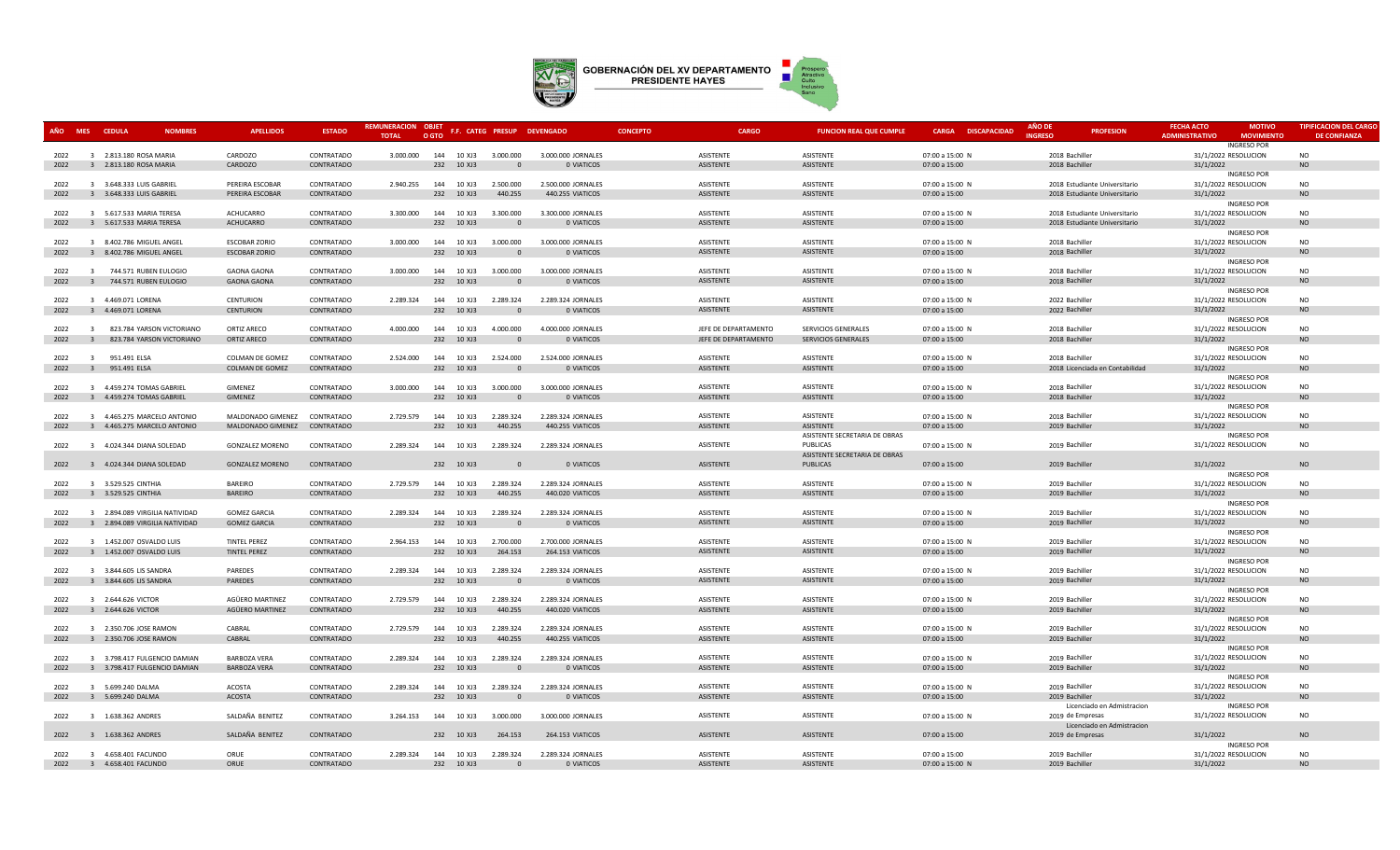

| AÑO          | MES CEDULA<br><b>NOMBRES</b>                               | <b>APELLIDOS</b>                                   | <b>ESTADO</b>            | REMUNERACION OBJET<br><b>TOTAL</b> | O GTO |                          |                                    | F.F. CATEG PRESUP DEVENGADO      | <b>CONCEPTO</b> | <b>CARGO</b>                  | <b>FUNCION REAL QUE CUMPLE</b>                | <b>CARGA DISCAPACIDAD</b>        | AÑO DE<br><b>INGRESO</b>         | <b>PROFESION</b> | <b>FECHA ACTO</b><br><b>ADMINISTRATIVO</b> | <b>MOTIVO</b><br><b>MOVIMIENTO</b> | <b>TIPIFICACION DEL CARGO</b><br><b>DE CONFIANZA</b> |
|--------------|------------------------------------------------------------|----------------------------------------------------|--------------------------|------------------------------------|-------|--------------------------|------------------------------------|----------------------------------|-----------------|-------------------------------|-----------------------------------------------|----------------------------------|----------------------------------|------------------|--------------------------------------------|------------------------------------|------------------------------------------------------|
|              |                                                            |                                                    | CONTRATADO               |                                    |       |                          |                                    |                                  |                 | ASISTENTE                     | ASISTENTE                                     |                                  | 2019 Bachiller                   |                  | 31/1/2022 RESOLUCION                       | <b>INGRESO POR</b>                 | N <sub>O</sub>                                       |
| 2022<br>2022 | 3 3.228.962 MIRIAN ROSANA<br>3 3.228.962 MIRIAN ROSANA     | RUIZ DIAZ ALFONSO<br>RUIZ DIAZ ALFONSO             | CONTRATADO               |                                    |       | 232 10 XJ3               | 2.289.324  144  10  XJ3  2.289.324 | 2.289.324 JORNALES<br>0 VIATICOS |                 | <b>ASISTENTE</b>              | <b>ASISTENTE</b>                              | 07:00 a 15:00<br>07:00 a 15:00 N | 2019 Bachiller                   |                  | 31/1/2022                                  |                                    | <b>NO</b>                                            |
|              |                                                            |                                                    |                          |                                    |       |                          |                                    |                                  |                 |                               |                                               |                                  |                                  |                  |                                            | <b>INGRESO POR</b>                 |                                                      |
| 2022         | 3 4.253.610 SILVIA ANALIA                                  | <b>IBAÑEZ AGUERO</b>                               | CONTRATADO               | 2.289.324                          |       | 144 10 XJ3               | 2.289.324                          | 2.289.324 JORNALES               |                 | ASISTENTE                     | ASISTENTE                                     | 07:00 a 15:00                    | 2019 Bachiller                   |                  | 31/1/2022 RESOLUCION                       |                                    | <b>NO</b>                                            |
| 2022         | 3 4.253.610 SILVIA ANALIA                                  | <b>IBAÑEZ AGUERO</b>                               | CONTRATADO               |                                    |       | 232 10 XJ3               | $\Omega$                           | 0 VIATICOS                       |                 | ASISTENTE                     | ASISTENTE                                     | 07:00 a 15:00                    | 2019 Bachiller                   |                  | 31/1/2022                                  |                                    | <b>NO</b>                                            |
|              |                                                            |                                                    |                          |                                    |       |                          |                                    |                                  |                 |                               |                                               |                                  |                                  |                  |                                            | <b>INGRESO POR</b>                 |                                                      |
| 2022         | 3 1.480.246 REINALDO                                       | ACOSTA                                             | CONTRATADO               | 2.289.324                          |       | 144 10 XJ3               | 2.289.324                          | 2.289.324 JORNALES               |                 | ASISTENTE                     | ASISTENTE                                     | 07:00 a 15:00 N                  | 2019 Bachiller                   |                  | 31/1/2022 RESOLUCION                       |                                    | <b>NO</b>                                            |
| 2022         | 3 1.480.246 REINALDO                                       | <b>ACOSTA</b>                                      | CONTRATADO               |                                    |       | 232 10 XJ3               | $\Omega$                           | 0 VIATICOS                       |                 | ASISTENTE                     | ASISTENTE                                     | 07:00 a 15:00                    | 2019 Bachiller                   |                  | 31/1/2022                                  |                                    | <b>NO</b>                                            |
| 2022         | 3 5.242.949 FELIX FERNALDO                                 | ARGUELLO CATEBEKE                                  | CONTRATADO               | 2.500.000                          |       | 144 10 XJ3               | 2.500.000                          | 2.500.000 JORNALES               |                 | <b>ASISTENTE</b>              | ASISTENTE                                     | 07:00 a 15:00 N                  | 2019 Bachiller                   |                  | 31/1/2022 RESOLUCION                       | <b>INGRESO POR</b>                 | NO                                                   |
| 2022         | 3 5.242.949 FELIX FERNALDO                                 | ARGUELLO CATEBEKE                                  | CONTRATADO               |                                    |       | 232 10 XJ3               | $\Omega$                           | 0 VIATICOS                       |                 | ASISTENTE                     | ASISTENTE                                     | 07:00 a 15:00                    | 2019 Bachiller                   |                  | 31/1/2022                                  |                                    | <b>NO</b>                                            |
|              |                                                            |                                                    |                          |                                    |       |                          |                                    |                                  |                 |                               |                                               |                                  |                                  |                  |                                            | <b>INGRESO POR</b>                 |                                                      |
| 2022         | 3 5.821.549 DANIEL AZARIAS                                 | CORDOVEZ QUEVEDO                                   | CONTRATADO               | 2.289.324                          |       |                          | 144 10 XJ3 2.289.324               | 2.289.324 JORNALES               |                 | ASISTENTE                     | ASISTENTE                                     | 07:00 a 15:00                    | 2019 Bachiller                   |                  | 31/1/2022 RESOLUCION                       |                                    | NO.                                                  |
| 2022         | 3 5.821.549 DANIEL AZARIAS                                 | CORDOVEZ QUEVEDO                                   | CONTRATADO               |                                    |       | 232 10 XJ3               |                                    | 0 VIATICOS                       |                 | ASISTENTE                     | ASISTENTE                                     | 07:00 a 15:00 N                  | 2019 Bachiller                   |                  | 31/1/2022                                  |                                    | <b>NO</b>                                            |
|              |                                                            |                                                    |                          |                                    |       |                          |                                    |                                  |                 |                               |                                               |                                  |                                  |                  |                                            | <b>INGRESO POR</b>                 |                                                      |
| 2022         | 3 4.091.997 FRANCISCO JAVIER                               | PALMEROLA                                          | CONTRATADO               | 2.289.324                          |       | 144 10 XJ3               | 2.289.324                          | 2.289.324 JORNALES               |                 | <b>ASISTENTE</b>              | <b>ASISTENTE</b>                              | 07:00 a 15:00                    | 2019 Bachiller                   |                  | 31/1/2022 RESOLUCION                       |                                    | <b>NO</b>                                            |
| 2022         | 3 4.091.997 FRANCISCO JAVIER                               | PALMEROLA                                          | CONTRATADO               |                                    |       | 232 10 XJ3               | $\Omega$                           | 0 VIATICOS                       |                 | ASISTENTE                     | ASISTENTE                                     | 07:00 a 15:00 N                  | 2019 Bachiller                   |                  | 31/1/2022                                  |                                    | <b>NO</b>                                            |
| 2022         | 3 1.337.695 MARIO PASTOR                                   | ARCE                                               | CONTRATADO               | 2.289.324                          |       | 144 10 XJ3               | 2.289.324                          | 2.289.324 JORNALES               |                 | ASISTENTE                     | ASISTENTE                                     | 07:00 a 15:00                    | 2019 Bachiller                   |                  | 31/1/2022 RESOLUCION                       | <b>INGRESO POR</b>                 | <b>NO</b>                                            |
| 2022         | 3 1.337.695 MARIO PASTOR                                   | ARCE                                               | CONTRATADO               |                                    |       | 232 10 XJ3               | $\Omega$                           | 0 VIATICOS                       |                 | ASISTENTE                     | ASISTENTE                                     | 07:00 a 15:00 N                  | 2019 Bachiller                   |                  | 31/1/2022                                  |                                    | <b>NO</b>                                            |
|              |                                                            |                                                    |                          |                                    |       |                          |                                    |                                  |                 |                               |                                               |                                  |                                  |                  |                                            | <b>INGRESO POR</b>                 |                                                      |
| 2022         | 3 1.740.131 CEFERINO                                       | <b>MEDINA CENTURION</b>                            | CONTRATADO               | 2.289.324                          |       | 144 10 XJ3               | 2.289.324                          | 2.289.324 JORNALES               |                 | ASISTENTE                     | ASISTENTE                                     | 07:00 a 15:00                    | 2022 Bachiller                   |                  | 31/1/2022 RESOLUCION                       |                                    | <b>NO</b>                                            |
| 2022         | 3 1.740.131 CEFERINO                                       | <b>MEDINA CENTURION</b>                            | CONTRATADO               |                                    |       | 232 10 XJ3               | $\Omega$                           | 0 VIATICOS                       |                 | ASISTENTE                     | ASISTENTE                                     | 07:00 a 15:00                    | 2022 Bachiller                   |                  | 31/1/2022                                  |                                    | <b>NO</b>                                            |
|              |                                                            |                                                    |                          |                                    |       |                          |                                    |                                  |                 |                               |                                               |                                  |                                  |                  |                                            | <b>INGRESO POR</b>                 |                                                      |
| 2022         | 3 5.076.098 CRISTHIAN DAVID                                | <b>RAMIREZ</b>                                     | CONTRATADO               | 2.289.324                          |       | 144 10 XJ3               | 2.289.324                          | 2.289.324 JORNALES               |                 | ASISTENTE                     | ASISTENTE                                     | 07:00 a 15:00 N                  | 2019 Bachiller                   |                  | 31/1/2022 RESOLUCION                       |                                    | <b>NO</b>                                            |
| 2022         | 3 5.076.098 CRISTHIAN DAVID                                | RAMIREZ                                            | CONTRATADO               |                                    |       | 232 10 XJ3               | $\Omega$                           | 0 VIATICOS                       |                 | ASISTENTE                     | ASISTENTE                                     | 07:00 a 15:00                    | 2019 Bachiller                   |                  | 31/1/2022                                  |                                    | <b>NO</b>                                            |
| 2022         | 3 2.381.221 BERNARDINO                                     | <b>RIVAS</b>                                       | CONTRATADO               | 2.289.324                          |       |                          | 144  10 XJ3  2.289.324             | 2.289.324 JORNALES               |                 | ASISTENTE                     | ASISTENTE                                     | 07:00 a 15:00                    | 2019 Bachiller                   |                  | 31/1/2022 RESOLUCION                       | <b>INGRESO POR</b>                 | <b>NO</b>                                            |
| 2022         | 3 2.381.221 BERNARDINO                                     | <b>RIVAS</b>                                       | CONTRATADO               |                                    |       | 232 10 XJ3               | $\Omega$                           | 0 VIATICOS                       |                 | ASISTENTE                     | ASISTENTE                                     | 07:00 a 15:00                    | 2019 Bachiller                   |                  | 31/1/2022                                  |                                    | <b>NO</b>                                            |
|              |                                                            |                                                    |                          |                                    |       |                          |                                    |                                  |                 |                               |                                               |                                  |                                  |                  |                                            | <b>INGRESO POR</b>                 |                                                      |
| 2022         | 3 4.660.304 CELIA                                          | VILLALBA                                           | CONTRATADO               | 2.289.324                          |       | 144 10 XJ3               | 2.289.324                          | 2.289.324 JORNALES               |                 | ASISTENTE                     | ASISTENTE                                     | 07:00 a 15:00                    | 2019 Bachiller                   |                  | 31/1/2022 RESOLUCION                       |                                    | <b>NO</b>                                            |
| 2022         | 3 4.660.304 CELIA                                          | VILLALBA                                           | CONTRATADO               |                                    |       | 232 10 XJ3               | $\Omega$                           | 0 VIATICOS                       |                 | ASISTENTE                     | ASISTENTE                                     | 07:00 a 15:00 N                  | 2019 Bachiller                   |                  | 31/1/2022                                  |                                    | <b>NO</b>                                            |
|              |                                                            |                                                    |                          |                                    |       |                          |                                    |                                  |                 |                               |                                               |                                  |                                  |                  |                                            | <b>INGRESO POR</b>                 |                                                      |
| 2022         | 3 1.743.038 EDUARDO                                        | <b>IDALGO</b>                                      | CONTRATADO               | 2.289.324                          |       |                          | 144 10 XJ3 2.289.324               | 2.289.324 JORNALES               |                 | ASISTENTE                     | ASISTENTE                                     | 07:00 a 15:00 S                  | 2019 Bachiller                   |                  | 31/1/2022 RESOLUCION                       |                                    | NO                                                   |
| 2022         | 3 1.743.038 EDUARDO                                        | <b>IDALGO</b>                                      | CONTRATADO               |                                    |       | 232 10 XJ3               | $\Omega$                           | 0 VIATICOS                       |                 | ASISTENTE                     | ASISTENTE                                     | 07:00 a 15:00                    | 2019 Bachiller                   |                  | 31/1/2022                                  | <b>INGRESO POR</b>                 | <b>NO</b>                                            |
| 2022         | 3 4.738.193 PEDRO NICOLAS                                  | AQUINO IRALA                                       | CONTRATADO               | 2.289.324                          |       | 144 10 XJ3               | 2.289.324                          | 2.289.324 JORNALES               |                 | ASISTENTE                     | ASISTENTE                                     | 07:00 a 15:00                    | 2019 Bachiller                   |                  | 31/1/2022 RESOLUCION                       |                                    | <b>NO</b>                                            |
| 2022         | 3 4.738.193 PEDRO NICOLAS                                  | AQUINO IRALA                                       | CONTRATADO               |                                    |       | 232 10 XJ3               | $\Omega$                           | 0 VIATICOS                       |                 | <b>ASISTENTE</b>              | ASISTENTE                                     | 07:00 a 15:00 N                  | 2019 Bachiller                   |                  | 31/1/2022                                  |                                    | <b>NO</b>                                            |
|              |                                                            |                                                    |                          |                                    |       |                          |                                    |                                  |                 |                               |                                               |                                  |                                  |                  |                                            | <b>INGRESO POR</b>                 |                                                      |
| 2022         | 3 1.291.185 NARCISO                                        | <b>EVERS</b>                                       | CONTRATADO               | 3.169.834                          |       | 144 10 XJ3               | 2.289.324                          | 2.289.324 JORNALES               |                 | <b>ASISTENTE</b>              | <b>ASISTENTE</b>                              | 07:00 a 15:00                    | 2019 Bachiller                   |                  | 31/1/2022 RESOLUCION                       |                                    | <b>NO</b>                                            |
| 2022         | 3 1.291.185 NARCISO                                        | <b>EVERS</b>                                       | CONTRATADO               |                                    |       | 232 10 XJ3               | 880.510                            | 880.510 VIATICOS                 |                 | ASISTENTE                     | ASISTENTE                                     | 07:00 a 15:00 N                  | 2019 Bachiller                   |                  | 31/1/2022                                  |                                    | <b>NO</b>                                            |
|              |                                                            |                                                    |                          |                                    |       |                          |                                    |                                  |                 |                               |                                               |                                  |                                  |                  |                                            | <b>INGRESO POR</b>                 |                                                      |
| 2022         | 3 3.480.069 VICTOR HUGO                                    | INSAURRALDE PARQUET CONTRATADO                     |                          | 2.500.000                          |       | 144 10 XJ3               | 2.500.000                          | 2.500.000 JORNALES               |                 | ASISTENTE                     | ASISTENTE                                     | 07:00 a 15:00                    | 2019 Bachiller                   |                  | 31/1/2022 RESOLUCION                       |                                    | <b>NO</b>                                            |
| 2022         | 3 3.480.069 VICTOR HUGO                                    | INSAURRALDE PARQUET CONTRATADO                     |                          |                                    |       | 232 10 XJ3               | $\Omega$                           | 0 VIATICOS                       |                 | <b>ASISTENTE</b>              | ASISTENTE                                     | 07:00 a 15:00 N                  | 2019 Bachiller                   |                  | 31/1/2022                                  | <b>INGRESO POR</b>                 | <b>NO</b>                                            |
| 2022         | 3 4.767.298 JUSTINO GABRIEL                                | MENDOZA                                            | CONTRATADO               | 2.500.000                          |       |                          | 144  10 XJ3  2.500.000             | 2.500.000 JORNALES               |                 | ASISTENTE                     | ASISTENTE SECRETARIA DE LA<br><b>JUVENTUD</b> | 07:00 a 15:00                    | 2019 Bachiller                   |                  | 31/1/2022 RESOLUCION                       |                                    | <b>NO</b>                                            |
|              |                                                            |                                                    |                          |                                    |       |                          |                                    |                                  |                 |                               | ASISTENTE SECRETARIA DE LA                    |                                  |                                  |                  |                                            |                                    |                                                      |
| 2022         | 3 4.767.298 JUSTINO GABRIEL                                | MENDOZA                                            | CONTRATADO               |                                    |       | 232 10 XJ3               | $\Omega$                           | 0 VIATICOS                       |                 | ASISTENTE                     | <b>JUVENTUD</b>                               | 07:00 a 15:00 N                  | 2019 Bachiller                   |                  | 31/1/2022                                  |                                    | <b>NO</b>                                            |
|              |                                                            |                                                    |                          |                                    |       |                          |                                    |                                  |                 |                               |                                               |                                  |                                  |                  |                                            | <b>INGRESO POR</b>                 |                                                      |
| 2022         | 3 1.063.002 BENANCIO                                       | GONZALEZ                                           | CONTRATADO               | 2.289.324                          |       | 144 10 XJ3               | 2.289.324                          | 2.289.324 JORNALES               |                 | ASISTENTE                     | ASISTENTE                                     | 07:00 a 15:00                    | 2019 Bachiller                   |                  | 31/1/2022 RESOLUCION                       |                                    | NO.                                                  |
| 2022         | 3 1.063.002 BENANCIO                                       | GONZALEZ                                           | CONTRATADO               |                                    |       | 232 10 XJ3               | $\Omega$                           | 0 VIATICOS                       |                 | ASISTENTE                     | ASISTENTE                                     | 07:00 a 15:00 N                  | 2019 Bachiller                   |                  | 31/1/2022                                  |                                    | <b>NO</b>                                            |
|              |                                                            |                                                    |                          |                                    |       |                          |                                    |                                  |                 |                               |                                               |                                  |                                  |                  |                                            | <b>INGRESO POR</b>                 |                                                      |
| 2022<br>2022 | 3 5.241.828 MAGALI ESMERITA<br>3 5.241.828 MAGALI ESMERITA | <b>BERNAL FLORENTIN</b><br><b>BERNAL FLORENTIN</b> | CONTRATADO<br>CONTRATADO | 2.289.324                          |       | 144 10 XJ3<br>232 10 XJ3 | 2.289.324<br>$\Omega$              | 2.289.324 JORNALES<br>0 VIATICOS |                 | ASISTENTE<br><b>ASISTENTE</b> | ASISTENTE<br>ASISTENTE                        | 07:00 a 15:00<br>07:00 a 15:00 N | 2019 Bachiller<br>2019 Bachiller |                  | 31/1/2022 RESOLUCION<br>31/1/2022          |                                    | <b>NO</b><br><b>NO</b>                               |
|              |                                                            |                                                    |                          |                                    |       |                          |                                    |                                  |                 |                               |                                               |                                  |                                  |                  |                                            | <b>INGRESO POR</b>                 |                                                      |
| 2022         | 3 6.335.832 EDITH MANUELA                                  | ALVARENGA PAREDES                                  | CONTRATADO               | 2.289.324                          |       | 144 10 XJ3               | 2.289.324                          | 2.289.324 JORNALES               |                 | ASISTENTE                     | ASISTENTE                                     | 07:00 a 15:00                    | 2019 Bachiller                   |                  | 31/1/2022 RESOLUCION                       |                                    | <b>NO</b>                                            |
| 2022         | 3 6.335.832 EDITH MANUELA                                  | ALVARENGA PAREDES                                  | CONTRATADO               |                                    |       | 232 10 XJ3               |                                    | 0 VIATICOS                       |                 | <b>ASISTENTE</b>              | ASISTENTE                                     | 07:00 a 15:00 N                  | 2019 Bachiller                   |                  | 31/1/2022                                  |                                    | <b>NO</b>                                            |
|              |                                                            |                                                    |                          |                                    |       |                          |                                    |                                  |                 |                               |                                               |                                  |                                  |                  |                                            | <b>INGRESO POR</b>                 |                                                      |
| 2022         | 3 5.510.932 MARIA JOSE                                     | <b>RISSO TORRES</b>                                | CONTRATADO               | 2.289.324                          |       | 144 10 XJ3               | 2.289.324                          | 2.289.324 JORNALES               |                 | ASISTENTE                     | ASISTENTE                                     | 07:00 a 15:00                    | 2019 Bachiller                   |                  | 31/1/2022 RESOLUCION                       |                                    | NO                                                   |
| 2022         | 3 5.510.932 MARIA JOSE                                     | RISSO TORRES                                       | CONTRATADO               |                                    |       | 232 10 XJ3               | $\Omega$                           | 0 VIATICOS                       |                 | ASISTENTE                     | ASISTENTE                                     | 07:00 a 15:00 N                  | 2019 Bachiller                   |                  | 31/1/2022                                  |                                    | $NO$                                                 |
|              |                                                            |                                                    |                          |                                    |       |                          |                                    |                                  |                 |                               |                                               |                                  |                                  |                  |                                            | <b>INGRESO POR</b>                 |                                                      |
| 2022         | 3 5.709.972 LORENA BEATRIZ                                 | LAZAGA DE PEREIRA                                  | CONTRATADO               | 3.000.000                          |       | 144 10 XJ3               | 3.000.000                          | 3.000.000 JORNALES               |                 | ASISTENTE                     | ASISTENTE                                     | 07:00 a 15:00                    | 2019 Bachiller                   |                  | 31/1/2022 RESOLUCION                       |                                    | <b>NO</b>                                            |
| 2022         | 3 5.709.972 LORENA BEATRIZ                                 | LAZAGA DE PEREIRA                                  | CONTRATADO               |                                    |       | 232 10 XJ3               |                                    | 0 VIATICOS                       |                 | <b>ASISTENTE</b>              | ASISTENTE                                     | 07:00 a 15:00 N                  | 2019 Bachiller                   |                  | 31/1/2022                                  |                                    | <b>NO</b>                                            |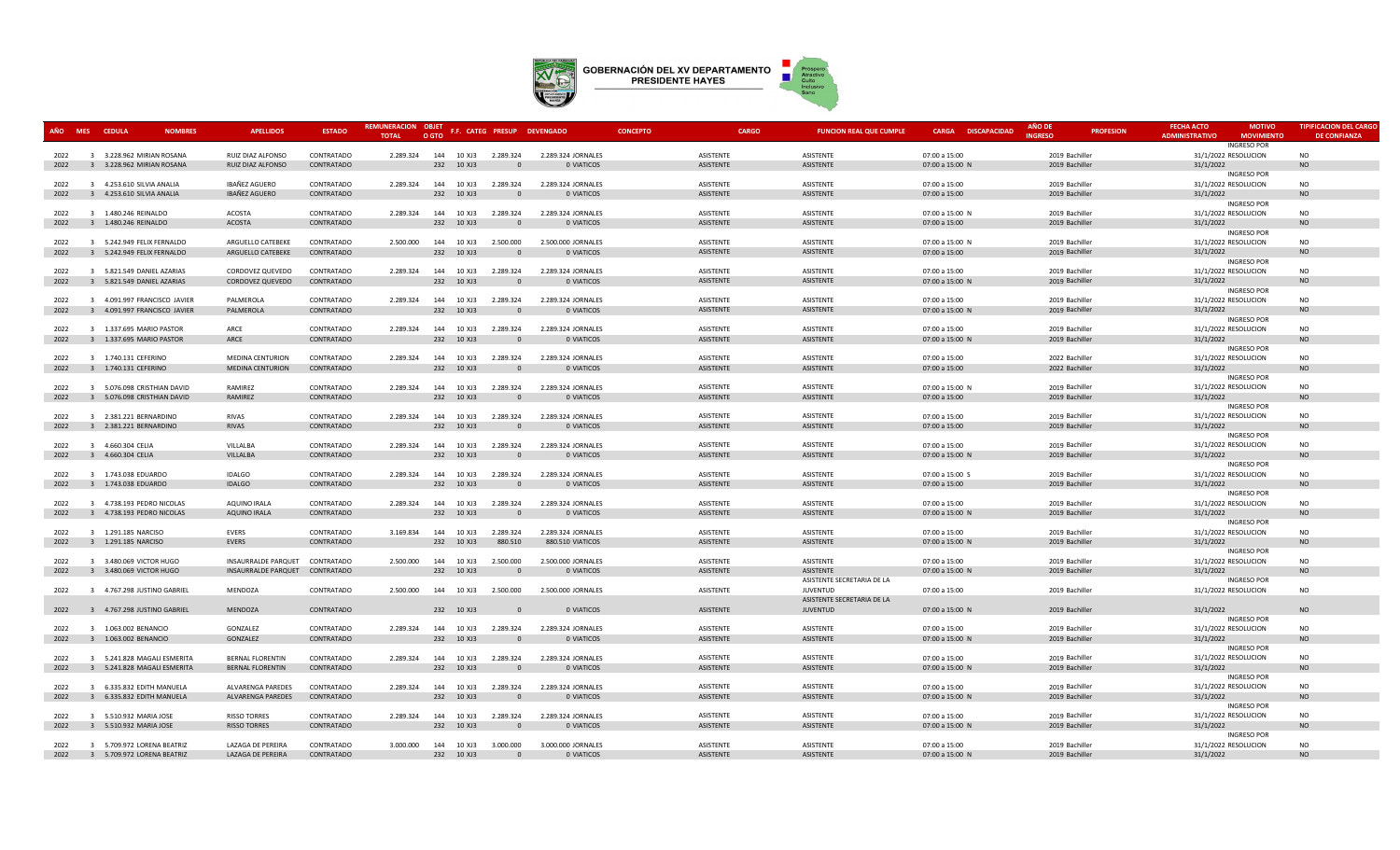

| AÑO MES CEDULA |                | <b>NOMBRES</b>             | <b>APELLIDOS</b>                | <b>ESTADO</b> | REMUNERACION OBJET |       |            |                        | F.F. CATEG PRESUP DEVENGADO       | <b>CONCEPTO</b>                            | <b>CARGO</b>                | <b>FUNCION REAL QUE CUMPLE</b>                   | <b>CARGA DISCAPACIDAD</b> | AÑO DE         | <b>PROFESION</b> | <b>FECHA ACTO</b>     | <b>MOTIVO</b>                   | <b>TIPIFICACION DEL CARGO</b> |
|----------------|----------------|----------------------------|---------------------------------|---------------|--------------------|-------|------------|------------------------|-----------------------------------|--------------------------------------------|-----------------------------|--------------------------------------------------|---------------------------|----------------|------------------|-----------------------|---------------------------------|-------------------------------|
|                |                |                            |                                 |               | <b>TOTAL</b>       | O GTO |            |                        |                                   |                                            |                             |                                                  |                           | <b>INGRESO</b> |                  | <b>ADMINISTRATIVO</b> | <b>MOVIMIENTO</b>               | <b>DE CONFIANZA</b>           |
| 2022           |                | 3 3.222.290 LAURA DIANA    | CARDOZO PAREDES                 | CONTRATADO    | 2.289.324          |       | 144 10 XJ3 | 2.289.324              | 2.289.324 JORNALES                |                                            | ASISTENTE                   | ASISTENTE                                        | 07:00 a 15:00             | 2019 Bachiller |                  | 31/1/2022 RESOLUCION  | <b>INGRESO POR</b>              | <b>NO</b>                     |
| 2022           |                | 3 3.222.290 LAURA DIANA    | CARDOZO PAREDES                 | CONTRATADO    |                    | 232   | 10 XJ3     |                        | 0 VIATICOS                        |                                            | ASISTENTE                   | ASISTENTE                                        | 07:00 a 15:00 N           | 2019 Bachiller |                  | 31/1/2022             |                                 | <b>NO</b>                     |
|                |                |                            |                                 |               |                    |       |            |                        |                                   |                                            |                             |                                                  |                           |                |                  |                       | <b>INGRESO POR</b>              |                               |
| 2022           |                | 3 877.139 SATURNINO        | LEGUIZAMON                      | CONTRATADO    | 2.289.324          |       |            | 144  10 XJ3  2.289.324 | 2.289.324 JORNALES                |                                            | ASISTENTE                   | ASISTENTE                                        | 07:00 a 15:00             | 2019 Bachiller |                  | 31/1/2022 RESOLUCION  |                                 | <b>NO</b>                     |
| 2022           |                | 3 877.139 SATURNINO        | LEGUIZAMON                      | CONTRATADO    |                    |       | 232 10 XJ3 |                        | 0 VIATICOS                        |                                            | ASISTENTE                   | ASISTENTE                                        | 07:00 a 15:00 N           | 2019 Bachiller |                  | 31/1/2022             |                                 | <b>NO</b>                     |
|                |                |                            |                                 |               |                    |       |            |                        |                                   |                                            |                             |                                                  |                           |                |                  |                       | <b>INGRESO POR</b>              |                               |
| 2022           |                | 3 4.840.185 ANTONIO        | DE GIACOMI CABALLERO CONTRATADO |               | 2.289.324          | 144   | 10 XJ3     | 2.289.324              | 2.289.324 JORNALES                |                                            | ASISTENTE                   | ASISTENTE                                        | 07:00 a 15:00 N           | 2019 Bachiller |                  | 31/1/2022 RESOLUCION  |                                 | NO                            |
| 2022           |                | 3 4.840.185 ANTONIO        | DE GIACOMI CABALLERO CONTRATADO |               |                    |       | 232 10 XJ3 | $\Omega$               | 0 VIATICOS                        |                                            | ASISTENTE                   | ASISTENTE                                        | 07:00 a 15:00             | 2019 Bachiller |                  | 31/1/2022             | <b>INGRESO POR</b>              | <b>NO</b>                     |
| 2022           |                | 3 2.381.193 REINALDO       | LEGUIZAMON                      | CONTRATADO    | 2.729.579          |       |            | 144  10 XJ3  2.289.324 | 2.289.324 JORNALES                |                                            | <b>ASISTENTE</b>            | ASISTENTE                                        | 07:00 a 15:00 N           | 2019 Bachiller |                  | 31/1/2022 RESOLUCION  |                                 | <b>NO</b>                     |
| 2022           |                | 3 2.381.193 REINALDO       | LEGUIZAMON                      | CONTRATADO    |                    |       | 232 10 XJ3 | 440.255                | 440.255 VIATICOS                  |                                            | ASISTENTE                   | ASISTENTE                                        | 07:00 a 15:00             | 2019 Bachiller |                  | 31/1/2022             |                                 | <b>NO</b>                     |
|                |                |                            |                                 |               |                    |       |            |                        |                                   |                                            |                             |                                                  |                           |                |                  |                       | <b>INGRESO POR</b>              |                               |
| 2022           |                | 3 5.863.365 GERMAN         | MANCUELLO                       | CONTRATADO    | 2.289.324          |       | 144 10 XJ3 | 2.289.324              | 2.289.324 JORNALES                |                                            | ASISTENTE                   | ASISTENTE                                        | 07:00 a 15:00 S           | 2019 Bachiller |                  | 31/1/2022 RESOLUCION  |                                 | NO                            |
| 2022           |                | 3 5.863.365 GERMAN         | MANCUELLO                       | CONTRATADO    |                    |       | 232 10 XJ3 | $\Omega$               | 0 VIATICOS                        |                                            | ASISTENTE                   | ASISTENTE                                        | 07:00 a 15:00             | 2019 Bachiller |                  | 31/1/2022             |                                 | <b>NO</b>                     |
|                |                |                            |                                 |               |                    |       |            |                        |                                   |                                            |                             |                                                  |                           |                |                  |                       | <b>INGRESO POR</b>              |                               |
| 2022           |                | 3 4.433.735 DIEGO JOSE     | CAMACHO MENDEZ                  | CONTRATADO    | 3.680.510          |       | 144 10 XJ3 | 2.800.000              | 2.800.000 JORNALES                |                                            | ASISTENTE                   | ASISTENTE                                        | 07:00 a 15:00 N           | 2021 Bachiller |                  | 31/1/2022 RESOLUCION  |                                 | <b>NO</b>                     |
| 2022           |                | 3 4.433.735 DIEGO JOSE     | CAMACHO MENDEZ                  | CONTRATADO    |                    |       | 232 10 XJ3 | 880.510                | 880.510 VIATICOS                  |                                            | <b>ASISTENTE</b>            | ASISTENTE                                        | 07:00 a 15:00             | 2021 Bachiller |                  | 31/1/2022             |                                 | <b>NO</b>                     |
| 2022           |                | 3 744.562 OSCAR CEFERINO   | ARCE LOCATTI                    | CONTRATADO    | 2.729.579          |       | 144 10 XJ3 | 2.289.324              | 2.289.324 JORNALES                |                                            | <b>ASISTENTE</b>            | ASISTENTE                                        | 07:00 a 15:00 N           | 2021 Bachiller |                  | 31/1/2022 RESOLUCION  | <b>INGRESO POR</b>              | <b>NO</b>                     |
| 2022           | $\overline{3}$ | 744.562 OSCAR CEFERINO     | ARCE LOCATTI                    | CONTRATADO    |                    |       | 232 10 XJ3 | 440.255                | 440.255 VIATICOS                  |                                            | ASISTENTE                   | ASISTENTE                                        | 07:00 a 15:00             | 2021 Bachiller |                  | 31/1/2022             |                                 | <b>NO</b>                     |
|                |                |                            |                                 |               |                    |       |            |                        |                                   |                                            |                             |                                                  |                           |                |                  |                       | <b>INGRESO POR</b>              |                               |
| 2022           |                | 3 2.822.077 JULIO AGUSTIN  | MILLAN CATTEBEKE                | CONTRATADO    | 4.490.599          |       | 144 10 XJ3 | 2.289.324              | 2.289.324 JORNALES                |                                            | ASISTENTE                   | ASISTENTE                                        | 07:00 a 15:00 N           | 2021 Bachiller |                  | 31/1/2022 RESOLUCION  |                                 | <b>NO</b>                     |
| 2022           |                | 3 2.822.077 JULIO AGUSTIN  | MILLAN CATTEBEKE                | CONTRATADO    |                    |       | 232 10 XJ3 | 2.201.275              | 2.201.275 VIATICOS                |                                            | ASISTENTE                   | ASISTENTE                                        | 07:00 a 15:00             | 2021 Bachiller |                  | 31/1/2022             |                                 | <b>NO</b>                     |
|                |                |                            |                                 |               |                    |       |            |                        |                                   |                                            |                             |                                                  |                           |                |                  |                       | <b>INGRESO POR</b>              |                               |
| 2022           |                | 3 1.603.221 EUSEBIO        | CUELLAR                         | CONTRATADO    | 2.289.324          |       | 144 10 XJ3 | 2.289.324              | 2.289.324 JORNALES                |                                            | ASISTENTE                   | ASISTENTE                                        | 07:00 a 15:00 N           | 2021 Bachiller |                  | 31/1/2022 RESOLUCION  |                                 | <b>NO</b>                     |
| 2022           |                | 3 1.603.221 EUSEBIO        | CUELLAR                         | CONTRATADO    |                    |       | 232 10 XJ3 |                        | 0 VIATICOS                        |                                            | ASISTENTE                   | ASISTENTE                                        | 07:00 a 15:00             | 2021 Bachiller |                  | 31/1/2022             |                                 | <b>NO</b>                     |
| 2022           |                | 3 5.496.781 YESICA LORENA  | <b>MEDINA PRADO</b>             | CONTRATADO    | 3.000.000          |       | 144 10 XJ3 | 3.000.000              | 3.000.000 JORNALES                |                                            | <b>ASISTENTE</b>            | ASISTENTE                                        | 07:00 a 15:00 N           | 2021 Bachiller |                  | 31/1/2022 RESOLUCION  | <b>INGRESO POR</b>              | N <sub>O</sub>                |
| 2022           |                | 3 5.496.781 YESICA LORENA  | <b>MEDINA PRADO</b>             | CONTRATADO    |                    |       | 232 10 XJ3 |                        | 0 VIATICOS                        |                                            | ASISTENTE                   | ASISTENTE                                        | 07:00 a 15:00             | 2021 Bachiller |                  | 31/1/2022             |                                 | <b>NO</b>                     |
|                |                |                            |                                 |               |                    |       |            |                        |                                   |                                            |                             |                                                  |                           |                |                  |                       | <b>INGRESO POR</b>              |                               |
| 2022           |                | 3 2.442.991 VICTOR         | ALVAREZ                         | CONTRATADO    | 2.289.324          |       |            | 144 10 XJ3 2.289.324   | 2.289.324 JORNALES                |                                            | <b>ASISTENTE</b>            | ASISTENTE                                        | 07:00 a 15:00 N           | 2021 Bachiller |                  | 31/1/2022 RESOLUCION  |                                 | <b>NO</b>                     |
| 2022           |                | 3 2.442.991 VICTOR         | ALVAREZ                         | CONTRATADO    |                    |       | 232 10 XJ3 | $\Omega$               | 0 VIATICOS                        |                                            | ASISTENTE                   | ASISTENTE                                        | 07:00 a 15:00             | 2021 Bachiller |                  | 31/1/2022             |                                 | <b>NO</b>                     |
|                |                |                            |                                 |               |                    |       |            |                        |                                   |                                            |                             |                                                  |                           |                |                  |                       | <b>INGRESO POR</b>              |                               |
| 2022           |                | 3 7.020.484 BRUNO          | ARGUELLO                        | CONTRATADO    | 2.289.324          |       | 144 10 XJ3 | 2.289.324              | 2.289.324 JORNALES                |                                            | ASISTENTE                   | ASISTENTE                                        | 07:00 a 15:00 N           | 2021 Bachiller |                  | 31/1/2022 RESOLUCION  |                                 | <b>NO</b>                     |
| 2022           |                | 3 7.020.484 BRUNO          | ARGUELLO                        | CONTRATADO    |                    |       | 232 10 XJ3 | $\sqrt{ }$             | 0 VIATICOS                        |                                            | ASISTENTE                   | ASISTENTE                                        | 07:00 a 15:00             | 2021 Bachiller |                  | 31/1/2022             |                                 | <b>NO</b>                     |
| 2022           |                | 3 5.041.781 OSCAR GABRIEL  | <b>ACOSTA</b>                   | CONTRATADO    | 2.729.579          |       | 144 10 XJ3 | 2.289.324              | 2.289.324 JORNALES                |                                            | ASISTENTE                   | ASISTENTE                                        | 07:00 a 15:00 N           | 2021 Bachiller |                  | 31/1/2022 RESOLUCION  | <b>INGRESO POR</b>              | <b>NO</b>                     |
| 2022           |                | 3 5.041.781 OSCAR GABRIEL  | <b>ACOSTA</b>                   | CONTRATADO    |                    |       | 232 10 XJ3 | 440,255                | 440.255 VIATICOS                  |                                            | <b>ASISTENTE</b>            | ASISTENTE                                        | 07:00 a 15:00             | 2021 Bachiller |                  | 31/1/2022             |                                 | <b>NO</b>                     |
|                |                |                            |                                 |               |                    |       |            |                        |                                   |                                            |                             |                                                  |                           |                |                  |                       | <b>INGRESO POR</b>              |                               |
| 2022           |                | 3 1.426.451 ELSA           | PETTERS                         | CONTRATADO    | 2.500.000          |       | 144 10 XJ3 | 2.500.000              | 2.500.000 JORNALES                |                                            | <b>ASISTENTE</b>            | ASISTENTE                                        | 07:00 a 15:00 N           | 2021 Bachiller |                  | 31/1/2022 RESOLUCION  |                                 | <b>NO</b>                     |
| 2022           |                | 3 1.426.451 ELSA           | PETTERS                         | CONTRATADO    |                    | 232   | 10 XJ3     |                        | 0 VIATICOS                        |                                            | ASISTENTE                   | ASISTENTE                                        | 07:00 a 15:00             | 2021 Bachiller |                  | 31/1/2022             |                                 | <b>NO</b>                     |
|                |                |                            |                                 |               |                    |       |            |                        |                                   |                                            |                             |                                                  |                           |                |                  |                       | <b>INGRESO POR</b>              |                               |
| 2022           |                | 3 1.968.391 NINA ELIZABETH | <b>AMARILLA ARCE</b>            | CONTRATADO    | 2.289.324          |       | 144 10 XJ3 | 2.289.324              | 2.289.324 JORNALES                |                                            | ASISTENTE                   | ASISTENTE                                        | 07:00 a 15:00 N           | 2021 Bachiller |                  | 31/1/2022 RESOLUCION  |                                 | <b>NO</b>                     |
| 2022           |                | 3 1.968.391 NINA ELIZABETH | <b>AMARILLA ARCE</b>            | CONTRATADO    |                    |       | 232 10 XJ3 | $\Omega$               | 0 VIATICOS                        |                                            | ASISTENTE                   | ASISTENTE                                        | 07:00 a 15:00             | 2021 Bachiller |                  | 31/1/2022             | <b>INGRESO POR</b>              | <b>NO</b>                     |
| 2022           |                | 3 4.368.083 NARCISO JAVIER | AYALA VILLALBA                  | CONTRATADO    | 2.289.324          |       |            | 144 10 XJ3 2.289.324   | 2.289.324 JORNALES                |                                            | ASISTENTE                   | ASISTENTE                                        | 07:00 a 15:00 N           | 2021 Bachiller |                  | 31/1/2022 RESOLUCION  |                                 | <b>NO</b>                     |
| 2022           |                | 3 4.368.083 NARCISO JAVIER | AYALA VILLALBA                  | CONTRATADO    |                    |       | 232 10 XJ3 | $\Omega$               | 0 VIATICOS                        |                                            | ASISTENTE                   | ASISTENTE                                        | 07:00 a 15:00             | 2021 Bachiller |                  | 31/1/2022             |                                 | <b>NO</b>                     |
|                |                |                            |                                 |               |                    |       |            |                        |                                   |                                            |                             |                                                  |                           |                |                  |                       | <b>INGRESO POR</b>              |                               |
| 2022           |                | 3 2.224.045 ROSSANA        | <b>IMAS</b>                     | CONTRATADO    | 2.289.324          |       | 144 10 XJ3 | 2.289.324              | 2.289.324 JORNALES                |                                            | ASISTENTE                   | ASISTENTE                                        | 07:00 a 15:00 N           | 2021 Bachiller |                  | 31/1/2022 RESOLUCION  |                                 | <b>NO</b>                     |
| 2022           |                | 3 2.224.045 ROSSANA        | <b>IMAS</b>                     | CONTRATADO    |                    |       | 232 10 XJ3 |                        | 0 VIATICOS                        |                                            | <b>ASISTENTE</b>            | ASISTENTE                                        | 07:00 a 15:00             | 2021 Bachiller |                  | 31/1/2022             |                                 | N <sub>O</sub>                |
| 2022           |                | 3 3.397.699 OSVALDO        | ORTIZ CHAPARRO                  | COMISIONADO   | 2.000.000          |       | 133 10 COM | 2.000.000              |                                   | 2.000.000 BONIFICACIONES Y GRATIFICACIONES | JEFE DE DEPARTAMENTO        | DE PROTOCOLO                                     | 07:00 a 15:00 N           | 2018 Bachiller |                  |                       | 3/9/2018 TRASLADO TEMPORAL SI   |                               |
| 2022           |                | 3 3.397.699 OSVALDO        | ORTIZ CHAPARRO                  | COMISIONADO   |                    |       | 199 10 COM | $\Omega$               |                                   | 0 OTROS GASTOS DEL PERSONAL                | JEFE DE DEPARTAMENTO        | DE PROTOCOLO                                     | 07:00 a 15:00             | 2018 Bachiller |                  |                       | 3/9/2018 TRASLADO TEMPORAL SI   |                               |
| 2022           |                | 3 3.397.699 OSVALDO        | ORTIZ CHAPARRO                  | COMISIONADO   |                    |       | 232 10 COM | $\mathbf{0}$           | 0 VIATICOS                        |                                            | JEFE DE DEPARTAMENTO        | DE PROTOCOLO<br>DE LA DIRECCION DE CONTBILIDAD Y | 07:00 a 15:00             | 2018 Bachiller |                  |                       | 3/9/2018 TRASLADO TEMPORAL SI   |                               |
| 2022           |                | 3 3.986.258 MIRNA BEATRIZ  | MARTINEZ LUGO                   | COMISIONADO   | 4.474.000          |       |            | 133 10 COM 3.997.000   |                                   | 3.997.000 BONIFICACIONES Y GRATIFICACIONES | <b>DIRECTORA</b>            | PRESUPUESTO                                      | 07:00 a 15:00 N           | 2018 Contadora |                  |                       | 11/11/2019 TRASLADO TEMPORAL SI |                               |
|                |                |                            |                                 |               |                    |       |            |                        |                                   |                                            |                             | DE LA DIRECCION DE CONTBILIDAD Y                 |                           |                |                  |                       |                                 |                               |
| 2022           |                | 3 3.986.258 MIRNA BEATRIZ  | MARTINEZ LUGO                   | COMISIONADO   |                    |       | 199 10 COM | 477.000                | 477.000 OTROS GASTOS DEL PERSONAL |                                            | <b>DIRECTORA</b>            | PRESUPUESTO                                      | 07:00 a 15:00             | 2018 Contadora |                  |                       | 11/11/2019 TRASLADO TEMPORAL SI |                               |
|                |                |                            |                                 |               |                    |       |            |                        |                                   |                                            |                             | DE LA DIRECCION DE CONTBILIDAD Y                 |                           |                |                  |                       |                                 |                               |
| 2022           |                | 3 3.986.258 MIRNA BEATRIZ  | MARTINEZ LUGO                   | COMISIONADO   |                    |       | 232 10 COM | $\Omega$               | 0 VIATICOS                        |                                            | <b>DIRECTORA</b>            | PRESUPUESTO                                      | 07:00 a 15:00             | 2018 Contadora |                  |                       | 11/11/2019 TRASLADO TEMPORAL SI |                               |
| 2022           |                | 3 1.698.998 EDGAR DAMIAN   | PEREZ GALLARDO                  | COMISIONADO   | 4.000.000          | 133   | 10 COM     | 4.000.000              |                                   | 4.000.000 BONIFICACIONES Y GRATIFICACIONES | <b>GUARDIA DE SEGURIDAD</b> | <b>GUARDIA DE SEGURIDAD</b>                      | 07:00 a 15:00 N           | 2018 Bachiller |                  |                       | 3/9/2018 TRASLADO TEMPORAL SI   |                               |
| 2022           |                | 3 1.698.998 EDGAR DAMIAN   | PEREZ GALLARDO                  | COMISIONADO   |                    |       | 199 10 COM |                        |                                   | 0 OTROS GASTOS DEL PERSONAL                | <b>GUARDIA DE SEGURIDAD</b> | <b>GUARDIA DE SEGURIDAD</b>                      | 07:00 a 15:00             | 2018 Bachiller |                  |                       | 3/9/2018 TRASLADO TEMPORAL SI   |                               |
| 2022           |                | 3 1.698.998 EDGAR DAMIAN   | PEREZ GALLARDO                  | COMISIONADO   |                    |       | 232 10 COM |                        | 0 VIATICOS                        |                                            | GUARDIA DE SEGURIDAD        | <b>GUARDIA DE SEGURIDAD</b>                      | 07:00 a 15:00             | 2018 Bachiller |                  |                       | 3/9/2018 TRASLADO TEMPORAL SI   |                               |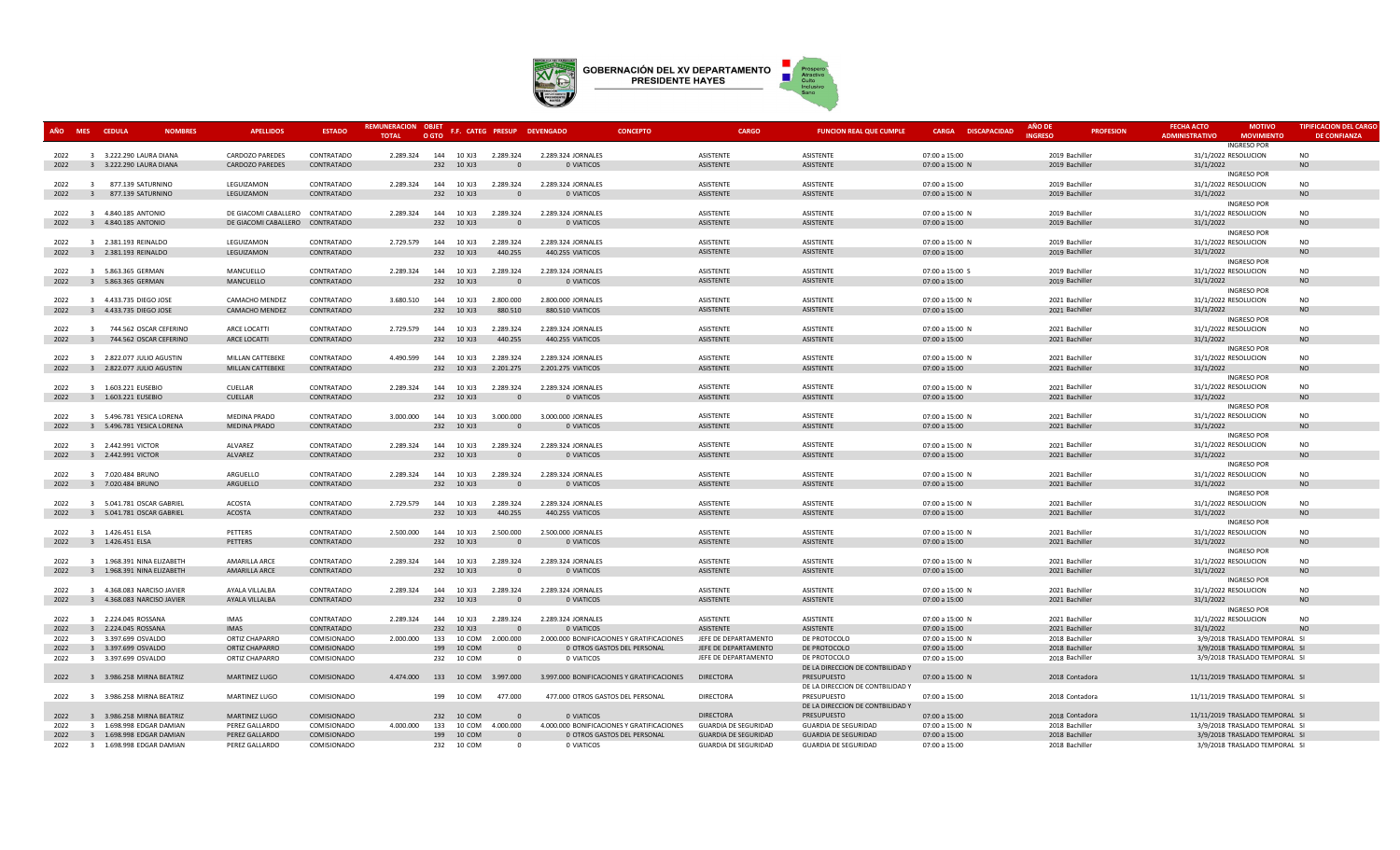

|              | AÑO MES CEDULA                   | <b>NOMBRES</b>               | <b>APELLIDOS</b>                                   | <b>ESTADO</b>              | <b>REMUNERACION OBJET</b><br><b>TOTAL</b> | O GTO      |                  | F.F. CATEG PRESUP DEVENGADO        | <b>CONCEPTO</b>                                                                                | <b>CARGO</b>                             | <b>FUNCION REAL QUE CUMPLE</b>           | CARGA DISCAPACIDAD               | <b>AÑO DE</b><br><b>INGRESO</b> | <b>PROFESION</b>                | <b>FECHA ACTO</b><br><b>ADMINISTRATIVO</b> | <b>MOTIVO</b><br><b>MOVIMIENTO</b>                                 | <b>TIPIFICACION DEL CARGO</b><br><b>DE CONFIANZA</b> |
|--------------|----------------------------------|------------------------------|----------------------------------------------------|----------------------------|-------------------------------------------|------------|------------------|------------------------------------|------------------------------------------------------------------------------------------------|------------------------------------------|------------------------------------------|----------------------------------|---------------------------------|---------------------------------|--------------------------------------------|--------------------------------------------------------------------|------------------------------------------------------|
|              |                                  |                              |                                                    |                            |                                           |            |                  |                                    |                                                                                                |                                          |                                          |                                  |                                 |                                 |                                            | <b>TRASLADO TEMPORAL</b><br>RESOLUCION 149/2018                    |                                                      |
| 2022         |                                  | 3 4.291.640 MIGUEL ANGEL     | GONZALEZ                                           | COMISIONADO                |                                           |            |                  |                                    | 1.000.000 133 10 COM 1.000.000 1.000.000 BONIFICACIONES Y GRATIFICACIONES GUARDIA DE SEGURIDAD |                                          | <b>GUARDIA DE SEGURIDAD</b>              | 07:00 a 15:00 N                  | 2018 Bachiller                  |                                 | 3/9/2018 14/08/2018                        | SI                                                                 |                                                      |
|              |                                  |                              |                                                    |                            |                                           |            |                  |                                    |                                                                                                |                                          |                                          |                                  |                                 |                                 |                                            | TRASLADO TEMPORAL                                                  |                                                      |
|              |                                  |                              |                                                    |                            |                                           |            |                  |                                    |                                                                                                |                                          |                                          |                                  |                                 |                                 |                                            | RESOLUCION 149/2018                                                |                                                      |
| 2022         |                                  | 3 4.291.640 MIGUEL ANGEL     | GONZALEZ                                           | COMISIONADO                |                                           |            | 199 10 COM       | $\Omega$                           | 0 OTROS GASTOS DEL PERSONAL                                                                    | <b>GUARDIA DE SEGURIDAD</b>              | <b>GUARDIA DE SEGURIDAD</b>              | 07:00 a 15:00                    | 2018 Bachiller                  |                                 | 3/9/2018 14/08/2018                        | - SI                                                               |                                                      |
|              |                                  |                              |                                                    |                            |                                           |            |                  |                                    |                                                                                                |                                          |                                          |                                  |                                 |                                 |                                            | <b>TRASLADO TEMPORAL</b>                                           |                                                      |
|              |                                  |                              |                                                    |                            |                                           |            |                  |                                    |                                                                                                |                                          |                                          |                                  |                                 |                                 |                                            | RESOLUCION 149/2018                                                |                                                      |
| 2022         |                                  | 3 4.291.640 MIGUEL ANGEL     | GONZALEZ                                           | COMISIONADO                |                                           |            | 232 10 COM       | $\overline{0}$                     | 0 VIATICOS                                                                                     | <b>GUARDIA DE SEGURIDAD</b>              | <b>GUARDIA DE SEGURIDAD</b>              | 07:00 a 15:00                    | 2018 Bachiller                  |                                 | 3/9/2018 14/08/2018                        | S                                                                  |                                                      |
| 2022         |                                  | 3 5.009.530 ANGEL AGUSTIN    | MORALES GONZALEZ                                   | COMISIONADO                | 1.000.000                                 | 133        | 10 COM           | 1.000.000                          | 1.000.000 BONIFICACIONES Y GRATIFICACIONES                                                     | <b>GUARDIA DE SEGURIDAD</b>              | GUARDIA DE SEGURIDAD                     | 07:00 a 15:00 l                  | 2018 Bachiller                  |                                 |                                            | 3/9/2018 TRASLADO TEMPORAL SI                                      |                                                      |
| 2022         |                                  | 3 5.009.530 ANGEL AGUSTIN    | MORALES GONZALEZ                                   | COMISIONADO                |                                           |            | 199 10 COM       | $\Omega$                           | 0 OTROS GASTOS DEL PERSONAL                                                                    | <b>GUARDIA DE SEGURIDAD</b>              | <b>GUARDIA DE SEGURIDAD</b>              | 07:00 a 15:00                    | 2018 Bachiller                  |                                 |                                            | 3/9/2018 TRASLADO TEMPORAL SI                                      |                                                      |
| 2022         |                                  | 3 5.009.530 ANGEL AGUSTIN    | MORALES GONZALEZ                                   | COMISIONADO                |                                           |            | 232 10 COM       | $\overline{0}$                     | 0 VIATICOS                                                                                     | <b>GUARDIA DE SEGURIDAD</b>              | <b>GUARDIA DE SEGURIDAD</b>              | 07:00 a 15:00                    | 2018 Bachiller                  |                                 |                                            | 3/9/2018 TRASLADO TEMPORAL SI                                      |                                                      |
|              |                                  |                              |                                                    |                            |                                           |            |                  |                                    |                                                                                                |                                          |                                          |                                  |                                 |                                 |                                            | TRASLADO TEMPORAL                                                  |                                                      |
|              |                                  |                              |                                                    |                            |                                           |            |                  |                                    |                                                                                                |                                          |                                          |                                  |                                 |                                 |                                            | RESOLUCION 149/2018                                                |                                                      |
| 2022         | 3 4.533.835 JOEL                 |                              | <b>GONZALEZ CABRERA</b>                            | COMISIONADO                |                                           |            |                  | 1.000.000  133  10  COM  1.000.000 | 1.000.000 BONIFICACIONES Y GRATIFICACIONES                                                     | <b>GUARDIA DE SEGURIDAD</b>              | <b>GUARDIA DE SEGURIDAD</b>              | 07:00 a 15:00 M                  | 2018 Bachiller                  |                                 | 3/9/2018 14/08/2021                        |                                                                    | $\mathsf{S}$                                         |
|              |                                  |                              |                                                    |                            |                                           |            |                  |                                    |                                                                                                |                                          |                                          |                                  |                                 |                                 |                                            | TRASLADO TEMPORAL                                                  |                                                      |
|              |                                  |                              |                                                    |                            |                                           |            |                  |                                    |                                                                                                |                                          |                                          |                                  |                                 |                                 |                                            | RESOLUCION 149/2018                                                |                                                      |
| 2022         | 4.533.835 JOEL<br>$\overline{3}$ |                              | <b>GONZALEZ CABRERA</b>                            | COMISIONADO                |                                           |            | 199 10 COM       | $\Omega$                           | 0 OTROS GASTOS DEL PERSONAL                                                                    | <b>GUARDIA DE SEGURIDAD</b>              | <b>GUARDIA DE SEGURIDAD</b>              | 07:00 a 15:00                    | 2018 Bachiller                  |                                 | 3/9/2018 14/08/2021                        | SI                                                                 |                                                      |
|              |                                  |                              |                                                    |                            |                                           |            |                  |                                    |                                                                                                |                                          |                                          |                                  |                                 |                                 |                                            | TRASLADO TEMPORAL                                                  |                                                      |
|              |                                  |                              |                                                    |                            |                                           |            |                  |                                    |                                                                                                |                                          |                                          |                                  |                                 |                                 |                                            | RESOLUCION 149/2018                                                |                                                      |
| 2022         | 3 4.533.835 JOEL                 |                              | <b>GONZALEZ CABRERA</b>                            | COMISIONADO                |                                           |            | 232 10 COM       | $\overline{0}$                     | O VIATICOS                                                                                     | <b>GUARDIA DE SEGURIDAD</b>              | <b>GUARDIA DE SEGURIDAD</b>              | 07:00 a 15:00                    | 2018 Bachiller                  |                                 | 3/9/2018 14/08/2021                        | - SI                                                               |                                                      |
| 2022         |                                  | 3 4.842.229 VICTOR ARIEL     | <b>FRETES AYALA</b>                                | COMISIONADO                | 1.000.000                                 | 133        | 10 COM           | 1.000.000                          | 1.000.000 BONIFICACIONES Y GRATIFICACIONES                                                     | <b>GUARDIA DE SEGURIDAD</b>              | <b>GUARDIA DE SEGURIDAD</b>              | 07:00 a 15:00 N                  | 2018 Bachiller                  |                                 |                                            | 3/9/2018 TRASLADO TEMPORAL SI                                      |                                                      |
| 2022         |                                  | 3 4.842.229 VICTOR ARIEL     | <b>FRETES AYALA</b>                                | COMISIONADO                |                                           |            | 199 10 COM       | $\overline{0}$                     | 0 OTROS GASTOS DEL PERSONAL                                                                    | <b>GUARDIA DE SEGURIDAD</b>              | <b>GUARDIA DE SEGURIDAD</b>              | 07:00 a 15:00                    | 2018 Bachiller                  |                                 |                                            | 3/9/2018 TRASLADO TEMPORAL SI                                      |                                                      |
| 2022         |                                  | 3 4.842.229 VICTOR ARIEL     | <b>FRETES AYALA</b>                                | COMISIONADO                |                                           |            | 232 10 COM       | $\Omega$                           | 0 VIATICOS                                                                                     | <b>GUARDIA DE SEGURIDAD</b><br>ASISTENTE | <b>GUARDIA DE SEGURIDAD</b><br>ASISTENTE | 07:00 a 15:00                    | 2018 Bachiller                  |                                 |                                            | 3/9/2018 TRASLADO TEMPORAL SI<br>13/12/2019 TRASLADO TEMPORAL SI   |                                                      |
| 2022         |                                  | 3 4.132.867 NILSA CONCEPCION | <b>CASTILLO PAREDES</b>                            | COMISIONADO                | 1.000.000                                 | 133        | 10 COM           | .000.000                           | 1.000.000 BONIFICACIONES Y GRATIFICACIONES                                                     |                                          |                                          | 07:00 a 15:00 N                  | 2018 Abogado                    |                                 |                                            |                                                                    |                                                      |
| 2022<br>2022 |                                  | 3 4.132.867 NILSA CONCEPCION | <b>CASTILLO PAREDES</b><br><b>CASTILLO PAREDES</b> | COMISIONADO<br>COMISIONADO |                                           | 199        | 10 COM           | $\overline{0}$<br>$\overline{0}$   | 0 OTROS GASTOS DEL PERSONAL<br>0 VIATICOS                                                      | ASISTENTE<br>ASISTENTE                   | ASISTENTE<br>ASISTENTE                   | 07:00 a 15:00                    | 2018 Abogado                    |                                 |                                            | 13/12/2019 TRASLADO TEMPORAL SI<br>13/12/2019 TRASLADO TEMPORAL SI |                                                      |
| 2022         | 3 1.285.182 JULIO                | 3 4.132.867 NILSA CONCEPCION | <b>DIAZ</b>                                        | COMISIONADO                | 2.000.000                                 | 232<br>133 | 10 COM<br>10 COM | 2.000.000                          | 2.000.000 BONIFICACIONES Y GRATIFICACIONES                                                     | ASISTENTE                                | ASISTENTE                                | 07:00 a 15:00<br>07:00 a 15:00 N | 2018 Abogado<br>2018 Abogado    |                                 |                                            | 2/1/2020 TRASLADO TEMPORAL SI                                      |                                                      |
| 2022         | 3 1.285.182 JULIO                |                              | <b>DIAZ</b>                                        | COMISIONADO                |                                           |            | 199 10 COM       | $\Omega$                           | 0 OTROS GASTOS DEL PERSONAL                                                                    | <b>ASISTENTE</b>                         | ASISTENTE                                | 07:00 a 15:00                    | 2018 Abogado                    |                                 |                                            | 2/1/2020 TRASLADO TEMPORAL SI                                      |                                                      |
| 2022         | 3 1.285.182 JULIO                |                              | DIA7                                               | COMISIONADO                |                                           |            | 232 10 COM       | $\Omega$                           | 0 VIATICOS                                                                                     | ASISTENTE                                | ASISTENTE                                | 07:00 a 15:00                    | 2018 Abogado                    |                                 |                                            | 2/1/2020 TRASLADO TEMPORAL SI                                      |                                                      |
| 2022         | 3 2.076.568 ANIBAL               |                              | LUGO                                               | COMISIONADO                | 1.000.000                                 | 133        | 10 COM           | .000.000                           | 1.000.000 BONIFICACIONES Y GRATIFICACIONES                                                     | ASISTENTE                                | ASISTENTE                                | 07:00 a 15:00 N                  | 2018 Abogado                    |                                 |                                            | 2/1/2020 TRASLADO TEMPORAL SI                                      |                                                      |
| 2022         | 3 2.076.568 ANIBAL               |                              | LUGO                                               | COMISIONADO                |                                           | 199        | 10 COM           | $\Omega$                           | 0 OTROS GASTOS DEL PERSONAL                                                                    | ASISTENTE                                | ASISTENTE                                | 07:00 a 15:00                    | 2018 Abogado                    |                                 |                                            | 2/1/2020 TRASLADO TEMPORAL SI                                      |                                                      |
| 2022         | 3 2.076.568 ANIBAL               |                              | LUGO                                               | COMISIONADO                |                                           |            | 232 10 COM       | $\overline{0}$                     | 0 VIATICOS                                                                                     | ASISTENTE                                | ASISTENTE                                | 07:00 a 15:00                    | 2018 Abogado                    |                                 |                                            | 2/1/2020 TRASLADO TEMPORAL SI                                      |                                                      |
| 2022         |                                  | 3 5.256.999 LIZBELL ROCIO    | AYLALA MAIDANA                                     | COMISIONADO                | 2.528.306                                 | 133        | 10 COM           | 2.000.000                          | 2.000.000 BONIFICACIONES Y GRATIFICACIONES                                                     | JEFE DE DEPARTAMENTO                     | DESARROLLO Y CAPACITACION                | 07:00 a 15:00 N                  | 2018 Bachiller                  |                                 |                                            | 28/11/2019 TRASLADO TEMPORAL SI                                    |                                                      |
| 2022         |                                  | 3 5.256.999 LIZBELL ROCIO    | AYLALA MAIDANA                                     | COMISIONADO                |                                           | 199        | 10 COM           | $\overline{0}$                     | 0 OTROS GASTOS DEL PERSONAL                                                                    | JEFE DE DEPARTAMENTO                     | DESARROLLO Y CAPACITACION                | 07:00 a 15:00                    | 2018 Bachiller                  |                                 |                                            | 28/11/2019 TRASLADO TEMPORAL SI                                    |                                                      |
| 2022         |                                  | 3 5.256.999 LIZBELL ROCIO    | AYALA MAIDANA                                      | COMISIONADO                |                                           | 232        | 10 COM           | 528.306                            | 528.306 VIATICOS                                                                               | JEFE DE DEPARTAMENTO                     | DESARROLLO Y CAPACITACION                | 07:00 a 15:00                    | 2018 Bachiller                  |                                 |                                            | 28/11/2019 TRASLADO TEMPORAL SI                                    |                                                      |
| 2022         |                                  | 3 3.732.833 PABLINA          | CASTRO CHAPARRO                                    | COMISIONADO                |                                           | 133        | 10 COM           | $\overline{0}$                     | 0 BONIFICACIONES Y GRATIFICACIONES                                                             | ASISTENTE                                | ASISTENTE                                | 07:00 a 15:00 M                  | 2019 Bachiller                  |                                 |                                            | 13/12/2019 TRASLADO TEMPORAL SI                                    |                                                      |
| 2022         | 3 3.732.833 PABLINA              |                              | <b>CASTRO CHAPARRO</b>                             | COMISIONADO                |                                           | 199        | 10 COM           | $\overline{0}$                     | 0 OTROS GASTOS DEL PERSONAL                                                                    | ASISTENTE                                | ASISTENTE                                | 07:00 a 15:00                    | 2019 Bachiller                  |                                 |                                            | 13/12/2019 TRASLADO TEMPORAL SI                                    |                                                      |
| 2022         |                                  | 3 3.732.833 PABLINA          | <b>CASTRO CHAPARRO</b>                             | COMISIONADO                |                                           | 232        | 10 COM           | $\Omega$                           | 0 VIATICOS                                                                                     | <b>ASISTENTE</b>                         | <b>ASISTENTE</b>                         | 07:00 a 15:00                    | 2019 Bachiller                  |                                 |                                            | 13/12/2019 TRASLADO TEMPORAL SI                                    |                                                      |
| 2022         | $\overline{3}$                   | 415.228 LEONARDO             | <b>CABRERA ORTIZ</b>                               | COMISIONADO                | 1.000.000                                 | 133        | 10 COM           | 1.000.000                          | 1.000.000 BONIFICACIONES Y GRATIFICACIONES                                                     | ASISTENTE                                | ASISTENTE                                | 07:00 a 15:00 N                  | 2019 Bachiller                  |                                 |                                            | 13/12/2019 TRASLADO TEMPORAL SI                                    |                                                      |
| 2022         |                                  | 415.228 LEONARDO             | <b>CABRERA ORTIZ</b>                               | COMISIONADO                |                                           | 199        | <b>10 COM</b>    | $\mathbf{0}$                       | 0 OTROS GASTOS DEL PERSONAL                                                                    | ASISTENTE                                | ASISTENTE                                | 07:00 a 15:00                    | 2019 Bachiller                  |                                 |                                            | 13/12/2019 TRASLADO TEMPORAL SI                                    |                                                      |
| 2022         | $\overline{\mathbf{3}}$          | 415.228 LEONARDO             | <b>CABRERA ORTIZ</b>                               | COMISIONADO                |                                           |            | 232 10 COM       | $\overline{0}$                     | 0 VIATICOS                                                                                     | ASISTENTE                                | ASISTENTE                                | 07:00 a 15:00                    | 2019 Bachiller                  |                                 |                                            | 13/12/2019 TRASLADO TEMPORAL SI                                    |                                                      |
| 2022         |                                  | 3 5.460.249 PABLO RAMON      | MERELES DUARTE                                     | COMISIONADO                | 264.153 133 10 COM                        |            |                  | $\Omega$                           | 0 BONIFICACIONES Y GRATIFICACIONES                                                             | ASISTENTE                                | ASISTENTE                                | 07:00 a 15:00 N                  | 2018 Bachiller                  |                                 |                                            | 12/12/2019 TRASLADO TEMPORAL SI                                    |                                                      |
|              |                                  |                              |                                                    |                            |                                           |            |                  |                                    |                                                                                                |                                          |                                          |                                  |                                 |                                 |                                            | TRASLADO TEMPORAL                                                  |                                                      |
| 2022         |                                  | 3 5.460.249 PABLO RAMON      | <b>MERELES DUARTE</b>                              | COMISIONADO                |                                           | 199        | 10 COM           | $\overline{0}$                     | 0 OTROS GASTOS DEL PERSONAL                                                                    | ASISTENTE                                | CHOFER DE AMBULANCIA                     | 07:00 a 15:00                    | 2018 Bachiller                  |                                 |                                            | 12/12/2019 464/2017/ 19/12/2017 SI                                 |                                                      |
|              |                                  |                              |                                                    |                            |                                           |            |                  |                                    |                                                                                                |                                          |                                          |                                  |                                 |                                 |                                            | TRASLADO TEMPORAL                                                  |                                                      |
| 2022         |                                  | 3 5.460.249 PABLO RAMON      | <b>MERELES DUARTE</b>                              | COMISIONADO                |                                           |            | 232 10 COM       | 264.153                            | 264.153 VIATICOS                                                                               | <b>ASISTENTE</b>                         | CHOFER DE AMBULANCIA                     | 07:00 a 15:00                    | 2018 Bachiller                  |                                 |                                            | 12/12/2019 464/2017/ 19/12/2017 SI                                 |                                                      |
| 2022         |                                  | 3 3.672.189 PAOLA ADELINA    | MARTINEZ LUGO                                      | COMISIONADO                | 2.500.000                                 | 133        | 10 COM           | 2.500.000                          | 2.500.000 BONIFICACIONES Y GRATIFICACIONES                                                     |                                          | ENCARGADA DE MECIP                       | 07:00 a 15:00                    |                                 | 2019 Administracion y empresasa |                                            | 30/1/2020 TRASLADO TEMPORAL SI                                     |                                                      |
| 2022         |                                  | 3 3.672.189 PAOLA ADELINA    | MARTINEZ LUGO                                      | COMISIONADO                |                                           |            | 199 10 COM       | $\overline{0}$                     | 0 OTROS GASTOS DEL PERSONAL                                                                    |                                          | <b>ENCARGADA DE MECIP</b>                | 07:00 a 15:00                    |                                 | 2019 Administracion y empresasa |                                            | 30/1/2020 TRASLADO TEMPORAL SI                                     |                                                      |
|              |                                  |                              |                                                    |                            |                                           |            |                  |                                    |                                                                                                |                                          |                                          |                                  |                                 |                                 |                                            | TRASLADO TEMPORAL                                                  |                                                      |
| 2022         |                                  | 3 3.672.189 PAOLA ADELINA    | MARTINEZ LUGO                                      | COMISIONADO                |                                           |            | 232 10 COM       | $\overline{\mathbf{0}}$            | 0 VIATICOS                                                                                     |                                          | ENCARGADA DE MECIP                       | 07:00 a 15:00                    |                                 | 2019 Administracion y empresasa |                                            | 30/1/2020 464/2017/ 19/12/2017 SI                                  |                                                      |
|              |                                  |                              |                                                    |                            |                                           |            |                  |                                    |                                                                                                |                                          |                                          |                                  |                                 |                                 |                                            | <b>TRASLADO TEMPORAL</b>                                           |                                                      |
| 2022         | $\overline{3}$                   | 599.525 RIGOBERTO            | ALCARAZ                                            | COMISIONADO                |                                           |            | 0 133 10 COM     | $\overline{0}$                     | 0 BONIFICACIONES Y GRATIFICACIONES                                                             | ASISTENTE                                | ASISTENTE                                | 07:00 a 15:00 N                  | 2018 Bachiller                  |                                 |                                            | 13/12/2019 464/2017/ 19/12/2017 SI                                 |                                                      |
|              |                                  |                              |                                                    |                            |                                           |            |                  |                                    |                                                                                                |                                          |                                          |                                  |                                 |                                 |                                            | <b>TRASI ADO TEMPORAL</b>                                          |                                                      |
| 2022         | $\mathbf{R}$                     | 599.525 RIGOBERTO            | ALCARAZ                                            | COMISIONADO                |                                           |            | 199 10 COM       | $\Omega$                           | 0 OTROS GASTOS DEL PERSONAL                                                                    | ASISTENTE                                | CHOFER DE AMBULANCIA                     | 07:00 a 15:00                    | 2018 Bachiller                  |                                 |                                            | 13/12/2019 464/2017/ 19/12/2017 SI                                 |                                                      |
| 2022         | $\overline{3}$                   | 599.525 RIGOBERTO            | <b>ALCARAZ</b>                                     | COMISIONADO                |                                           |            | 232 10 COM       | $\Omega$                           | 0 VIATICOS                                                                                     | ASISTENTE                                | CHOFER DE AMBULANCIA                     | 07:00 a 15:00                    | 2018 Bachiller                  |                                 |                                            | TRASLADO TEMPORAL<br>13/12/2019 464/2017/ 19/12/2017 SI            |                                                      |
|              |                                  |                              |                                                    |                            |                                           |            |                  |                                    |                                                                                                |                                          |                                          |                                  |                                 |                                 |                                            |                                                                    |                                                      |
|              |                                  | 3 1.478.845 RUBEN LUCIDIO    | <b>MELGAREJO RAMOS</b>                             | COMISIONADO                |                                           |            | 0 133 10 COM     | $\Omega$                           | 0 BONIFICACIONES Y GRATIFICACIONES                                                             | ASISTENTE                                | CHOFER                                   | 07:00 a 15:00 N                  | 2021 Bachiller                  |                                 | 5/2/2021 136/2021                          | TRASLADO TEMPORAL                                                  | SI                                                   |
| 2022         |                                  |                              |                                                    |                            |                                           |            |                  |                                    |                                                                                                |                                          |                                          |                                  |                                 |                                 |                                            | TRASLADO TEMPORAL                                                  |                                                      |
| 2022         |                                  | 3 1.478.845 RUBEN LUCIDIO    | <b>MELGAREJO RAMOS</b>                             | COMISIONADO                |                                           |            | 199 10 COM       | $\Omega$                           | 0 OTROS GASTOS DEL PERSONAL                                                                    | ASISTENTE                                | <b>CHOFER</b>                            | 07:00 a 15:00                    | 2021 Bachiller                  |                                 | 5/2/2021 136/2021                          |                                                                    | $\overline{S}$                                       |
|              |                                  |                              |                                                    |                            |                                           |            |                  |                                    |                                                                                                |                                          |                                          |                                  |                                 |                                 |                                            | TRASLADO TEMPORAL                                                  |                                                      |
| 2022         |                                  | 3 1.478.845 RUBEN LUCIDIO    | MELGAREJO RAMOS                                    | COMISIONADO                |                                           |            | 232 10 COM       | $\overline{0}$                     | 0 VIATICOS                                                                                     | ASISTENTE                                | <b>CHOFER</b>                            | 07:00 a 15:00                    | 2021 Bachiller                  |                                 | 5/2/2021 136/2021                          | - SI                                                               |                                                      |
|              |                                  |                              |                                                    |                            |                                           |            |                  |                                    |                                                                                                |                                          |                                          |                                  |                                 |                                 |                                            | TRASLADO TEMPORAL                                                  |                                                      |
|              | 2022 3 1.900.403 CELIA           |                              | JIMENEZ MIRANDA                                    | COMISIONADO                |                                           |            | 0 133 10 COM     | $\Omega$                           | 0 BONIFICACIONES Y GRATIFICACIONES                                                             | ASISTENTE                                | ASISTENTE                                | 07:00 a 15:00 N                  | 2021 Profesional                |                                 | 5/3/2021 136/2021                          |                                                                    | $\overline{S}$                                       |
|              |                                  |                              |                                                    |                            |                                           |            |                  |                                    |                                                                                                |                                          |                                          |                                  |                                 |                                 |                                            |                                                                    |                                                      |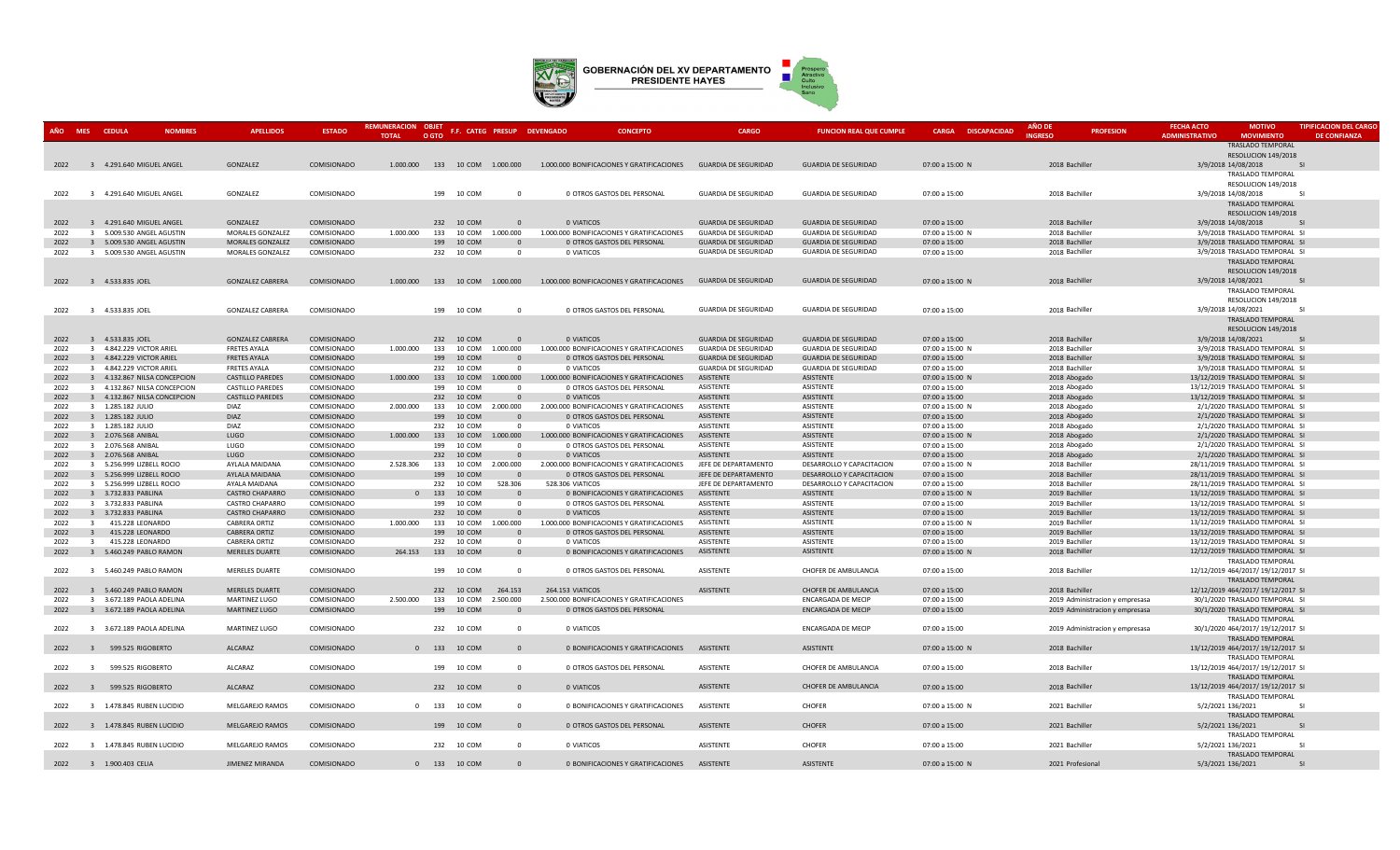

| AÑO MES CEDULA | <b>NOMBRES</b>                                             | <b>APELLIDOS</b>                 | <b>ESTADO</b>            | REMUNERACION OBJET<br><b>TOTAL</b> | O GTO                              | F.F. CATEG PRESUP DEVENGADO               | <b>CONCEPTO</b>                                                | CARGO              | <b>FUNCION REAL QUE CUMPLE</b>                               | CARGA DISCAPACIDAD             | <b>AÑO DE</b><br><b>PROFESION</b><br><b>INGRES</b>                   | <b>FECHA ACTO</b><br><b>ADMINISTRATIVO</b> | <b>MOTIVO</b><br><b>MOVIMIENTO</b> | <b>TIPIFICACION DEL CARGO</b><br><b>DE CONFIANZA</b> |
|----------------|------------------------------------------------------------|----------------------------------|--------------------------|------------------------------------|------------------------------------|-------------------------------------------|----------------------------------------------------------------|--------------------|--------------------------------------------------------------|--------------------------------|----------------------------------------------------------------------|--------------------------------------------|------------------------------------|------------------------------------------------------|
| 2022           | 3 1.900.403 CELIA                                          | JIMENEZ MIRANDA                  | COMISIONADO              |                                    | 199 10 COM                         | $\Omega$                                  | 0 OTROS GASTOS DEL PERSONAL                                    | ASISTENTE          | ASISTENTE                                                    | 07:00 a 15:00                  | 2021 Profesional                                                     | 5/3/2021 136/2021                          | TRASLADO TEMPORAL                  | -SI                                                  |
| 2022           | 3 1.900.403 CELIA                                          | JIMENEZ MIRANDA                  | COMISIONADO              |                                    | 232 10 COM                         | $\mathbf{0}$                              | 0 VIATICOS                                                     | ASISTENTE          | ASISTENTE                                                    | 07:00 a 15:00                  | 2021 Profesional                                                     | 5/3/2021 136/2021                          | TRASLADO TEMPORAL                  | $\overline{S}$                                       |
|                |                                                            |                                  |                          |                                    |                                    |                                           |                                                                |                    |                                                              |                                |                                                                      |                                            | TRASLADO TEMPORAL                  |                                                      |
| 2022           | 3 3.774.362 JORGE DANIEL                                   | PEREIRA GARCIA                   | COMISIONADO              |                                    | 0 133 10 COM                       | $\Omega$                                  | 0 BONIFICACIONES Y GRATIFICACIONES                             | ASISTENTE          | ASISTENTE                                                    | 07:00 a 15:00 N                | 2021 Profesional                                                     | 26/4/2021 136/2021                         | TRASLADO TEMPORAL                  | -SI                                                  |
| 2022           | 3 3.774.362 JORGE DANIEL                                   | PEREIRA GARCIA                   | COMISIONADO              |                                    | 199 10 COM                         | $\mathbf{0}$                              | 0 OTROS GASTOS DEL PERSONAL                                    | ASISTENTE          | ASISTENTE                                                    | 07:00 a 15:00                  | 2021 Profesional                                                     | 26/4/2021 136/2021                         |                                    | -SI                                                  |
|                |                                                            |                                  |                          |                                    |                                    |                                           |                                                                |                    |                                                              |                                |                                                                      |                                            | TRASLADO TEMPORAL                  |                                                      |
| 2022           | 3 3.774.362 JORGE DANIEL                                   | PEREIRA GARCIA                   | COMISIONADO              |                                    | 232 10 COM                         | $\overline{\mathbf{0}}$                   | 0 VIATICOS                                                     | ASISTENTE          | ASISTENTE                                                    | 07:00 a 15:00                  | 2021 Profesional                                                     | 26/4/2021 136/2021                         | <b>INGRESO POR</b>                 | -SI                                                  |
| 2022           | 3 4.390.249 CARINA                                         | <b>MARTINI</b>                   | CONTRATADO               | 3.440.255                          | 145 10 J10                         | 3.000.000                                 | 3.000.000 SUELDO                                               | <b>ASESORA</b>     | <b>JUNTA DEPARTAMENTAL</b>                                   | 07:00 a 15:00 N                | 2022 Abogada                                                         | 31/1/2022 RESOLUCION                       |                                    | -SI                                                  |
| 2022           | 3 4.390.249 CARINA                                         | <b>MARTINI</b>                   | CONTRATADO               |                                    | 191 10 J10                         | $\Omega$                                  | 0 SUBSIDIO PARA LA SALUD                                       | ASESORA            | JUNTA DEPARTAMENTAL                                          | 07:00 a 15:00                  | 2022 Abogada                                                         | 31/1/2022                                  |                                    | -SI                                                  |
| 2022<br>2022   | 3 4.390.249 CARINA<br>3 4.390.249 CARINA                   | <b>MARTINI</b><br><b>MARTINI</b> | CONTRATADO<br>CONTRATADO |                                    | 133 10 J10<br>232 10 J10           | $\Omega$<br>440.255                       | 0 BONIFICACIONES Y GRATIFICACIONES<br>420.255 VIATICOS         | ASESORA<br>ASESORA | JUNTA DEPARTAMENTAL<br>JUNTA DEPARTAMENTAL                   | 07:00 a 15:00<br>07:00 a 15:00 | 2022 Abogada<br>2022 Abogada                                         | 31/1/2022<br>31/1/2022                     |                                    | <b>SI</b><br>-SI                                     |
|                |                                                            |                                  |                          |                                    |                                    |                                           |                                                                |                    |                                                              |                                |                                                                      |                                            | <b>INGRESO POR</b>                 |                                                      |
| 2022           | 3 1.706.372 CLARA                                          | <b>BENITEZ</b>                   | CONTRATADO               | 2.500.000                          | 145 10 J10                         | 2.500.000                                 | 2.500.000 SUELDO                                               | ASESORA            | SECRETARIA DESARROLLO SOCIAL                                 | 07:00 a 15:00 N                | 2022 Docente                                                         | 31/1/2022 RESOLUCION                       |                                    | SI                                                   |
| 2022<br>2022   | 3 1.706.372 CLARA<br>3 1.706.372 CLARA                     | <b>BENITEZ</b><br><b>BENITEZ</b> | CONTRATADO<br>CONTRATADO |                                    | 191 10 J10<br>10 J10<br>133        | $\overline{0}$<br>$\overline{0}$          | 0 SUBSIDIO PARA LA SALUD<br>0 BONIFICACIONES Y GRATIFICACIONES | ASESORA<br>ASESORA | SECRETARIA DESARROLLO SOCIAL<br>SECRETARIA DESARROLLO SOCIAL | 07:00 a 15:00<br>07:00 a 15:00 | 2022 Docente<br>2022 Docente                                         | 31/1/2022<br>31/1/2022                     |                                    | -SI<br><sub>SI</sub>                                 |
| 2022           | 3 1.706.372 CLARA                                          | <b>BENITEZ</b>                   | CONTRATADO               |                                    | 232 10 J10                         | $\overline{0}$                            | 0 VIATICOS                                                     | ASESORA            | SECRETARIA DESARROLLO SOCIAL                                 | 07:00 a 15:00                  | 2022 Docente                                                         | 31/1/2022                                  |                                    | SI                                                   |
|                |                                                            |                                  |                          |                                    |                                    |                                           |                                                                |                    |                                                              |                                | Licenciatura Administracion                                          |                                            | <b>INGRESO POR</b>                 |                                                      |
| 2022           | 3 4.042.094 CRISTHIAN DAVID                                | <b>GATTI CHAPARRO</b>            | CONTRATADO               |                                    |                                    |                                           | 3.500.000  145  10  110  3.500.000  3.500.000  SUELDO          | ASESOR             | DIRECCION DE TALENTO HUMANO                                  | 07:00 a 15:00 N                | 2022 de Empresas<br>Licenciatura Administracion                      | 31/1/2022 RESOLUCION                       |                                    | -SI                                                  |
| 2022           | 3 4.042.094 CRISTHIAN DAVID                                | <b>GATTI CHAPARRO</b>            | CONTRATADO               |                                    | 191 10 J10                         | $\overline{0}$                            | 0 SUBSIDIO PARA LA SALUD                                       | ASESOR             | DIRECCION DE TALENTO HUMANO                                  | 07:00 a 15:00                  | 2022 de Empresas                                                     | 31/1/2022                                  |                                    | -SI                                                  |
|                |                                                            |                                  |                          |                                    |                                    |                                           |                                                                |                    |                                                              |                                | Licenciatura Administracion                                          |                                            |                                    |                                                      |
| 2022           | 3 4.042.094 CRISTHIAN DAVID                                | <b>GATTI CHAPARRO</b>            | CONTRATADO               |                                    | 133 10 J10                         | $\overline{0}$                            | 0 BONIFICACIONES Y GRATIFICACIONES                             | ASESOR             | DIRECCION DE TALENTO HUMANO                                  | 07:00 a 15:00                  | 2022 de Empresas<br>Licenciatura Administracion                      | 31/1/2022                                  |                                    | $\mathsf{S}$                                         |
| 2022           | 3 4.042.094 CRISTHIAN DAVID                                | <b>GATTI CHAPARRO</b>            | CONTRATADO               |                                    | 232 10 J10                         | $\Omega$                                  | 0 VIATICOS                                                     | <b>ASESOR</b>      | DIRECCION DE TALENTO HUMANO                                  | 07:00 a 15:00                  | 2022 de Empresas                                                     | 31/1/2022                                  |                                    | $\mathsf{S}$                                         |
|                |                                                            |                                  |                          |                                    |                                    |                                           |                                                                |                    |                                                              |                                | Licenciatura Contaduria                                              |                                            | <b>INGRESO POR</b>                 |                                                      |
| 2022           | 3 4.002.367 DEYSY DIANA                                    | ORTIZ NUÑEZ                      | CONTRATADO               |                                    | 8.000.000  145  10 XP8  8.000.000  |                                           | 8,000,000 SUELDO                                               | <b>DIRECTORA</b>   | DIRECCION DE RENDICION DE CUENTAS 07:00 a 15:00 N            |                                | 2022 Publica                                                         | 31/1/2022 RESOLUCION                       |                                    | -SI                                                  |
| 2022           | 3 4.002.367 DEYSY DIANA                                    | ORTIZ NUÑEZ                      | CONTRATADO               |                                    | 191 10 XP8                         | $\overline{0}$                            | 0 SUBSIDIO PARA LA SALUD                                       | <b>DIRECTORA</b>   | DIRECCION DE RENDICION DE CUENTAS 07:00 a 15:00              |                                | Licenciatura Contaduria<br>2022 Publica                              | 31/1/2022                                  |                                    | -SI                                                  |
|                |                                                            |                                  |                          |                                    |                                    |                                           |                                                                |                    |                                                              |                                | Licenciatura Contaduria                                              |                                            |                                    |                                                      |
| 2022           | 3 4.002.367 DEYSY DIANA                                    | ORTIZ NUÑEZ                      | CONTRATADO               |                                    | 133 10 XP8                         | $\Omega$                                  | 0 BONIFICACIONES Y GRATIFICACIONES                             | <b>DIRECTORA</b>   | DIRECCION DE RENDICION DE CUENTAS 07:00 a 15:00              |                                | 2022 Publica                                                         | 31/1/2022                                  |                                    | $\overline{S}$                                       |
| 2022           | 3 4.002.367 DEYSY DIANA                                    | ORTIZ NUÑEZ                      | CONTRATADO               |                                    | 232 10 XP8                         | $\Omega$                                  | 0 VIATICOS                                                     | <b>DIRECTORA</b>   | DIRECCION DE RENDICION DE CUENTAS 07:00 a 15:00              |                                | Licenciatura Contaduria<br>2022 Publica                              | 31/1/2022                                  |                                    | -SI                                                  |
|                |                                                            |                                  |                          |                                    |                                    |                                           |                                                                |                    |                                                              |                                | Licenciatura Comercio                                                |                                            | <b>INGRESO POR</b>                 |                                                      |
| 2022           | 3 7.991.016 GABRIELA                                       | GALEANO                          | CONTRATADO               | 3.500.000                          | 145  10 XP3  3.500.000             |                                           | 3.500.000 SUELDO                                               | ASESORA            | JUNTA DEPARTAMENTAL                                          | 07:00 a 15:00 N                | 2022 Exterior y Relaciones                                           | 31/1/2022 RESOLUCION                       |                                    | -SI                                                  |
| 2022           | 3 7.991.016 GABRIELA                                       | GALEANO                          | CONTRATADO               |                                    | 191 10 XP3                         | $\overline{0}$                            | 0 SUBSIDIO PARA LA SALUD                                       | ASESORA            | JUNTA DEPARTAMENTAL                                          | 07:00 a 15:00                  | Licenciatura Comercio<br>2022 Exterior y Relaciones                  | 31/1/2022                                  |                                    | -SI                                                  |
|                |                                                            |                                  |                          |                                    |                                    |                                           |                                                                |                    |                                                              |                                | Licenciatura Comercio                                                |                                            |                                    |                                                      |
| 2022           | 3 7.991.016 GABRIELA                                       | GALEANO                          | CONTRATADO               |                                    | 133 10 XP3                         | $\Omega$                                  | 0 BONIFICACIONES Y GRATIFICACIONES                             | ASESORA            | JUNTA DEPARTAMENTAL                                          | 07:00 a 15:00                  | 2022 Exterior y Relaciones                                           | 31/1/2022                                  |                                    | - 51                                                 |
| 2022           | 3 7.991.016 GABRIELA                                       | GALEANO                          | CONTRATADO               |                                    | 232 10 XP3                         | $\Omega$                                  | 0 VIATICOS                                                     | ASESORA            | JUNTA DEPARTAMENTAL                                          | 07:00 a 15:00                  | Licenciatura Comercio<br>2022 Exterior y Relaciones                  | 31/1/2022                                  |                                    | SI                                                   |
|                |                                                            |                                  |                          |                                    |                                    |                                           |                                                                |                    |                                                              |                                | Licenciatura Administracion                                          |                                            | <b>INGRESO POR</b>                 |                                                      |
| 2022           | 3 3.571.039 MARIA LUJAN                                    | <b>GONZALEZ FRANCO</b>           | CONTRATADO               | 3.300.000                          | 145 10 XP3 3.300.000               |                                           | 3.300.000 SUELDO                                               | ASESORA            | AUDITORIA INTERNA                                            | 07:00 a 15:00 N                | 2022 de Empresas                                                     | 31/1/2022 RESOLUCION                       |                                    | -SI                                                  |
| 2022           | 3 3.571.039 MARIA LUJAN                                    | <b>GONZALEZ FRANCO</b>           | CONTRATADO               |                                    | 191 10 XP3                         | $\Omega$                                  | 0 SUBSIDIO PARA LA SALUD                                       | ASESORA            | AUDITORIA INTERNA                                            | 07:00 a 15:00                  | Licenciatura Administracion<br>2022 de Empresas                      | 31/1/2022                                  |                                    | SI                                                   |
|                |                                                            |                                  |                          |                                    |                                    |                                           |                                                                |                    |                                                              |                                | Licenciatura Administracion                                          |                                            |                                    |                                                      |
| 2022           | 3 3.571.039 MARIA LUJAN                                    | <b>GONZALEZ FRANCO</b>           | CONTRATADO               |                                    | 133 10 XP3                         | $\Omega$                                  | 0 BONIFICACIONES Y GRATIFICACIONES                             | ASESORA            | AUDITORIA INTERNA                                            | 07:00 a 15:00                  | 2022 de Empresas                                                     | 31/1/2022                                  |                                    | -SI                                                  |
| 2022           | 3 3.571.039 MARIA LUJAN                                    | <b>GONZALEZ FRANCO</b>           | CONTRATADO               |                                    | 232 10 XP3                         | $\Omega$                                  | 0 VIATICOS                                                     | ASESORA            | AUDITORIA INTERNA                                            | 07:00 a 15:00                  | Licenciatura Administracion<br>2022 de Empresas                      | 31/1/2022                                  |                                    | -SI                                                  |
|                |                                                            |                                  |                          |                                    |                                    |                                           |                                                                |                    |                                                              |                                |                                                                      |                                            | <b>INGRESO POR</b>                 |                                                      |
| 2022           | 3 4.024.333 NATHALIA MAGALI                                | RAMIREZ IBARRA                   | CONTRATADO               | 2.500.000                          | 145<br>10 XP3                      | 2.500.000                                 | 2.500.000 SUELDO                                               | ASESORA            | SECRETARIA DE LA JUVENTUD                                    | 07:00 a 15:00 N                | 2022 Escribana y Notaria Publica                                     | 31/1/2022 RESOLUCION                       |                                    | SI<br>-SI                                            |
| 2022<br>2022   | 3 4.024.333 NATHALIA MAGALI<br>3 4.024.333 NATHALIA MAGALI | RAMIREZ IBARRA<br>RAMIREZ IBARRA | CONTRATADO<br>CONTRATADO |                                    | 191 10 XP3<br>133 10 XP3           | $\overline{\mathbf{0}}$<br>$\overline{0}$ | 0 SUBSIDIO PARA LA SALUD<br>0 BONIFICACIONES Y GRATIFICACIONES | ASESORA<br>ASESORA | SECRETARIA DE LA JUVENTUD<br>SECRETARIA DE LA JUVENTUD       | 07:00 a 15:00<br>07:00 a 15:00 | 2022 Escribana y Notaria Publica<br>2022 Escribana y Notaria Publica | 31/1/2022<br>31/1/2022                     |                                    | -SI                                                  |
| 2022           | 3 4.024.333 NATHALIA MAGALI                                | RAMIREZ IBARRA                   | CONTRATADO               |                                    | 232 10 XP3                         | $\Omega$                                  | 0 VIATICOS                                                     | ASESORA            | SECRETARIA DE LA JUVENTUD                                    | 07:00 a 15:00                  | 2022 Escribana y Notaria Publica                                     | 31/1/2022                                  |                                    | -SI                                                  |
|                |                                                            |                                  |                          |                                    |                                    |                                           |                                                                |                    | SECRETARIA ADMINISTRACION Y                                  |                                |                                                                      |                                            | <b>INGRESO POR</b>                 |                                                      |
| 2022           | 3 4.933.941 PAOLA NOEMI                                    | <b>EVERS FERNANDEZ</b>           | CONTRATADO               |                                    | 3.500.000  145  10  XP3  3.500.000 |                                           | 3.500.000 SUELDO                                               | ASESORA            | FINANZAS<br>SECRETARIA ADMINISTRACION Y                      | 07:00 a 15:00 N                | 2022 Ingenieria Comercial                                            | 31/1/2022 RESOLUCION                       |                                    | -SI                                                  |
| 2022           | 3 4.933.941 PAOLA NOEMI                                    | <b>EVERS FERNANDEZ</b>           | CONTRATADO               |                                    | 191 10 XP3                         | $\overline{0}$                            | 0 SUBSIDIO PARA LA SALUD                                       | ASESORA            | FINANZAS                                                     | 07:00 a 15:00                  | 2022 Ingenieria Comercial                                            | 31/1/2022                                  |                                    | -SI                                                  |
|                |                                                            |                                  |                          |                                    |                                    |                                           |                                                                |                    | SECRETARIA ADMINISTRACION Y                                  |                                |                                                                      |                                            |                                    |                                                      |
| 2022           | 3 4.933.941 PAOLA NOEMI                                    | <b>EVERS FERNANDEZ</b>           | CONTRATADO               |                                    | 133 10 XP3                         | $\Omega$                                  | 0 BONIFICACIONES Y GRATIFICACIONES                             | ASESORA            | <b>FINANZAS</b><br>SECRETARIA ADMINISTRACION Y               | 07:00 a 15:00                  | 2022 Ingenieria Comercial                                            | 31/1/2022                                  |                                    | $\mathsf{S}$                                         |
| 2022           | 3 4.933.941 PAOLA NOEMI                                    | <b>EVERS FERNANDEZ</b>           | CONTRATADO               |                                    | 232 10 XP3                         | $\Omega$                                  | 0 VIATICOS                                                     | ASESORA            | <b>FINANZAS</b>                                              | 07:00 a 15:00                  | 2022 Ingenieria Comercial                                            | 31/1/2022                                  |                                    | -SI                                                  |